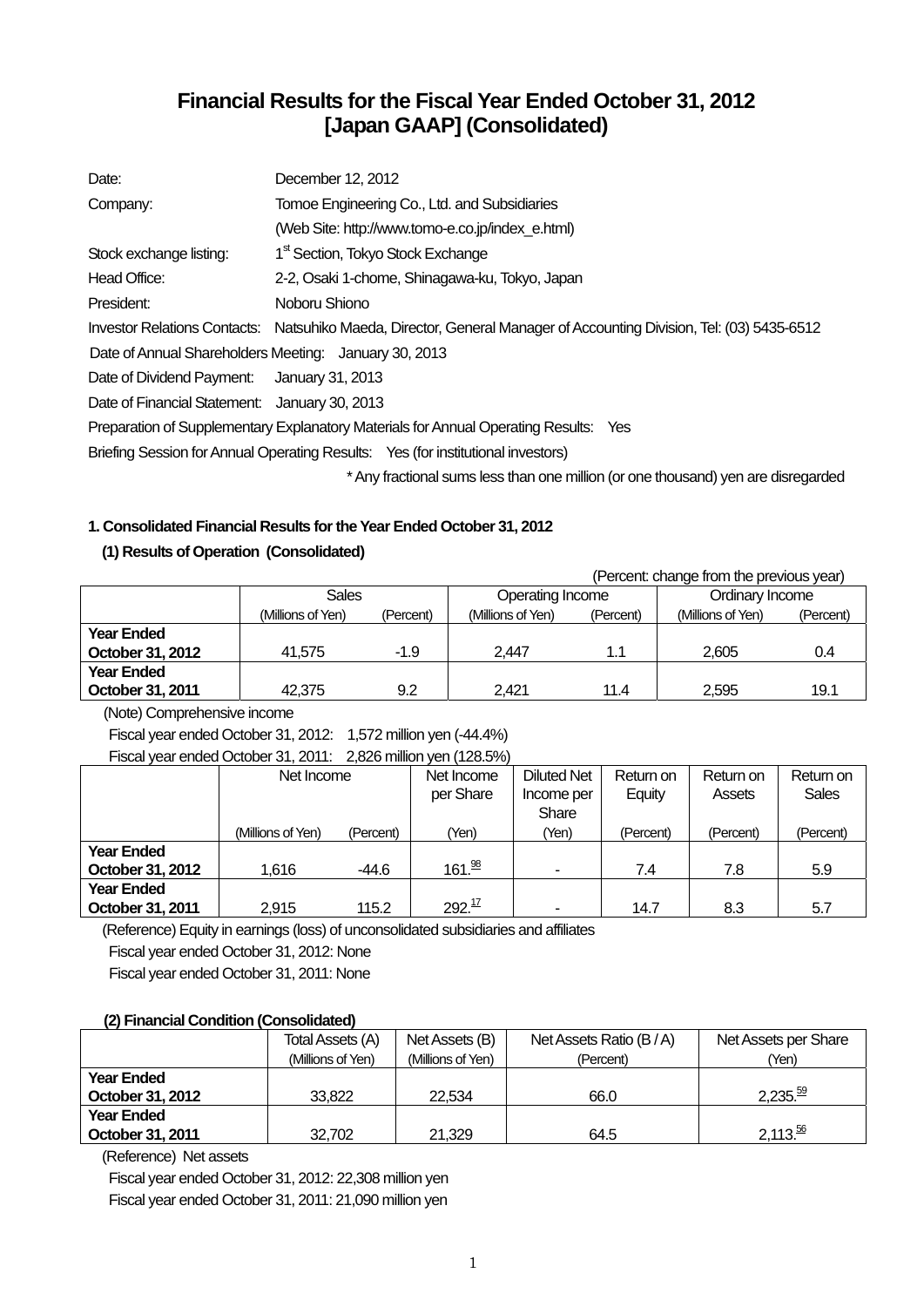| (3) Cash Flows (Consolidated) |                     | (Millions of Yen)   |                     |                          |
|-------------------------------|---------------------|---------------------|---------------------|--------------------------|
|                               | Net Cash Provided   | Net Cash Provided   | Net Cash Provided   | <b>Consolidated Cash</b> |
|                               | (Used) by Operating | (Used) by Investing | (Used) by Financing | and Cash Equivalent      |
|                               | Activities          | Activities          | Activities          | as of Year-end           |
| Year Ended                    |                     |                     |                     |                          |
| October 31, 2012              | 1.005               | (612)               | (244)               | 7.463                    |
| <b>Year Ended</b>             |                     |                     |                     |                          |
| October 31, 2011              | 1.874               | (239)               | (373)               | 7,296                    |

#### **2. Dividend Status**

|                                         | Dividend per Share (Yen) |         |                          |                    |                   |  |  |
|-----------------------------------------|--------------------------|---------|--------------------------|--------------------|-------------------|--|--|
|                                         | <b>First Quarter</b>     | Second  | <b>Third Quarter</b>     | End of             | Total             |  |  |
|                                         |                          | Quarter |                          | <b>Fiscal Year</b> |                   |  |  |
| Year Ending October 31, 2011            | -                        | 0.00    | $\overline{\phantom{a}}$ | 40.00              | 40.00             |  |  |
| Year Ending October 31, 2012            | -                        | 0.00    | -                        | $40\frac{00}{10}$  | $40\frac{00}{10}$ |  |  |
| Year Ending October 31, 2013 (Prospect) | -                        | 0.00    | -                        | 45. <sup>00</sup>  | 45.00             |  |  |

|                                         | <b>Total Dividend</b> | Dividend Payout Ratio<br>(Consolidated) | Dividend on Equity Ratio<br>(Consolidated) |
|-----------------------------------------|-----------------------|-----------------------------------------|--------------------------------------------|
|                                         | (Millions of Yen)     | (Percent)                               | (Percent)                                  |
| Year Ending October 31, 2011            | 399                   | 13.7                                    | 2.0                                        |
| Year Ending October 31, 2012            | 399                   | 24.7                                    | 1.8                                        |
| Year Ending October 31, 2013 (Prospect) |                       | 27.7                                    | -                                          |

### **3. Forecast for the Year Ending October 31, 2013 (Consolidated)**

(Percent: Change from the previous year for the full business year and 6-month period)

|                           | Sales             |           | Operating Income  |           | Ordinary Income   |           |
|---------------------------|-------------------|-----------|-------------------|-----------|-------------------|-----------|
|                           | (Millions of Yen) | (Percent) | (Millions of Yen) | (Percent) | (Millions of Yen) | (Percent) |
| <b>Six-month Period</b>   | 22,040            | 4.2       | 1,420             | 0.0       | 1.420             | $-6.0$    |
| <b>Full Business Year</b> | 44.300            | 6.6       | 2.770             | 13.2      | 2.800             | 7.5       |

|                           | Net Income        |           | Net Income per Share |
|---------------------------|-------------------|-----------|----------------------|
|                           | (Millions of Yen) | (Percent) | (Yen                 |
| <b>Six-month Period</b>   | 800               | -21 1     | 80. $\frac{17}{1}$   |
| <b>Full Business Year</b> | 1.620             | $-0.2$    | 1ດາ <sup>35</sup>    |

### **Notes**

- (1) Significant changes in subsidiaries during this period (changes in specific subsidiaries involving changes in the scope of consolidation): None
- (2) Changes of the principles, procedures, and representation of the accounting policies
	- 1) Change due to revision of accounting standard: None
	- 2) Other changes: None
	- 3) Change in accounting estimate: None
	- 4) Retrospective restatement: None
- (3) Number of outstanding shares (Common stock)
	- 1) Number of outstanding shares at year-end (including treasury stocks)
		- At October 31, 2012: 10,533,200 shares At October 31, 2011: 10,533,200 shares
	- 2) Number of treasury stocks at year-end
		- At October 31, 2012: 554,547 shares At October 31, 2011: 554,501 shares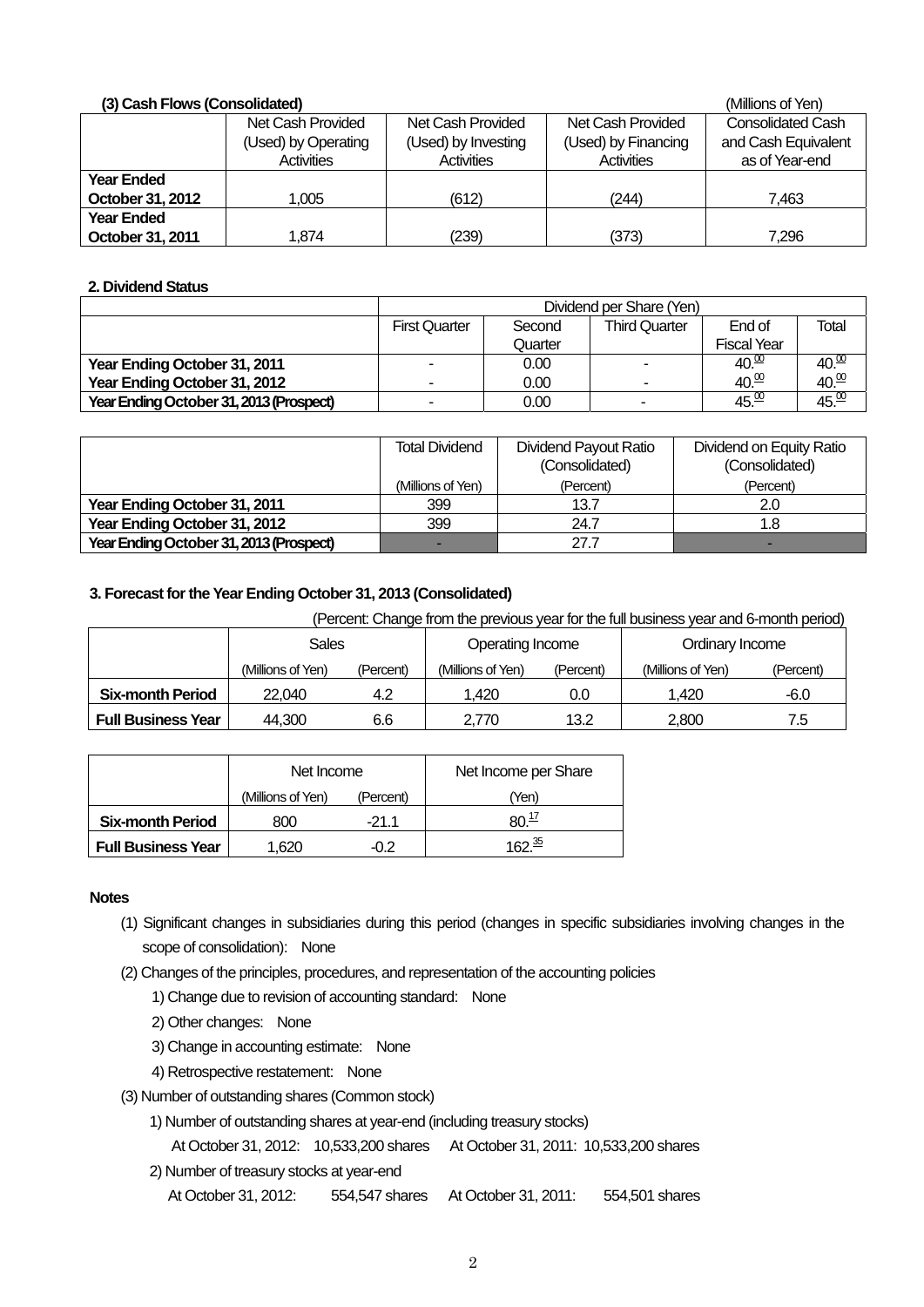#### 3) Number of average shares

At October 31, 2012: 9,978,668 shares At October 31, 2011: 9,978,725 shares

#### **(Reference)**

#### **1. Outline of Non-Consolidated Results of Operations for the Year Ended October 31, 2012**

| (1) Results of Operation (Non-consolidated) |                   |           | (Percent: Change from the previous year) |           |                   |           |
|---------------------------------------------|-------------------|-----------|------------------------------------------|-----------|-------------------|-----------|
|                                             | <b>Sales</b>      |           | Operating Income                         |           | Ordinary Income   |           |
|                                             | (Millions of Yen) | (Percent) | (Millions of Yen)                        | (Percent) | (Millions of Yen) | (Percent) |
| <b>Year Ended</b>                           |                   |           |                                          |           |                   |           |
| October 31, 2012                            | 38,754            | $-2.7$    | 2.223                                    | 2.7       | 2.488             | 3.4       |
| <b>Year Ended</b>                           |                   |           |                                          |           |                   |           |
| October 31, 2011                            | 39,822            | 10.6      | 2.166                                    | 19.4      | 2.407             | 26.3      |

|                   | Net Income        |           | Net Income per Share | Diluted Net Income per Share |
|-------------------|-------------------|-----------|----------------------|------------------------------|
|                   | (Millions of Yen) | (Percent) | (Yen)                | (Yen)                        |
| <b>Year Ended</b> |                   |           |                      |                              |
| October 31, 2012  | 1,571             | -44.5     | 157 <sup>44</sup>    | -                            |
| <b>Year Ended</b> |                   |           |                      |                              |
| October 31, 2011  | 2,830             | 140.4     | 283. <sup>62</sup>   |                              |

#### **(2) Financial Condition (Non-consolidated)**

|                   | Total Assets (A)  | Net Assets (B)    | Net Assets Ratio (B) / (A) | Net Assets per Share  |
|-------------------|-------------------|-------------------|----------------------------|-----------------------|
|                   | (Millions of Yen) | (Millions of Yen) | (Percent)                  | (Yen)                 |
| <b>Year Ended</b> |                   |                   |                            |                       |
| October 31, 2012  | 30.226            | 21,012            | 69.5                       | $2,105.\overline{20}$ |
| <b>Year Ended</b> |                   |                   |                            |                       |
| October 31, 2011  | 29,368            | 19.868            | 67.7                       | 1,991. <sup>07</sup>  |

(Reference) Net assets

Fiscal year ended October 31, 2012: 21,012 million yen Fiscal year ended October 31, 2011: 19,868 million yen

#### \*Presentation Concerning Implementation of Audit Procedures

This financial report is exempt from audit procedures based on the Financial Instruments and Exchange Act. At the time of disclosure of this financial report, the Company has not completed the audit procedures for financial statements based on the Financial Instruments and Exchange Act.

#### \*Explanations for appropriate use of the earnings forecast and other special instructions

The forward-looking statements such as a forecast of our financial results described herein are based on the information currently available to us and certain assumptions that we believe are reasonable. Actual results could differ materially due to various factors. For assumptions of the forecasts and necessary precautions, refer to (1) [Analysis of Results of Operation] of 1. [Operating Results and Financial Condition], on page 5.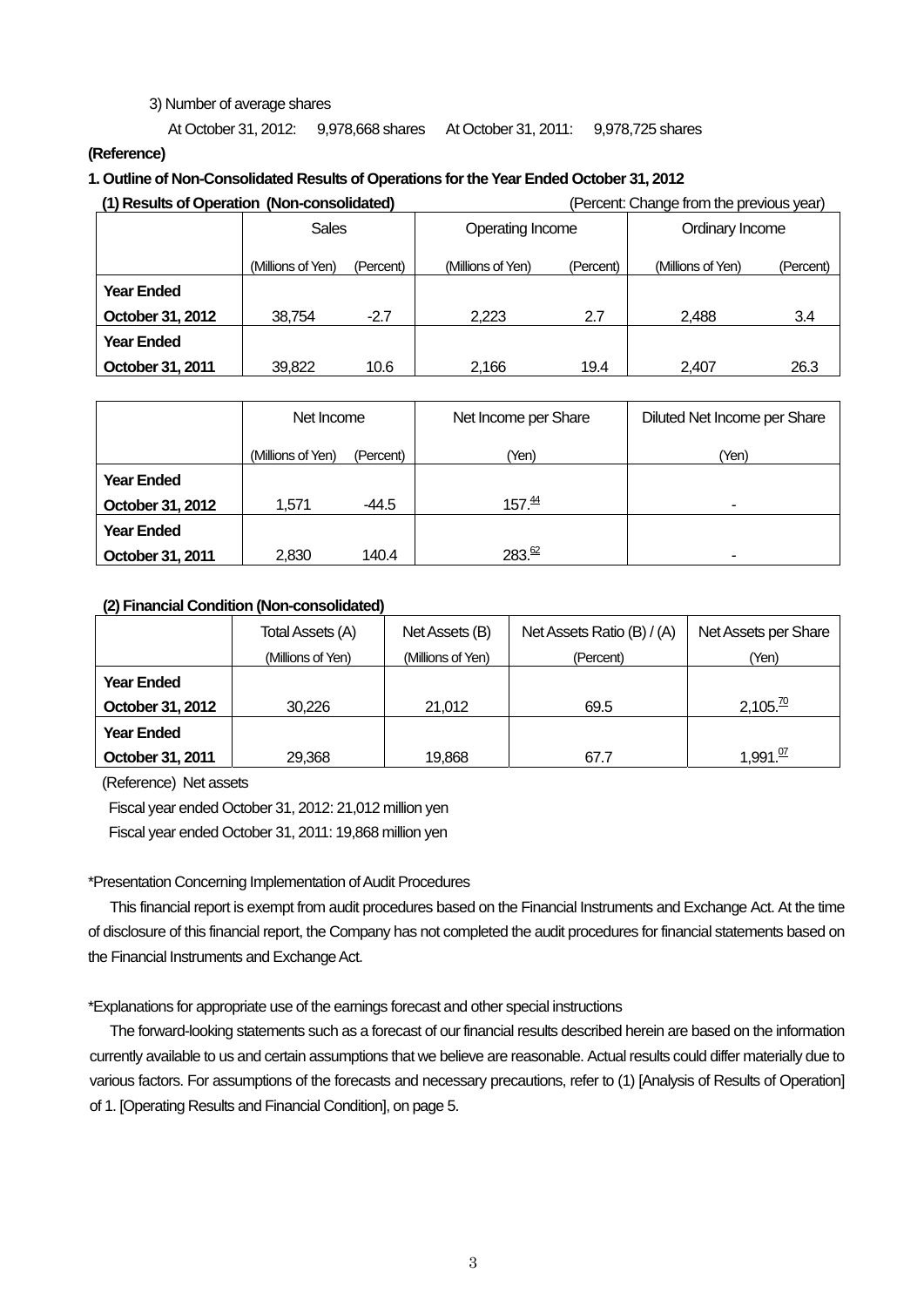## **Table of Contents**

| (2) Statements of Consolidated Income and Statement of Comprehensive Income16             |  |
|-------------------------------------------------------------------------------------------|--|
|                                                                                           |  |
|                                                                                           |  |
|                                                                                           |  |
| (6) Changes of Important Items to be Basis for Making Consolidated Financial Statements24 |  |
|                                                                                           |  |
|                                                                                           |  |
|                                                                                           |  |
|                                                                                           |  |
|                                                                                           |  |
|                                                                                           |  |
|                                                                                           |  |
|                                                                                           |  |
|                                                                                           |  |
|                                                                                           |  |
|                                                                                           |  |
|                                                                                           |  |
|                                                                                           |  |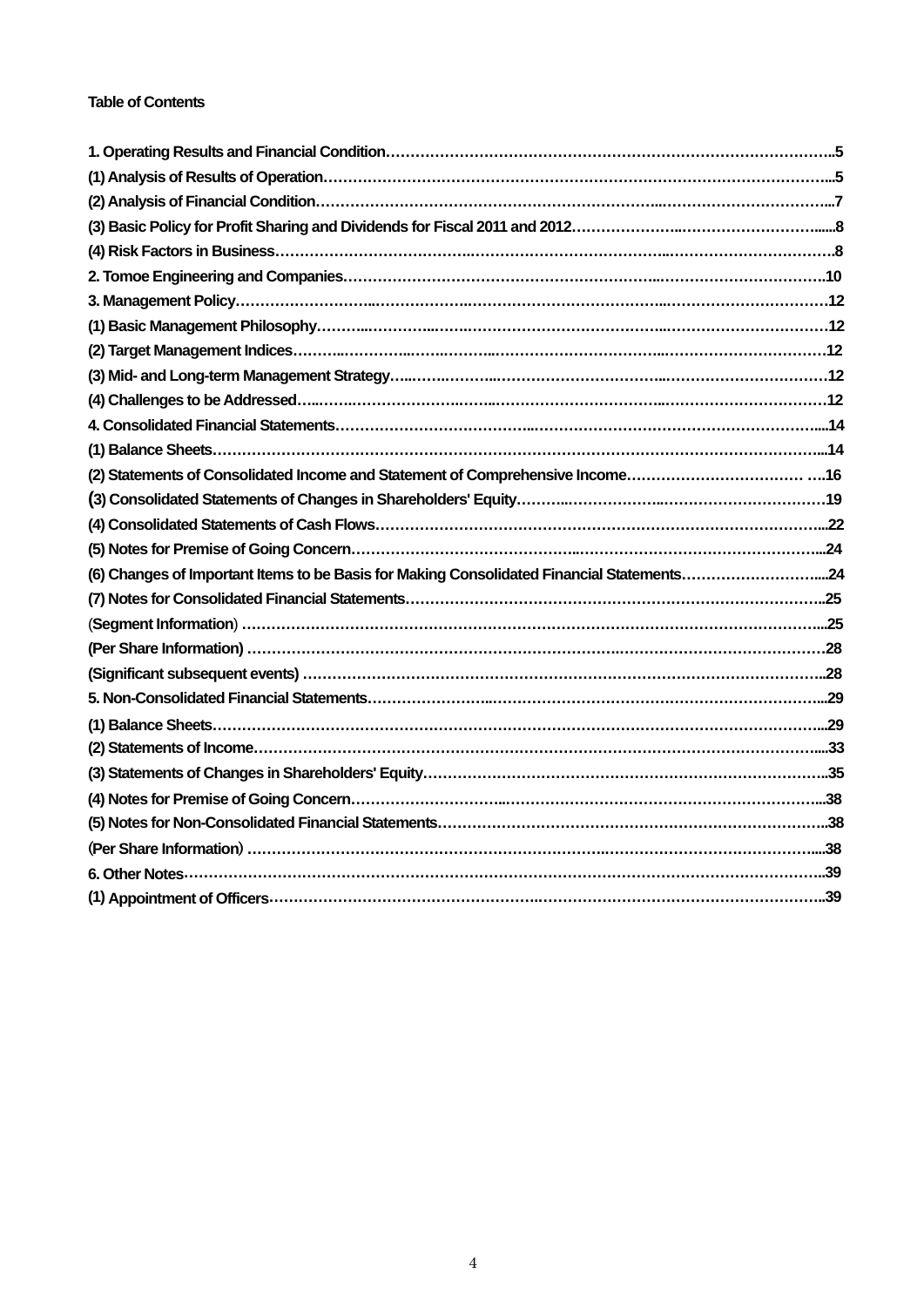# **1. Operating Results and Financial Condition**

### **(1) Analysis of Results of Operation**

#### **[1] General condition of the current consolidated fiscal year**

#### General operating results

During the consolidated fiscal year, the Japanese economy's shift toward recovery was sustained throughout the first half by factors such as the gradual broadening of restoration demand related to the Great East Japan Earthquake and a recovery in personal consumption. As the second half unfolded, however, the economy shifted course, and moved gradually away from fundamentally flat performance in the direction of weakness, under the impact of economic slowdowns in Europe and newly developing countries, an inability to boost exports because of the stubborn appreciation of the yen and unavoidable adjustments in production levels.

Under such circumstances, full-year consolidated net sales for the Tomoe Engineering Group were 41,575 million yen, 1.9% down from the previous consolidated fiscal year. This reflected lower sales of equipment and systems for China and a decrease in sales of works for domestic public sector demand in the Machinery & Equipment Business, and a drop in sales in the domestic advanced materials sector and plastics sector in the Chemical Products Business.

With regard to earnings, consolidated operating income for the Tomoe Engineering Group was 1.1% up from the previous consolidated fiscal year, to 2,447 million yen. Although profits were squeezed in the Chemical Products Business because of a decline in domestic sales and a loss reported for the resin plastic compounding business in Shenzhen, China, earnings were higher in the Machinery & Equipment Business despite the decrease in sales. thanks to contributions from the lower cost of centrifuge equipment for North America and reduced selling expenses. In addition, although the Group did not benefit from a gain on valuation of derivatives related to the Chemical Products Business as it did in the previous year, ordinary income was boosted by foreign exchange gains and edged higher to 2,605 million yen, 0.4% up from the prior consolidated fiscal year. Because of a reactionary drop reflecting the gain on conversion of property rights to the Company's former Tokyo factory (2,444 million yen) reported in extraordinary income in the previous consolidated fiscal year, however, net income for the current consolidated fiscal year was 1,616 million yen, 44.6% down compared with the previous consolidated fiscal year. Incidentally, because the effective tax rates for the corporation tax and other taxes were reduced by the enactment of tax reforms in December 2011, the adjustment for corporate and other taxes was lowered as the result of a revaluation of deferred tax assets and liabilities, and this was a factor that lifted consolidated net income for the consolidated fiscal year period by the same amount.

#### [Summary by business segment]

#### (Machinery & Equipment Business)

In the Machinery & Equipment Business, sales of centrifuge equipment for oil well drilling in North America and low-power, energy-saving centrifuge equipment for domestic public sector demand remained strong. Overseas sales of components expanded as well. Because sales of equipment and systems for China and sales of works for domestic public sector demand were both sharply lower, however, consolidated net sales ended at 12,330 million yen, 1.2% down compared with the previous fiscal year. The lower sales of equipment and systems for China mainly reflected sales of centrifuge equipment for vinyl chloride plants and abrasive grain slurry recycling equipment for use in manufacturing photovoltaic cells, while the weakness in sales of works for domestic public sector demand originated in a reactionary drop from a large-scale sewage treatment equipment restructuring project in the previous fiscal year. Against the backdrop of lower costs for centrifuge equipment for oil well drilling in North America and reduced personnel expenses and selling expenses, on the other hand, operating income was 1,289 million yen, 15.7% up from the previous fiscal year despite the reduced level of sales.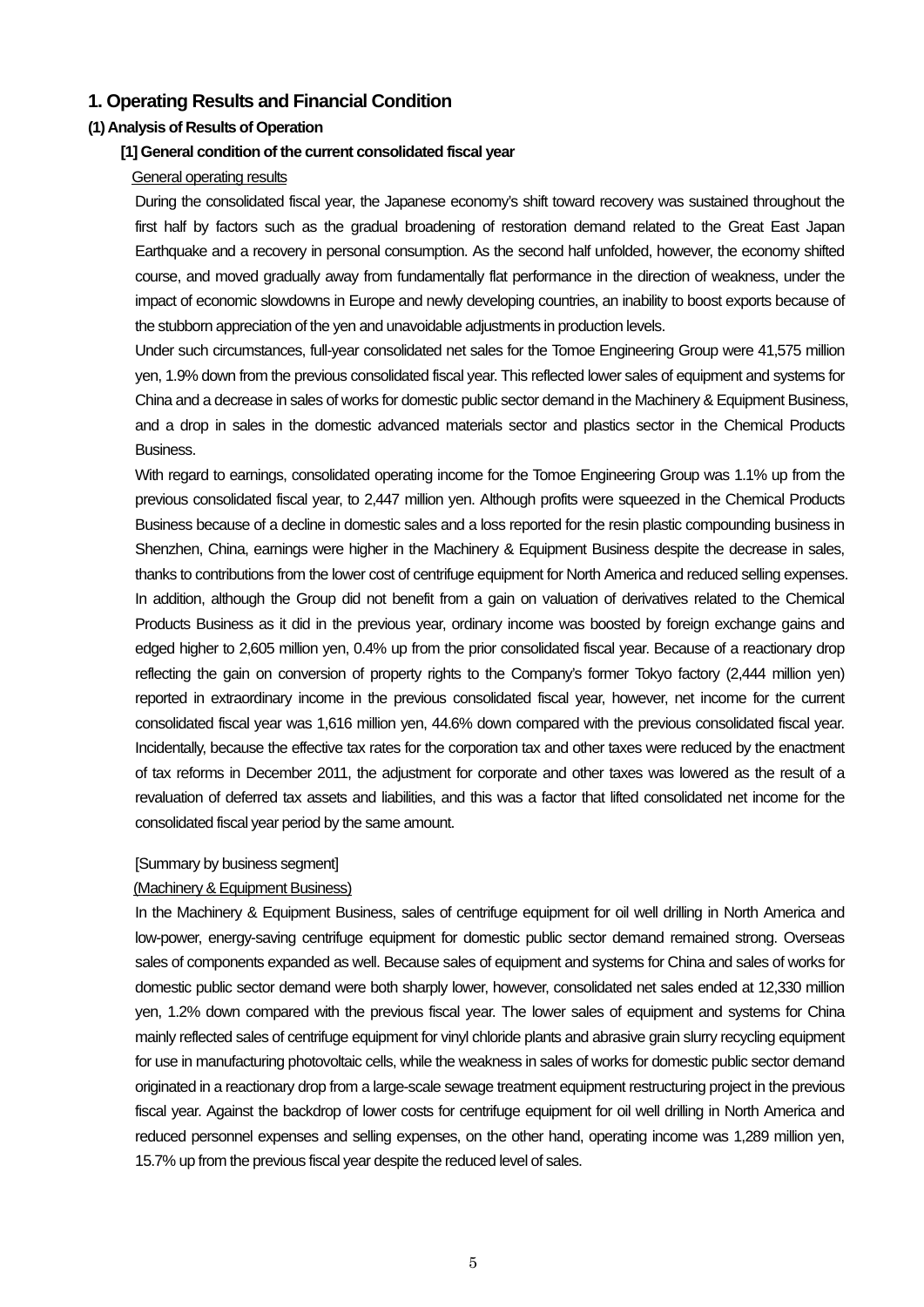#### (Chemical Products Business)

In the Chemical Products Business, sales in other countries including the high performance resins and molding machines sales business in Hong Kong rose slightly, but because sales in Japan were lower, particularly in the advanced materials sector and plastics sector, consolidated net sales were 29,244 million yen, 2.2% down from the previous fiscal year. In the advanced materials sector, sales of metal materials and desiccants for electrolytic solutions for semiconductor fabrication were lower, while in the plastics sector the main declines in sales affected commodity plastics materials and copolymerization resins. The domestic electronics materials sector, which languished during the first half of the fiscal year in particular, saw sales of consumables for use in semiconductor manufacturing and related equipment begin to grow, and together with the fine chemicals sector became a factor that mitigated the breadth of the sales decline in domestic operations. Despite the role that higher revenue and earnings in the electronics materials sector and improved gross margins in the fine chemicals sector played in providing some support, earnings overall were lower and selling expenses were higher, and the compounding business in Shenzhen, China, particularly for commodity plastics, found itself selling below cost, and from an earnings perspective, operating income totaled 1,158 million yen, 11.3% down from the previous fiscal year.

#### **[2] Outlook for the next fiscal year (November 1, 2012- October 31, 2013)**

In looking at the consolidated fiscal year ending in October 2013, with Europe's economy continuing to slow and little hope for accelerating growth in newly developing country economies, and external demand entangled in deteriorating relations with China and projected to be lackluster, Japan's economy is expected to remain in straits that will make it difficult to see the start of new recovery.

Given such circumstances, in the Tomoe Engineering Group's Machinery & Equipment Business we plan to continue expanding sale of overseas equipment and systems, including centrifuge equipment for oil well drilling in North America and chemical plants in Southeast Asia, and we project fiscal year consolidated net sales of 13,500 million yen (9.5% up compared with the previous year) and operating income of 1,580 million yen (22.5% up compared with the previous year) as a result of efforts to lower our cost of goods manufactured, respectively. In the Chemical Products Business as well, we will work to expand domestic sales in the industrial materials and fine chemicals sectors, where we currently possess product lines that boast relatively strong market competitiveness, and plan to leverage our plastic compounding business in China by incorporating demand in new sectors. In this business we project fiscal year net sales of 30,800 million yen (5.3% up compared with the previous year) and operating income of 1,190 million yen (2.7% up compared with the previous year).

As a result of these efforts, for the entire Tomoe Engineering Group in the consolidated fiscal year ending October 2013 we project net sales to grow by 6.6% to 44,300 million yen and operating income to increase 13.2% to 2,770 million yen. In conjunction with this growth, we project ordinary income for the fiscal year to increase by 7.5% to 2,800 million yen, which also partially reflects the fact we have reported a one-time loss on foreign exchange gains in the current consolidated fiscal year. For the fiscal year we project net income of 1,620 million yen, 0.2% up compared with the previous year, a result tempered for the fact there will be a reactionary drop in the effect from the reduction of income tax adjustments prior to the effective tax rate reduction in income taxes paid.

The operating results forecasts for the next period described above are based on information available to the Company at the time the forecasts were prepared and assumptions judged to be reasonable. Actual operating results might differ from these forecasts depending upon domestic and international financial and economic conditions, the supply and demand situation of our goods and products, and various other unpredictable, abrupt changes in circumstances.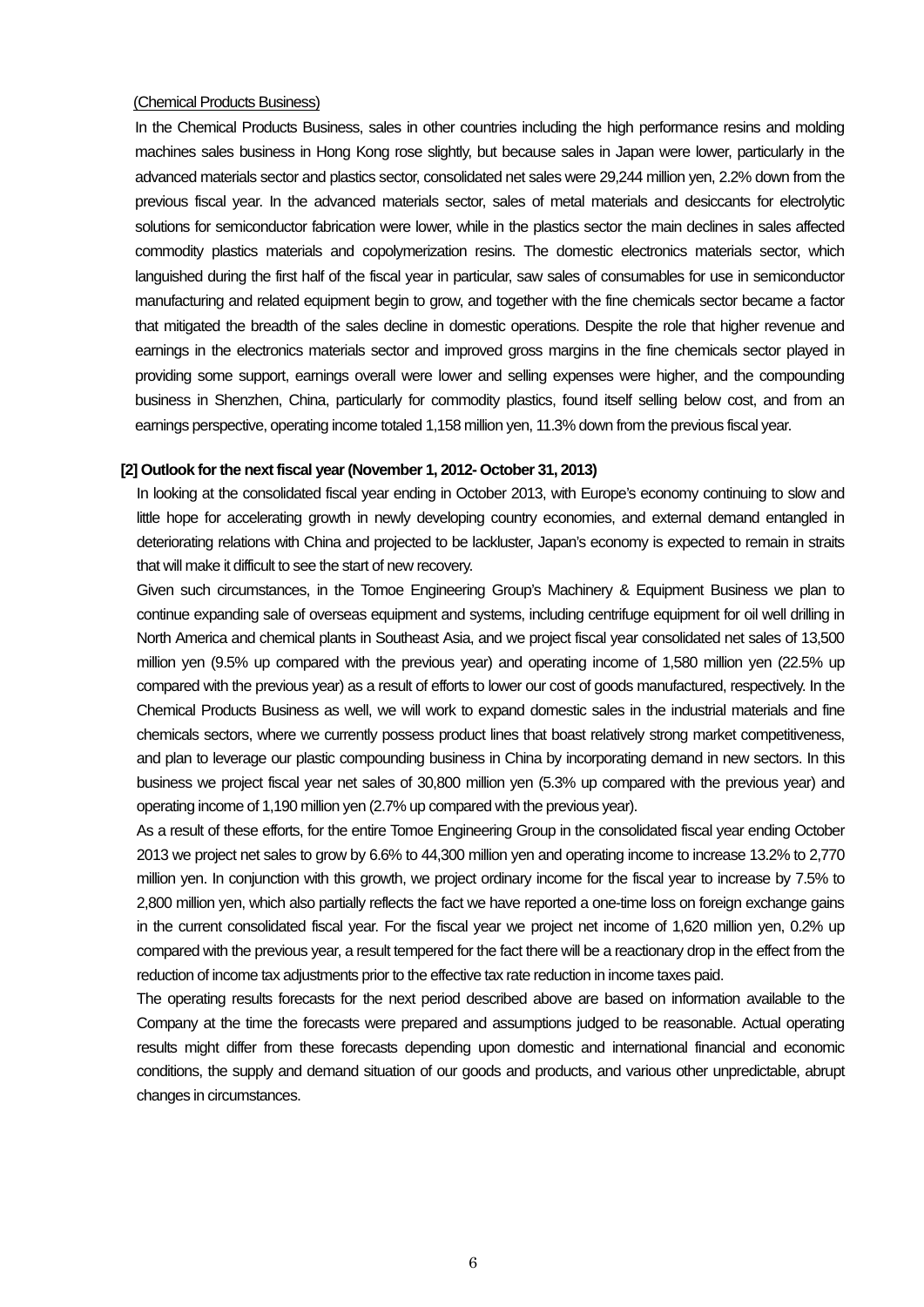# **(2) Analysis of Financial Condition**

#### **[1] Total Assets, Liabilities, and Net Assets**

Total assets at the end of the current consolidated fiscal year were 33,822 million yen, up 1,119 million or 3.4% from the balance at the end of the previous consolidated fiscal year (October 31, 2011). This was the result of an increase in current assets against the backdrop of higher notes and accounts receivable-trade in the Machinery and Equipment Business, which were related to centrifuges for oil well drilling in North America, as well as an increase in fixed assets as a result of investments in production facilities and software investments.

Total liabilities, on the other hand, fell 0.8% compared with the end of the previous consolidated fiscal year to 11,287 million yen. Although current liabilities were slightly higher because of an increase in notes and accounts payable-trade that were mainly related to the Machinery & Equipment Business, noncurrent liabilities decreased in conjunction with the reduction in deferred tax liabilities prior to the effective tax rate reduction for income taxes paid.

The total balance for net assets increased 1,205 million yen or 5.6% compared with the end of the previous consolidated fiscal year to 22,534 million yen, despite dividend payments of 399 million yen, as net income ended at 1,616 million yen.

Because net assets increased and liabilities decreased as discussed above, the equity ratio at the end of the current consolidated fiscal year rose by 1.5 points compared with the end of the previous consolidated fiscal year to 66.0%.

#### **[2] Cash Flow Status**

Balance of cash and cash equivalent as of the end of the current consolidated fiscal year increased by 166 million yen to 7,463 million yen from the previous consolidated fiscal year. Status of each cash flow and their factors during the current consolidated fiscal year are as follows:

#### (Net Cash Provided by (Used in) Operating Activities)

Net cash provided by operating activities was 1,005 million yen. Income taxes paid totaled 1,096 million yen, notes and accounts receivable-trade increased by 806 million yen and advances received decreased by 388 million yen, respectively, income before income taxes and minority interests was 2,639 million yen and depreciation and amortization expense was 382 million yen.

#### (Net Cash Provided by (Used in) Investing Activities)

Because proceeds from sales of investment securities were only 52 million yen, while purchases of plant, property and equipment and intangible fixed assets totaled 445 million yen and 185 million yen, respectively, the net amount of cash used in investing activities was 612 million yen.

#### (Net Cash Provided by (Used in) Financing Activities)

Net cash used in financing activities was 244 million yen, despite a net increase in long-term and short-term loans payable of 130 million yen, as 399 million yen was used for cash dividends paid.

|                        | <b>Year Ended</b><br>October 31,<br>2008 | <b>Year Ended</b><br>October 31,<br>2009 | <b>Year Ended</b><br>October 31,<br>2010 | <b>Year Ended</b><br>October 31,<br>2011 | <b>Year Ended</b><br>October 31,<br>2012 |
|------------------------|------------------------------------------|------------------------------------------|------------------------------------------|------------------------------------------|------------------------------------------|
| Equity Ratio (Percent) | 58.8                                     | 66.8                                     | 62.4                                     | 64.5                                     | 66.0                                     |
| Equity Ratio Based on  |                                          |                                          |                                          |                                          |                                          |
| Market Value (Percent) | 30.9                                     | 51.8                                     | 38.6                                     | 42.5                                     | 39.7                                     |
| Debt-repayment to Cash |                                          |                                          |                                          |                                          |                                          |
| Flow Ratio (Years)     | 0.3                                      | 0.2                                      | 0.3                                      | 0.3                                      | 0.8                                      |

#### Trends in cash flow indices are as follows: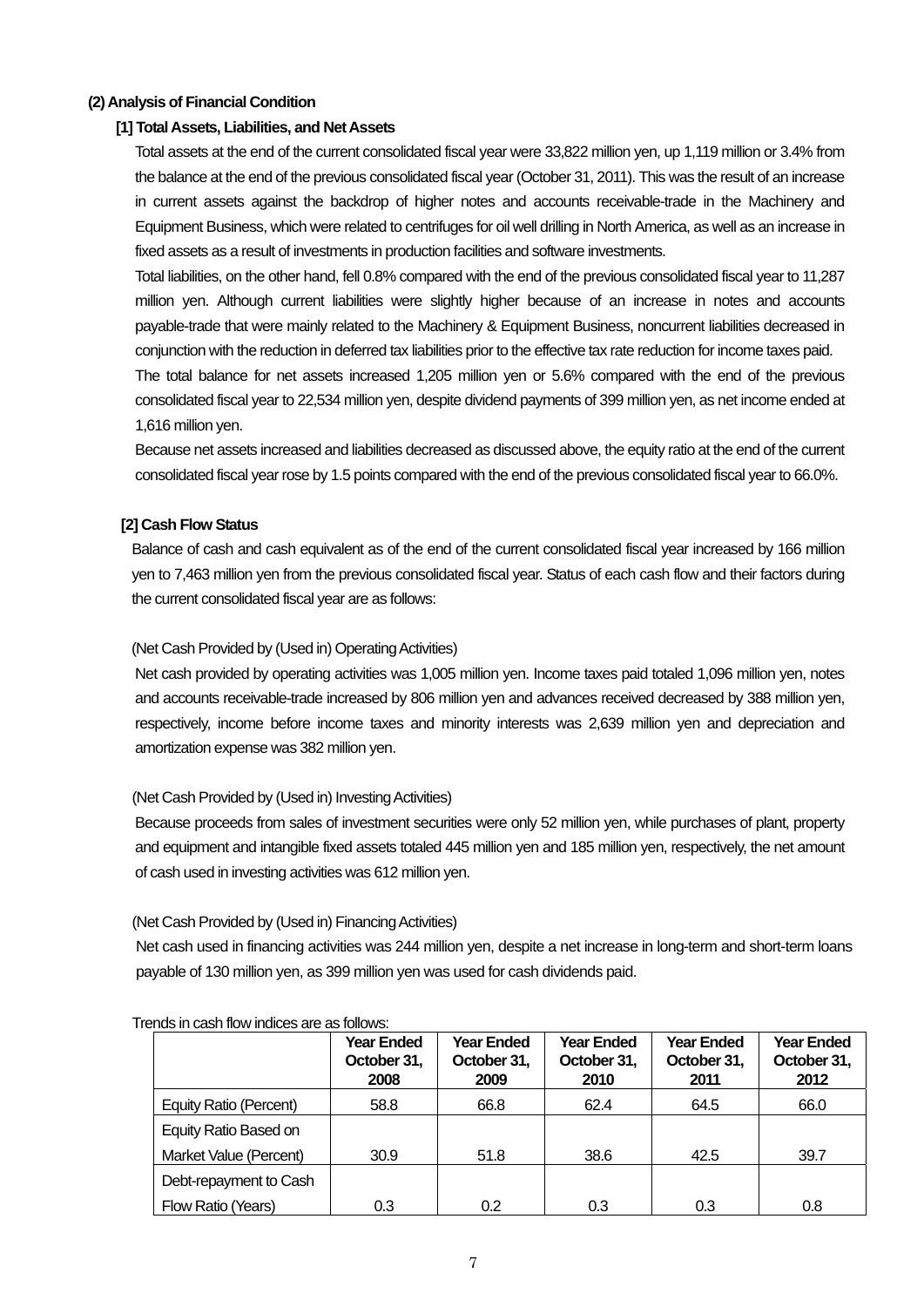| Interest Coverage Ratio |      |      |       |       |       |
|-------------------------|------|------|-------|-------|-------|
| (Percent)               | 86.9 | 88.8 | 151.7 | 258.7 | 115.8 |

Equity ratio: Net assets / Total assets

Equity ratio based on market value: Market capitalization of shares / Total assets Debt-repayment to cash flow ratio: Interest-bearing debt / Cash flow Interest coverage ratio: Cash flow / Interest payment

(Note)

- 1. All indices are calculated on the basis of consolidated financial figures.
- 2. Market capitalization is calculated based on the number of outstanding shares excluding treasury stock.
- 3. Cash flow refers to net cash provided by (used in) operating activities.
- 4. Interest-bearing debt refers to all debt reported on the consolidated balance sheet for which interest is being paid.

## **(3) Basic Policy for Profit Sharing and Dividends for Fiscal 2012 and 2013**

Our company's approach to the return of profits to our important shareholders is based on our stated policy to "maintain stability in dividends payment with a target consolidated payout ratio of 25% or more, by considering earnings, reinforcement of our corporate base and other factors in a comprehensive manner."

Based on the Company's operating results, financial position and other considerations, for the fiscal year ended on October 31, 2012 we plan to pay a total dividend of 40 yen per share, identical to the prior fiscal year, by maintaining the increase in the ordinary dividend of 5 yen per share approved in the prior fiscal year as a commemorative dividend in recognition of the 70th anniversary of the Company's founding.

Dividends for the fiscal year ending on October 31, 2013 will be 45 yen per share. This will be an increase of 5 yen per share compared with the ordinary dividend per share for the fiscal year ended on October 31, 2012, considering the business outlook for the entire fiscal year and factors such as the projected change in our financial position.

#### **(4) Risk Factors in Business**

The key areas of business risks of our group that might have significant influence on investors' decision are as follows. The following judgments are made based on the business information at the end of the current consolidated fiscal year, although some forward-looking statements are contained.

#### **[1] Seasonal Fluctuation of Operating Results**

Currently there is a seasonal bias in sales and profits of our group toward the second quarter. This is because that public sector sales account for relatively a high percentage in the sales of Machinery & Equipment Business and tend to be concentrated in the second quarter due to public sector's budget implementation.

#### **[2] Influence of Foreign Exchange Fluctuation**

Businesses of our group include exports and import in foreign currencies, and exchange rate fluctuations may affect the values after translation into yen. Operating results and financial condition of our group might be affected by the range of foreign exchange fluctuation although we make efforts to minimize exchange fluctuation risks by entering into forward exchange contracts. Since our group has overseas subsidiaries, we prepare financial statements in foreign currencies. In preparing consolidated financial statements, there is a risk associated with exchange fluctuation when converting into yen equivalent.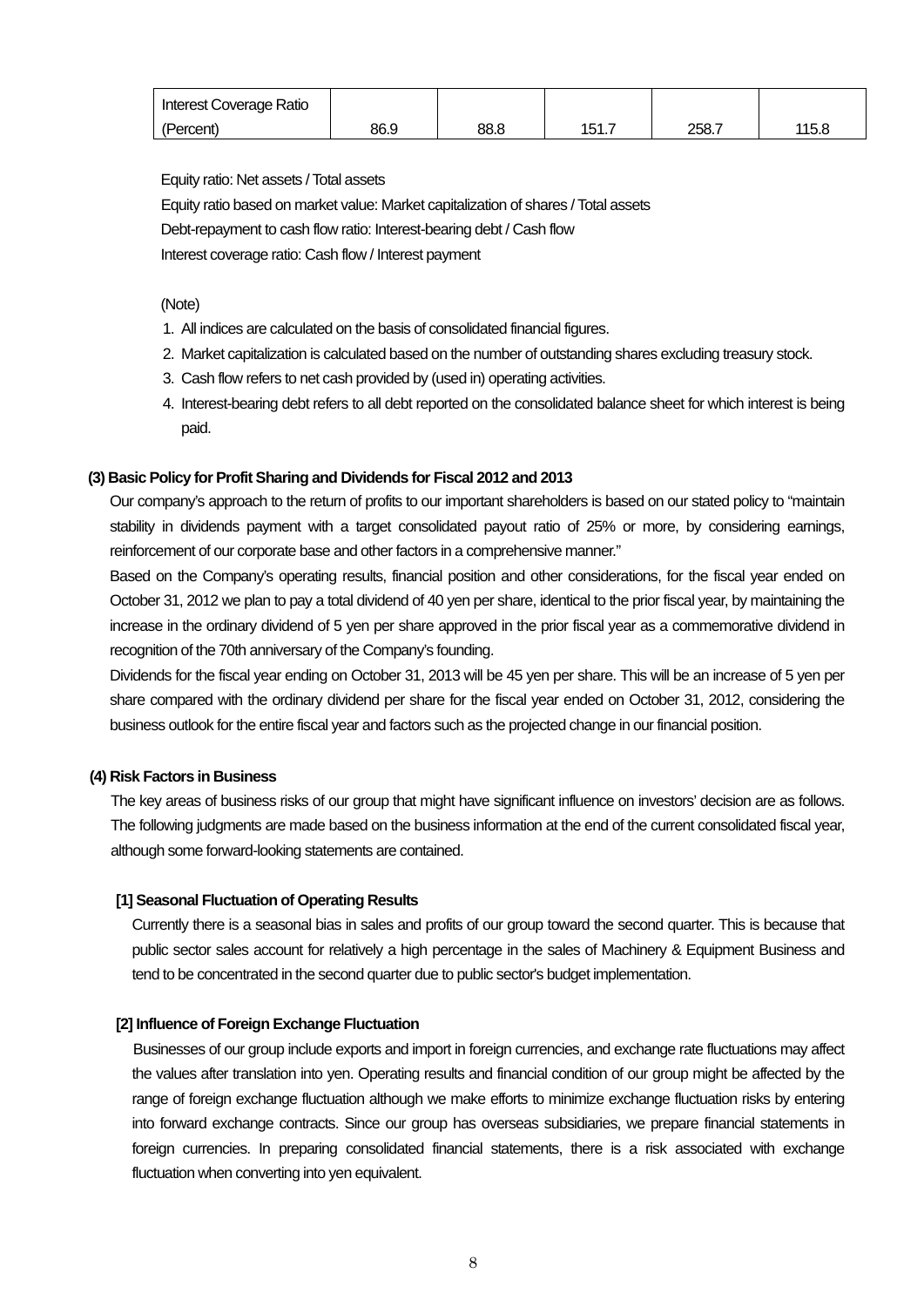#### **[3] Potential Risk of Overseas Activities**

Our group is engaged in marketing and manufacturing overseas, focusing on China and other Southeast Asian countries. Our group will monitor the local situations with the greatest care and take appropriate actions on a timely basis. However, our group's operating results and financial condition might be affected by unforeseen circumstances arising from local political conditions, governments, legal restrictions, taxation systems, customs, etc.

#### **[4] Risk Associated with Quality of Goods and Products**

The products of our group are manufactured by paying due attention based on systematic quality control. The products that require technical development might cause risk of having cost of repair and replacement. Also, since our group is not directly involved in manufacturing of many of imported raw materials, defects that our group is not directly associated with may occur and we might be obligated to cease sales and collect such materials. Although we are prepared to take prompt and appropriate actions to cope with the risks involved in quality of manufactured products and commercial goods, it may affect our group's operating results and financial condition to the extent of the problem.

#### **[5] Risks of New Investment**

Our group is in a quest to pursue high-value-added business all the time. To do this, we must take measures such as aggressive investment in some situations; however, these measures may involve higher potential risks than conventional business risks. Even though we take such sufficient preparations and measures, some unexpected events may result in affecting operating results and financial condition of our group.

#### **[6] Risks when a Natural Disaster Occurs**

Our group is implementing various risk measures, including seismic performance improvements to buildings and structures (including rental properties), preparation of emergency response procedures, data backup enhancements and the introduction of a system to confirm executive and employee safety, and working to prepare a business contingency plan (BCP). Although we are implementing such measures, however, there is a possibility our production capacity or sales capabilities might be substantially reduced by the occurrence of a large-scale natural disaster to which we cannot respond, and business opportunities could be lost and our operating results and financial position might be affected as a result.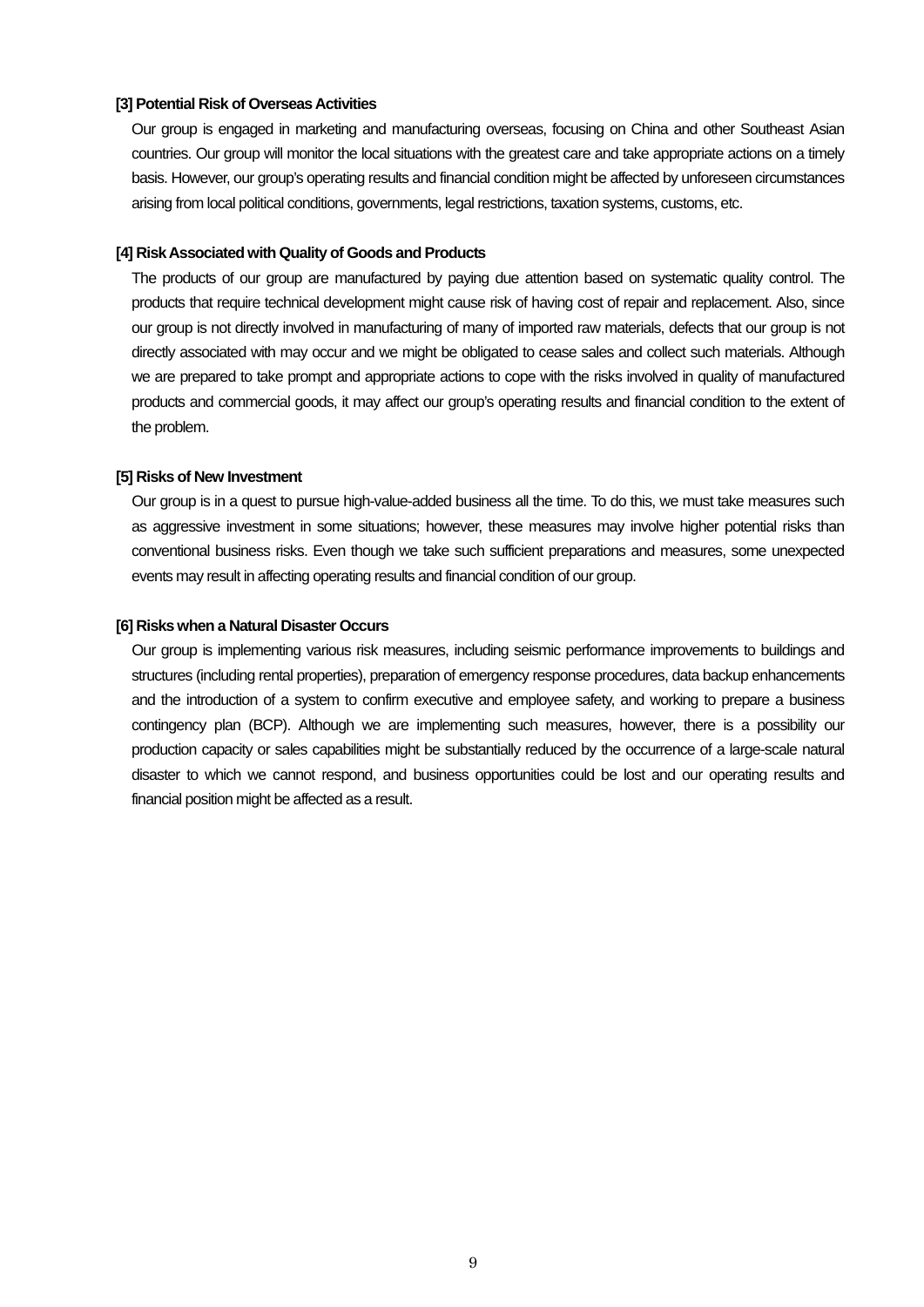# **2. Tomoe Engineering and Companies**

Tomoe Group consists of Tomoe Engineering and its nine subsidiaries. The group is mainly engaged in manufacture and distribution of centrifuges and trading of chemical products. Business activities of the group are divided into the following three main categories. "Business Segments," which will be discussed in a later section, are based on the following business activity segments. Since "other businesses" involve no consolidated subsidiary, "Business Segments" do not include figures related to them.

#### *Machinery & Equipment Business:*

Tomoe Engineering manufactures and distributes centrifuges. Its subsidiary Tomoe Machinery Service provides centrifuge users with after-sales services as well as parts. Its subsidiary Tomoe Machinery undertakes machining and sheet-metal processing of centrifuge. Tomoe Engineering consigns manufacture of the centrifuges and the after-sales service to its subsidiary Tomoe Engineering (Shanghai).

#### *Chemical Products Business:*

Interstella Plastics (Shenzhen) and Stella Tech Engineering Plastics (Shenzhen) are engaged in coloring and compounding of plastic materials. Our affiliate, Interstella is an investing company of Stella Tech Engineering Plastics (Shenzhen) and also serves as a contact for purchasing and sales. Tomoe (Hong Kong) is functioning as central core for sales activity in China in Tomoe Group. Tomoe Wine & Spirits distributes wines and spirits imported by Tomoe Engineering.

#### *Other Businesses:*

Tomoe Butsuryu subcontracts with our company for products' transportation and warehousing.

#### **Schematic diagram of Tomoe's operation is on the next page.**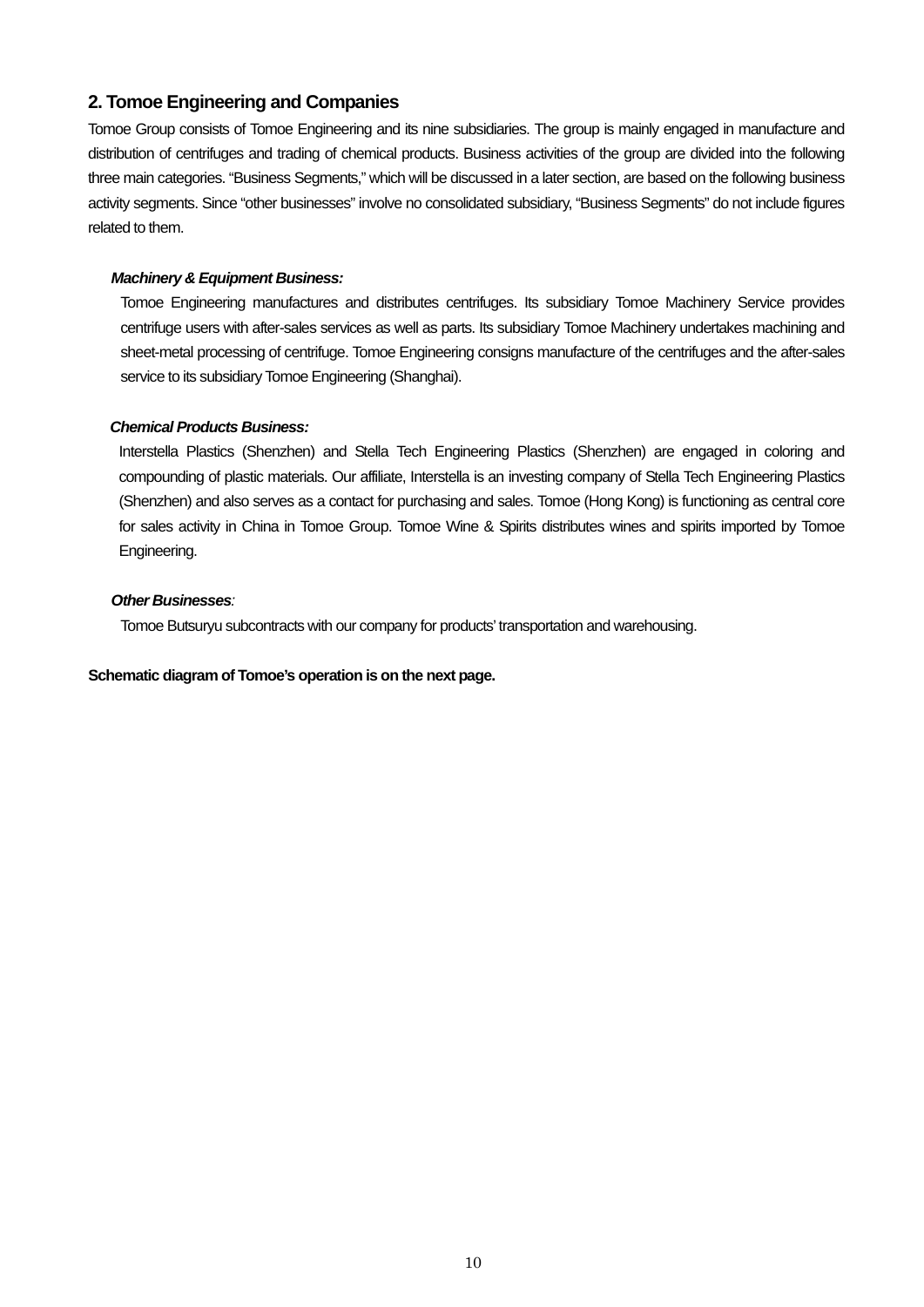#### (◎: Consolidated subsidiaries)

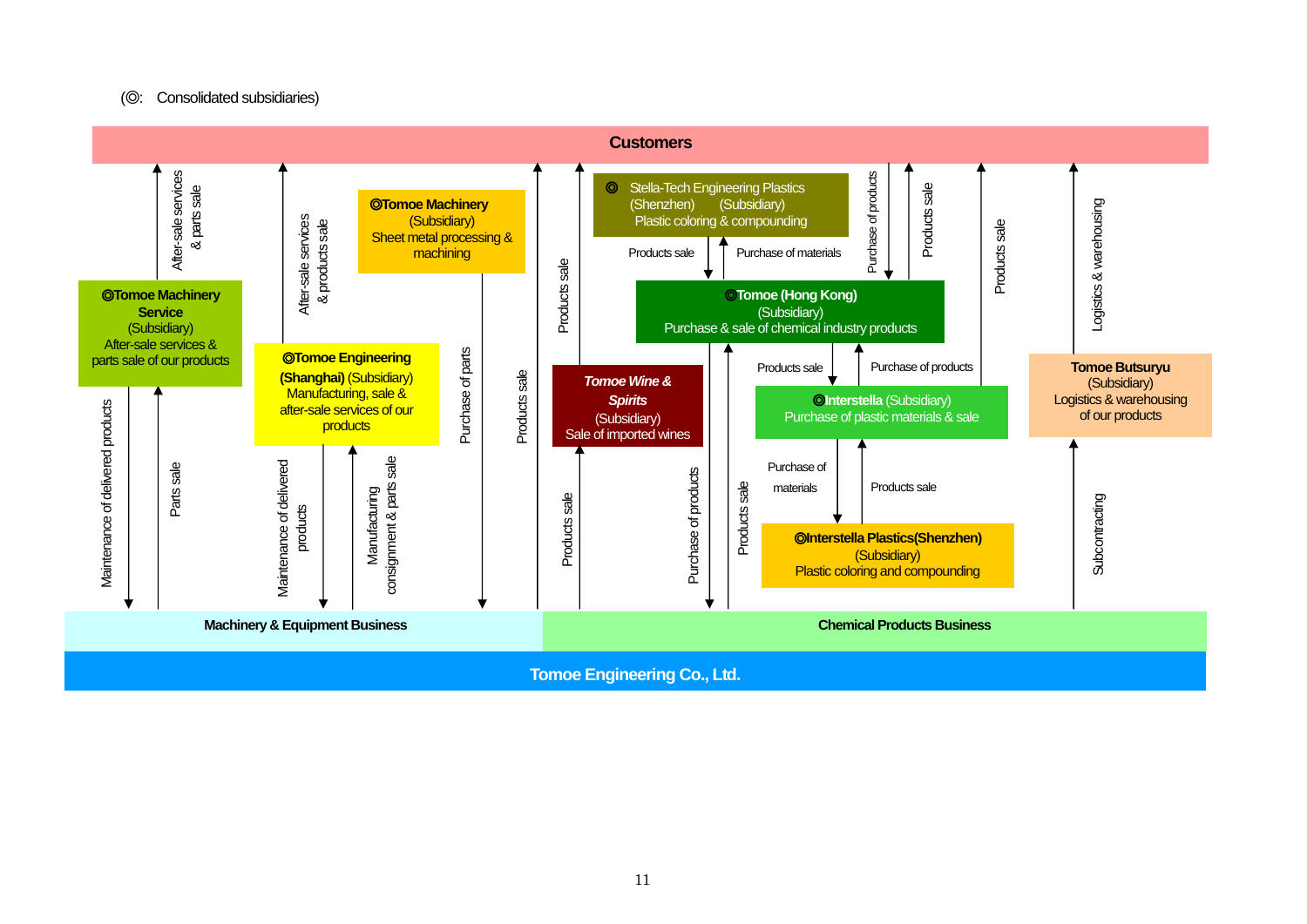## **3. Management Policy**

#### **(1) Basic Management Philosophy**

Our basic management philosophy is to contribute to society and provide a good quality of life to people involved through growth and development of our company with spirit of creation and entrepreneurship and to provide our customers with high level of technologies and excellent products. Guided by this policy, we shall be engaged in the manufacture and sale of machinery based primarily on solid-liquid separation techniques and importation of unique and specialty raw materials for chemical industry.

#### **(2) Target Management Indices**

Rather than just aiming for a volume growth, in our Machinery & Equipment Business we always try to develop and sell products that require specialized technology, while in our Chemical Products Business we seek to handle unique, high value-added products that demand expertise, even if their market is not so large. To pursue these goals, we regard improvement of profitability as our primary management goal. As a management indicator for meeting these goals, we give highest priority to ordinary income, which directly expresses the nature and change of profitability.

#### **(3) Mid- and Long-term Management Strategy**

The long-term management strategy of Machinery & Equipment Business is to develop new products, reduce manufacturing cost, and develop overseas markets, and that of Chemical Products Business is to discover unique new commercial products to expand business in China.

To achieve continuous progress on our basic strategy, in September 2010 we formulated the Ninth Mid-term Management Plan "Tomoe 525" (from November 1, 2010 to October 31, 2013). The plan is devoted mainly to implementing measures based on the following policies after newly identifying the ideal approach to allocating management resources and capturing market share. In the Machinery & Equipment Business, we will expand foreign sales centered on China and the United States, while increasing domestic sales of our low-power, energy-saving centrifuge models. In the Chemical Products Business we will launch attractive new commercial products in cooperation with new, leading suppliers and strengthen our domestic and overseas plastic business, including our compounds business in Shenzhen, China. As our objective when pursuing these goals, we will seek to achieve consolidated net sales of 50,000 million yen and ordinary income of 2,500 million yen in the fiscal year ending October 2013, the final year of our mid-term management planning period. Following the close of the second year of the plan, we will pursue management with a focus on achieving operating results that exceed our consolidated ordinary income target in particular.

#### **(4) Challenges to be addressed**

Given factors such as the escalation of competition between countries and region as the newly developing countries that are driving the global economy are transformed into advanced countries, eliminating the supply-demand gap in Japan is expected to require an even longer time. Moreover, as industry-related conditions we cannot afford to ignore the further spread of the open bidding system pertaining to public demand in the Machinery & Equipment Business, or the ongoing overseas shift of end users in our Chemical Products Business. Therefore we consider an appropriate response to changes in the business environment to be a priority issue, and we have formulated our Ninth Mid-term Management Plan aimed at further strengthening our market competitiveness domestically and developing new markets in other countries. Our policy in the future will remained focused on implementing management measures based on this plan, and achieving sustained growth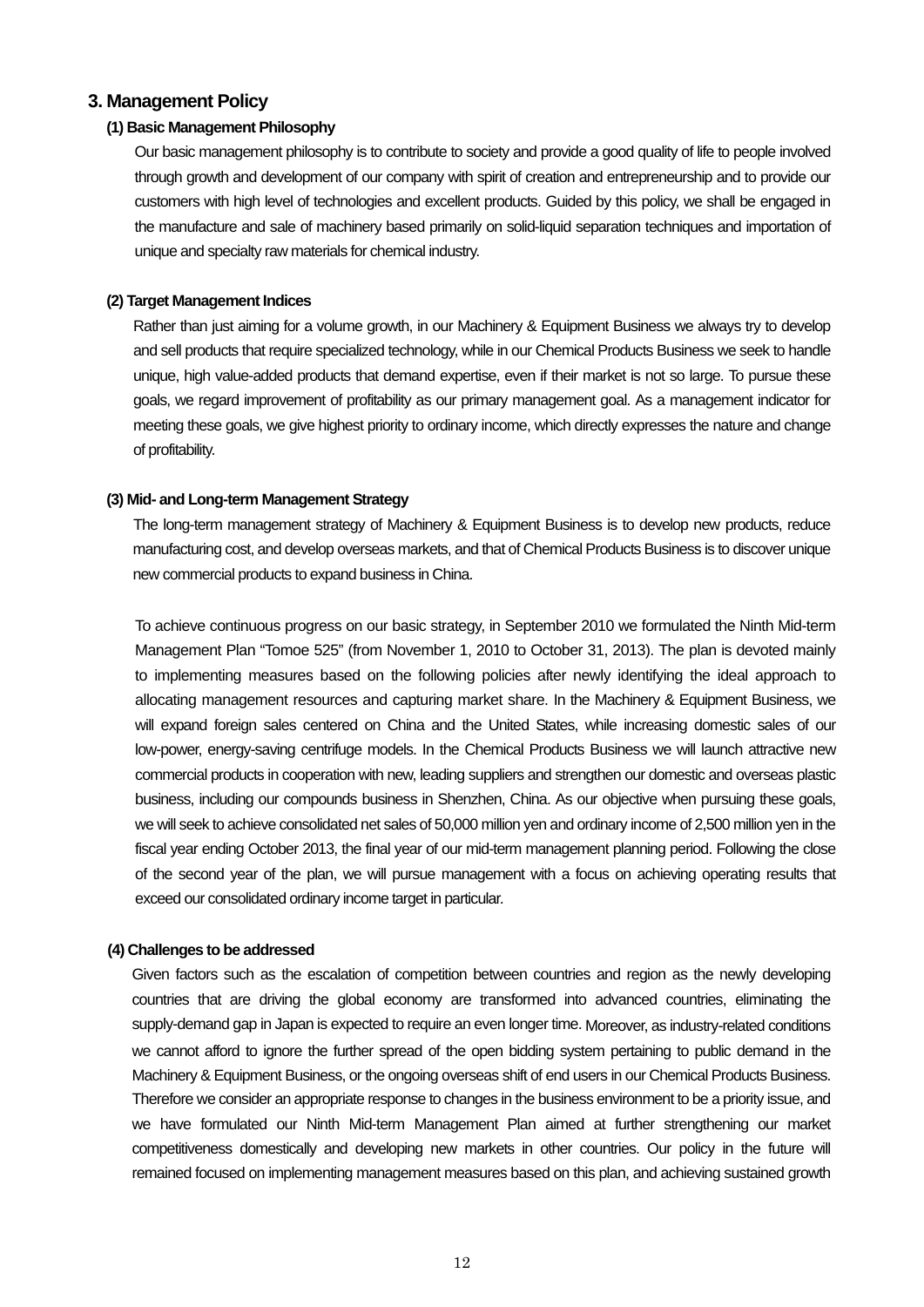and increasing stable earning capacity in both of our businesses.

To enhance and strengthen corporate governance and compliance we have established a Corporate Ethics Committee, and in the future this committee will take the lead in efforts to ensure management in full compliance with the letter and spirit of the law and improve corporate ethics. Moreover, from the view point of corporate governance, we plan to maintain our efforts to firmly establish wide-ranging risk management centered on our Risk Management Committee, and to pursue the consolidation of our management environment from an IT perspective by undertaking construction of our next-generation mission-critical systems.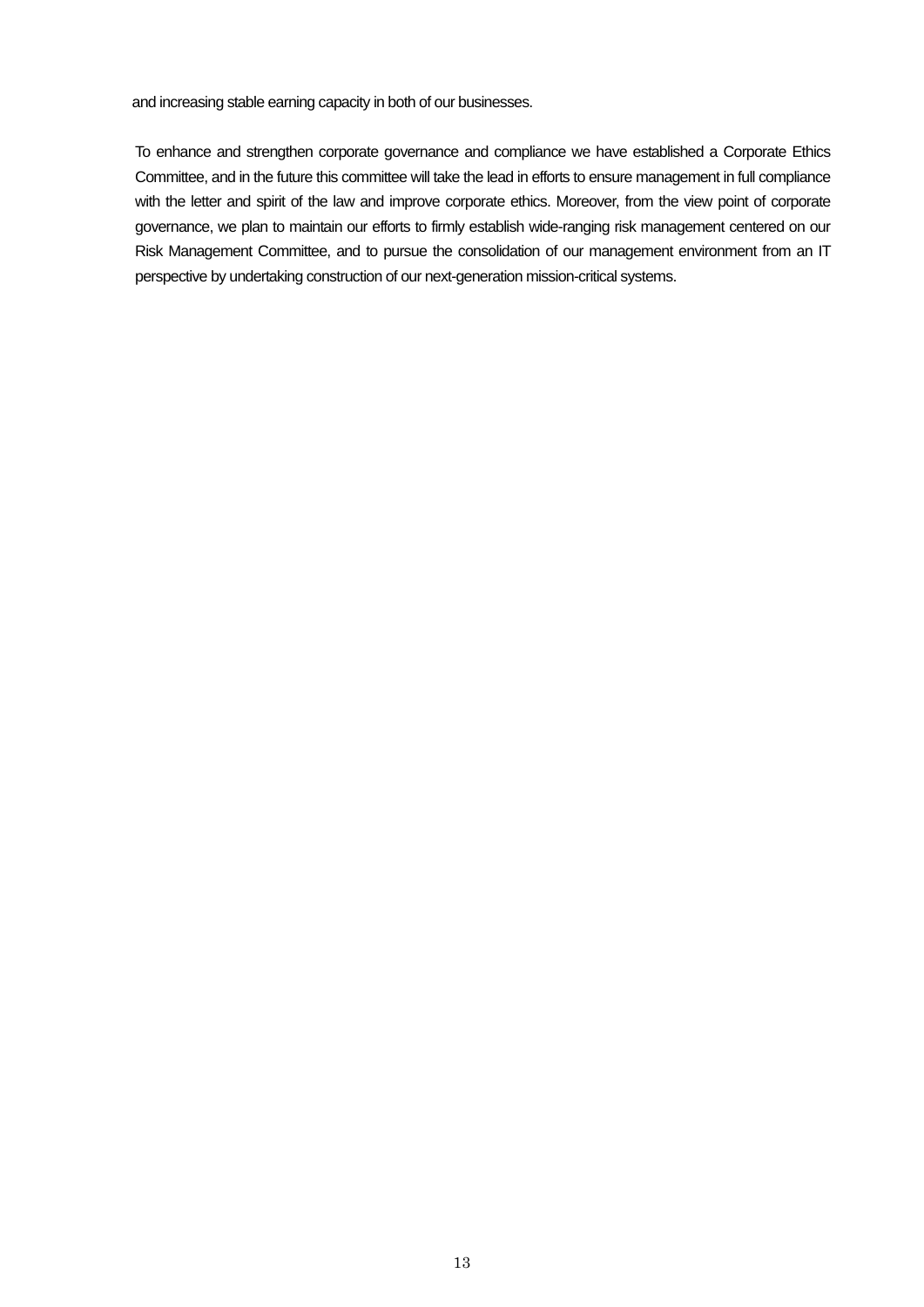# **4. Consolidated Financial Statements**

**(1) Balance Sheets** 

|                                            | (Thousands of Yen)          |                             |
|--------------------------------------------|-----------------------------|-----------------------------|
|                                            | Year Ended October 31, 2011 | Year Ended October 31, 2012 |
| <b>Assets</b>                              |                             |                             |
| <b>Current Assets</b>                      |                             |                             |
| Cash and Deposits                          | 7,296,554                   | 7,463,174                   |
| Notes and Accounts Receivable-Trade        | 12,478,424                  | 13,303,606                  |
| Merchandise and Finished Goods             | 3,506,696                   | 3,392,880                   |
| <b>Work in Process</b>                     | 1,029,443                   | 866,726                     |
| Raw Materials and Supplies                 | 630,324                     | 943,399                     |
| <b>Deferred Tax Assets</b>                 | 634,782                     | 567,855                     |
| <b>Others</b>                              | 236,706                     | 243,152                     |
| <b>Allowance for Doubtful Accounts</b>     | $-21,322$                   | $-11,236$                   |
| <b>Total Current Assets</b>                | 25,791,609                  | 26,769,560                  |
| <b>Noncurrent Assets</b>                   |                             |                             |
| Property, Plant and Equipment              |                             |                             |
| <b>Buildings and Structures</b>            | 2,328,168                   | 2,350,890                   |
| <b>Accumulated Depreciation</b>            | $-1,344,589$                | $-1,421,955$                |
| <b>Buildings and Structures, Net</b>       | 983,579                     | 928,934                     |
| Machinery, Equipment and Vehicles          | 3,395,764                   | 3,578,358                   |
| <b>Accumulated Depreciation</b>            | $-2,662,256$                | $-2,801,629$                |
| Machinery, Equipment and Vehicles, Net     | 733,508                     | 776,729                     |
| Land                                       | 922,024                     | 922,024                     |
| Lease Assets                               | 71,702                      | 40,902                      |
| <b>Accumulated Depreciation</b>            | $-52,851$                   | $-34,864$                   |
| Lease Assets, Net                          | 18,850                      | 6,038                       |
| Construction in progress                   | 2,545,240                   | 2,622,040                   |
| Others                                     | 990,168                     | 1,025,652                   |
| <b>Accumulated Depreciation</b>            | $-924,338$                  | $-949,624$                  |
| Others, Net                                | 65,830                      | 76,027                      |
| <b>Total Property, Plant and Equipment</b> | 5,269,032                   | 5,331,794                   |
| Intangible Assets                          | 65,585                      | 225,021                     |
| <b>Investments and Other Assets</b>        |                             |                             |
| <b>Investment Securities</b>               | 665,846                     | 606,190                     |
| <b>Guarantee Deposits</b>                  | 364,657                     | 384,158                     |
| Deferred Tax Assets                        | 33,143                      | 29,578                      |
| <b>Others</b>                              | 591,086                     | 522,582                     |
| <b>Allowance for Doubtful Accounts</b>     | $-78,405$                   | $-46,779$                   |
| <b>Total Investments and Other Assets</b>  | 1,576,328                   | 1,495,730                   |
| <b>Total Noncurrent Assets</b>             | 6,910,947                   | 7,052,546                   |
| <b>Total Assets</b>                        | 32,702,557                  | 33,822,106                  |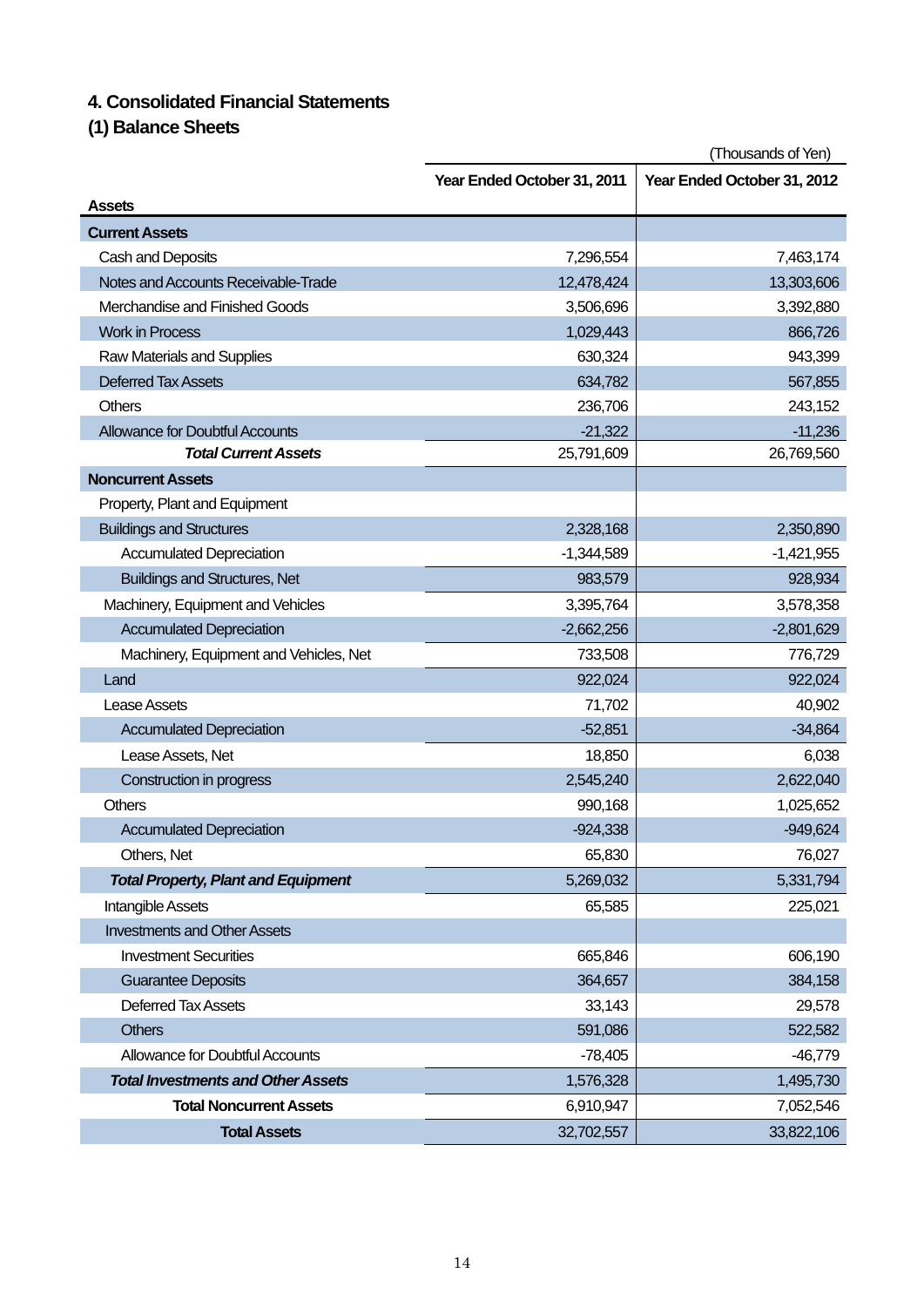(Thousands of Yen)

|                                                                 | Year Ended October 31, 2011 | Year Ended October 31, 2012 |
|-----------------------------------------------------------------|-----------------------------|-----------------------------|
| <b>Liabilities and Net Assets</b>                               |                             |                             |
| <b>Liabilities</b>                                              |                             |                             |
| <b>Current Liabilities</b>                                      |                             |                             |
| Notes and Accounts Payable-Trade                                | 6,485,604                   | 6,956,704                   |
| Short-Term Loans Payable                                        | 534,045                     | 630,376                     |
| <b>Lease Obligations</b>                                        | 14,556                      | 7,216                       |
| <b>Accounts Payable-Others</b>                                  | 577,728                     | 527,111                     |
| Income Taxes Payable                                            | 555,402                     | 590,898                     |
| <b>Advances Received</b>                                        | 461,243                     | 73,789                      |
| <b>Provision for Bonuses</b>                                    | 1,084,618                   | 1,074,756                   |
| <b>Provision for Directors' Bonuses</b>                         | 61,776                      | 70,431                      |
| Allowance for Product Warranty                                  | 281,546                     | 194,363                     |
| <b>Others</b>                                                   | 270,113                     | 234,504                     |
| <b>Total Current Liabilities</b>                                | 10,326,636                  | 10,360,153                  |
| <b>Noncurrent Liabilities</b>                                   |                             |                             |
| Long-Term Loans Payable                                         | $\overline{0}$              | 41,750                      |
| Lease Obligations                                               | 7,992                       | 775                         |
| <b>Provision for Retirement Benefits</b>                        | 36,745                      | 38,942                      |
| Provision for Directors' Retirement Benefits                    | 31,760                      | 29,600                      |
| <b>Deferred Tax Liabilities</b>                                 | 969,595                     | 815,962                     |
| <b>Total Noncurrent Liabilities</b>                             | 1,046,093                   | 927,031                     |
| <b>Total Liabilities</b>                                        | 11,372,730                  | 11,287,185                  |
| <b>Net Assets</b>                                               |                             |                             |
| <b>Shareholders' Equity</b>                                     |                             |                             |
| <b>Capital Stock</b>                                            | 1,061,210                   | 1,061,210                   |
| <b>Capital Surplus</b>                                          | 1,483,410                   | 1,483,410                   |
| <b>Retained Earnings</b>                                        | 19,179,264                  | 20,396,505                  |
| <b>Treasury Stock</b>                                           | $-363,319$                  | $-363,393$                  |
| <b>Total Shareholders' Equity</b>                               | 21,360,564                  | 22,577,731                  |
| <b>Valuation and Translation Adjustments</b>                    |                             |                             |
| Valuation Difference on Available-for-Sale<br><b>Securities</b> | 51,626                      | 23,172                      |
| Deferred Gains or Losses on Hedges                              | 230                         | 525                         |
| <b>Foreign Currency Translation Adjustment</b>                  | $-321,821$                  | $-293,239$                  |
| <b>Total Valuation and Translation Adjustments</b>              | $-269,965$                  | $-269,541$                  |
| <b>Minority Interests</b>                                       | 239,227                     | 226,731                     |
| <b>Total Net Assets</b>                                         | 21,329,827                  | 22,534,921                  |
| <b>Total Liabilities and Net Assets</b>                         | 32,702,557                  | 33,822,106                  |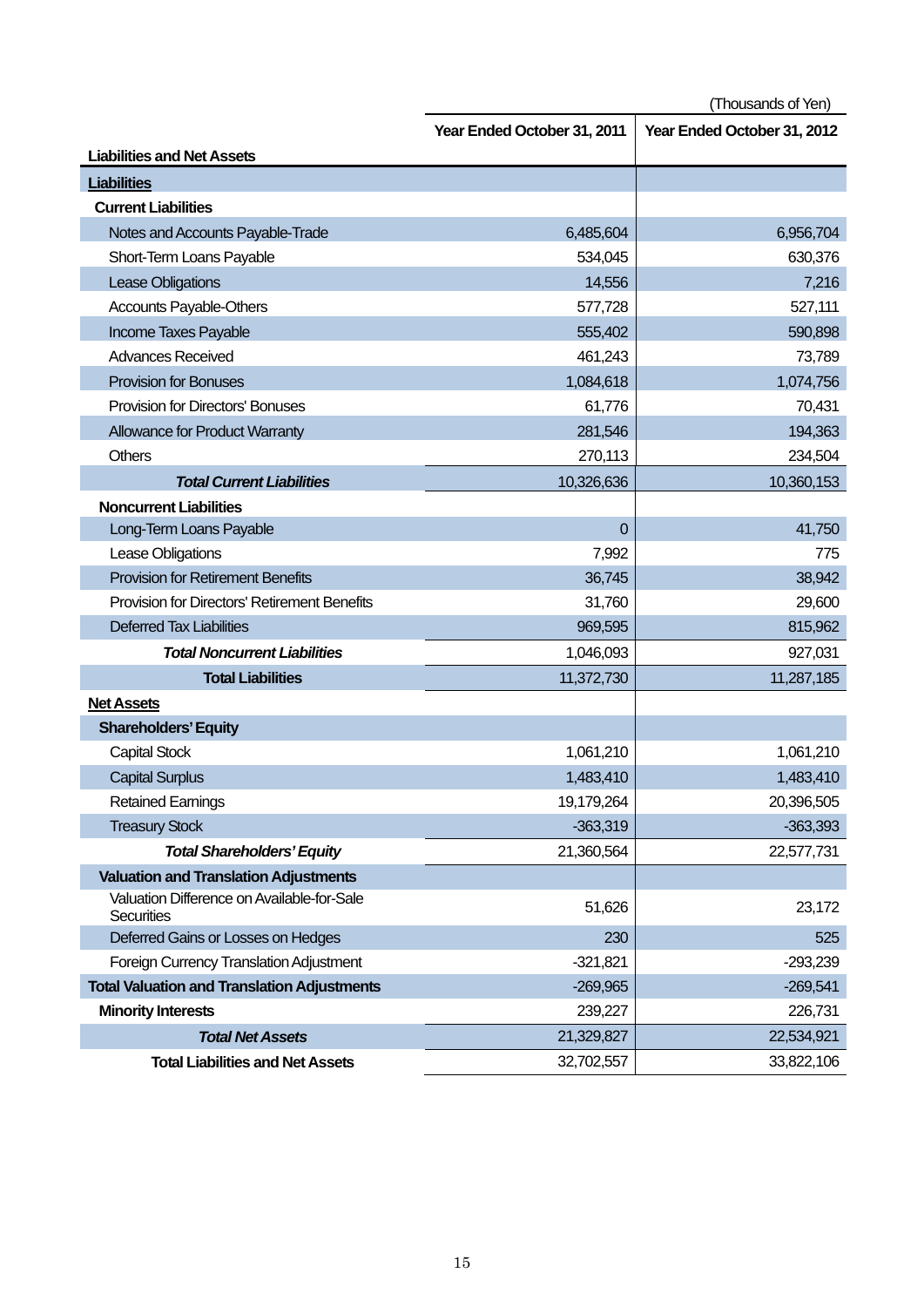| (2) Statements of Consolidated Income |
|---------------------------------------|
|---------------------------------------|

|                                                     |                             | (Thousands of Yen)          |
|-----------------------------------------------------|-----------------------------|-----------------------------|
|                                                     | Year Ended October 31, 2011 | Year Ended October 31, 2012 |
| <b>Net Sales</b>                                    | 42,375,003                  | 41,575,659                  |
| <b>Cost of Sales</b>                                | 33,593,611                  | 32,855,392                  |
| <b>Gross Profit</b>                                 | 8,781,392                   | 8,720,267                   |
| <b>Selling, General and Administrative Expenses</b> | 6,360,127                   | 6,272,275                   |
| <b>Operating Income</b>                             | 2,421,264                   | 2,447,991                   |
| <b>Non-Operating Income</b>                         |                             |                             |
| Interest income                                     | 11,131                      | 14,960                      |
| Dividends Income                                    | 22,012                      | 18,503                      |
| <b>Rent Income</b>                                  | 12,089                      | 11,760                      |
| Foreign Exchange Gains                              | 0                           | 92,396                      |
| <b>Gain on Valuation of Derivatives</b>             | 137,398                     | $\Omega$                    |
| <b>Others</b>                                       | 35,204                      | 54,424                      |
| <b>Total Non-Operating Income</b>                   | 217,836                     | 192,044                     |
| <b>Non-Operating Expenses</b>                       |                             |                             |
| <b>Interest Expenses</b>                            | 7,244                       | 9,776                       |
| Loss on Sales of Notes Payable                      | 71                          | 69                          |
| <b>Commission Paid</b>                              | 9,975                       | 9,508                       |
| <b>Sales Discount</b>                               | 3,953                       | 4,771                       |
| Foreign Exchange Loss                               | 12,084                      | $\Omega$                    |
| <b>Others</b>                                       | 10,384                      | 10,369                      |
| <b>Total Non-Operating Expenses</b>                 | 43,714                      | 34,495                      |
| <b>Ordinary Income</b>                              | 2,595,386                   | 2,605,539                   |
| <b>Extraordinary Income</b>                         |                             |                             |
| Gain on Sales of Noncurrent Assets                  | 8,294                       | 11,389                      |
| Gain on conversion of fixed asset rights            | 2,444,103                   | $\mathbf 0$                 |
| <b>Gain on Sales of Investment Securities</b>       | 14,190                      | 28,541                      |
| Gain on Change in Equity Interest                   | $\Omega$                    | 6,780                       |
| Reversal of Allowance for Doubtful Accounts         | 17,503                      | 0                           |
| <b>Total Extraordinary Income</b>                   | 2,484,092                   | 46,711                      |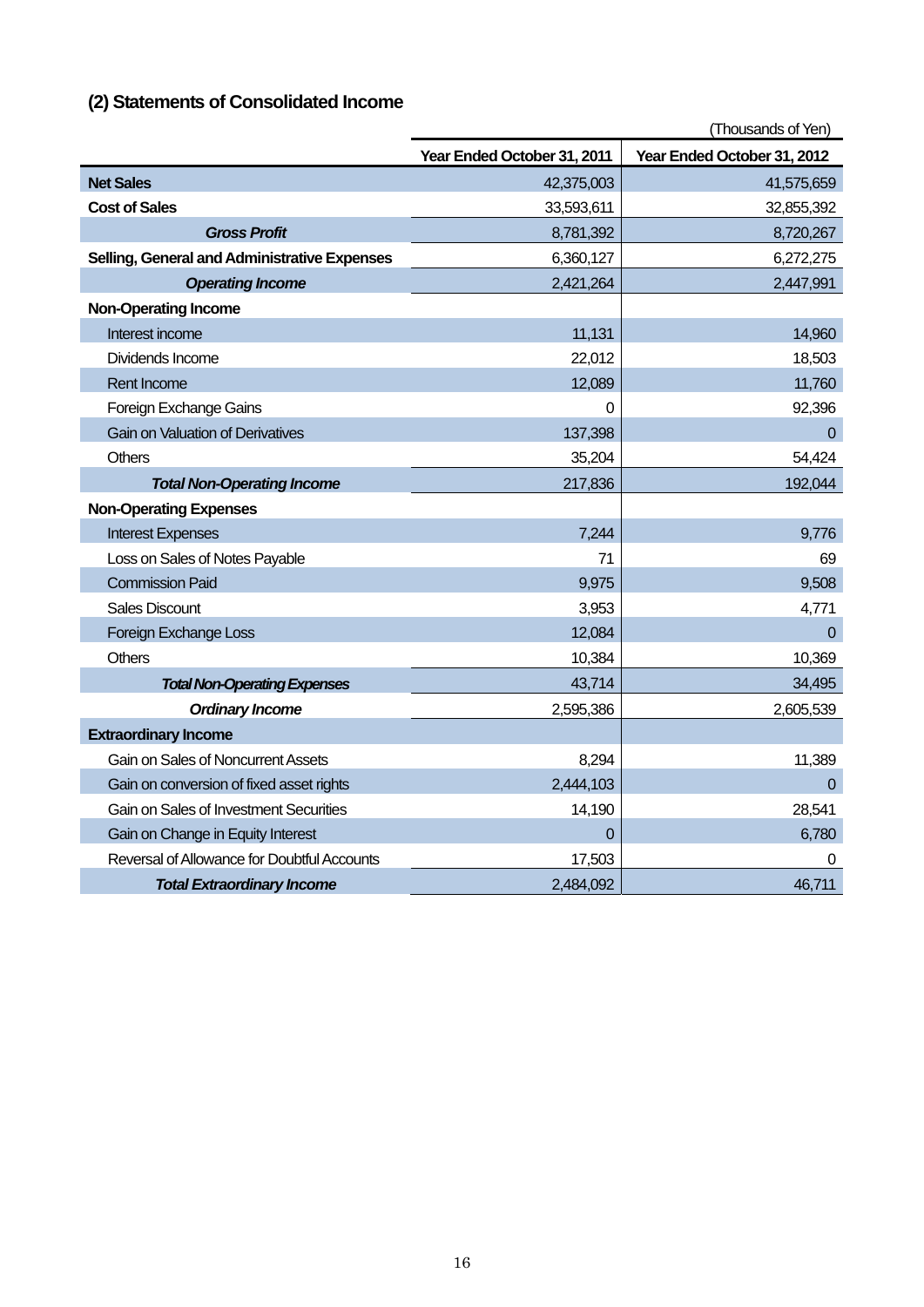(Thousands of Yen)

|                                                   | Year Ended October 31, 2011 | Year Ended October 31, 2012 |
|---------------------------------------------------|-----------------------------|-----------------------------|
| <b>Extraordinary Losses</b>                       |                             |                             |
| Loss on Retirement of Noncurrent Assets           | 8,327                       | 6,092                       |
| Loss on Valuation of Investment Securities        | 33,546                      | 4,906                       |
| Loss on Valuation of Memberships                  | 0                           | 1,400                       |
| Provision of Allowance for Doubtful Accounts      | 1,650                       | $\overline{0}$              |
| Loss on adjustment for changes of accounting      |                             |                             |
| standard for asset retirement obligations         | 28,715                      | 0                           |
| <b>Total Extraordinary Losses</b>                 | 72,239                      | 12,399                      |
| Income before Income Taxes and Minority Interests | 5,007,239                   | 2,639,851                   |
| <b>Income Taxes-Current</b>                       | 1,108,742                   | 1,132,475                   |
| Income Taxes-Deferred                             | 1,005,822                   | $-64,273$                   |
| <b>Total Income Taxes</b>                         | 2,114,565                   | 1,068,202                   |
| Income before Minority Interests                  | 2,892,673                   | 1,571,648                   |
| Minority Interests Income                         | $-22,780$                   | $-44,739$                   |
| <b>Net Income</b>                                 | 2,915,454                   | 1,616,388                   |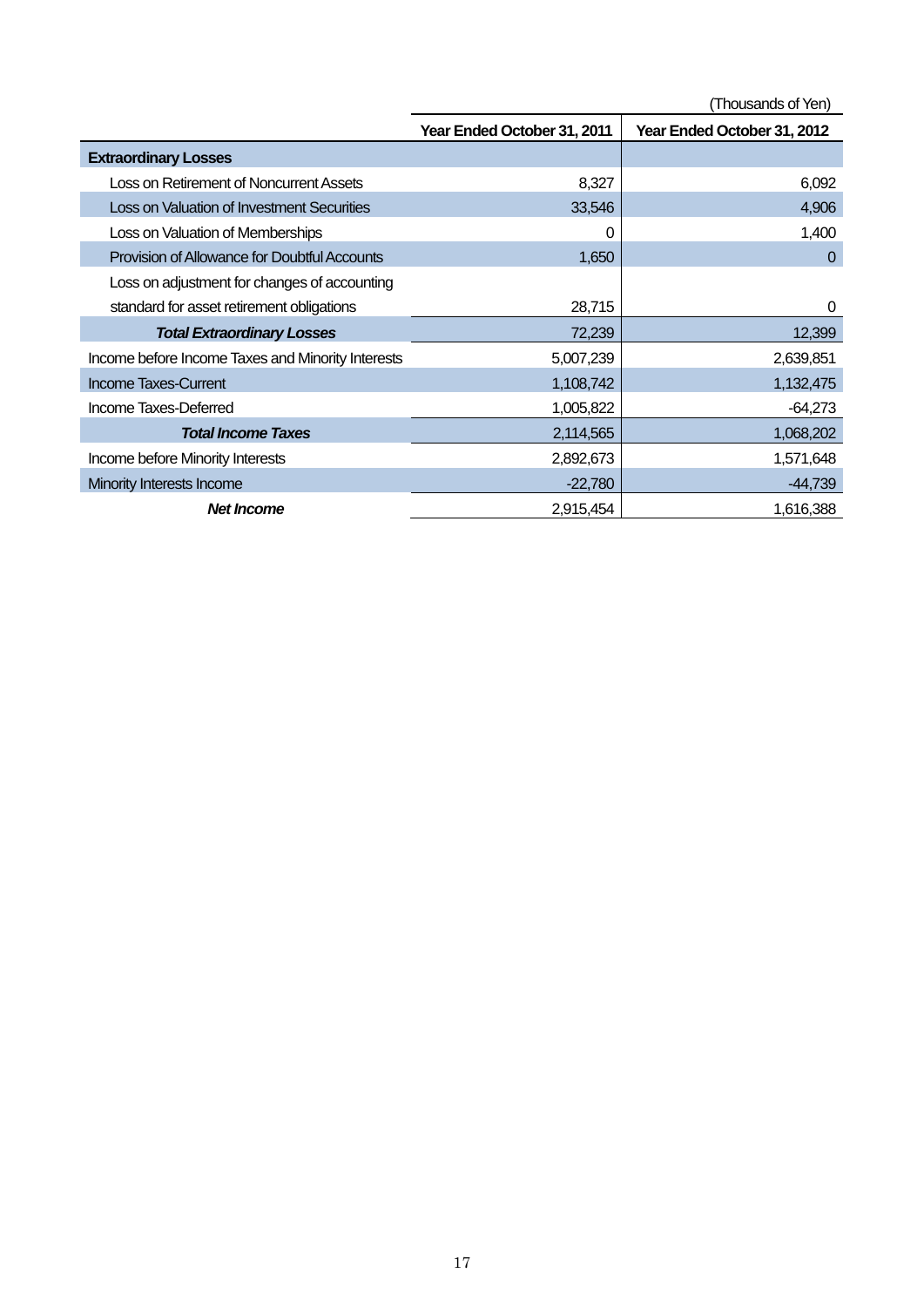# Consolidated Statements of Comprehensive Income

|                                                                        |                                | (Thousands of Yen)             |
|------------------------------------------------------------------------|--------------------------------|--------------------------------|
|                                                                        | Year Ended October 31,<br>2011 | Year Ended October 31,<br>2012 |
| Income before Minority Interests                                       | 2,892,673                      | 1,571,648                      |
| Other Comprehensive Income                                             |                                |                                |
| Valuation Difference on Available-for-sale Securities                  | $-1,958$                       | $-28,453$                      |
| Deferred Gains or Losses on Hedges                                     | 7,641                          | 295                            |
| <b>Foreign Currency Translation Adjustment</b>                         | $-71,721$                      | 28,711                         |
| <b>Total Other Comprehensive Income</b>                                | $-66,038$                      | 553                            |
| <b>Comprehensive Income</b>                                            | 2,826,635                      | 1,572,202                      |
| (Breakdown)                                                            |                                |                                |
| Comprehensive Income attributable to Owners of the<br>Parent           | 2,856,506                      | 1,616,812                      |
| attributable<br>Minority<br>Comprehensive<br>Income<br>to<br>Interests | $-29,871$                      | $-44,610$                      |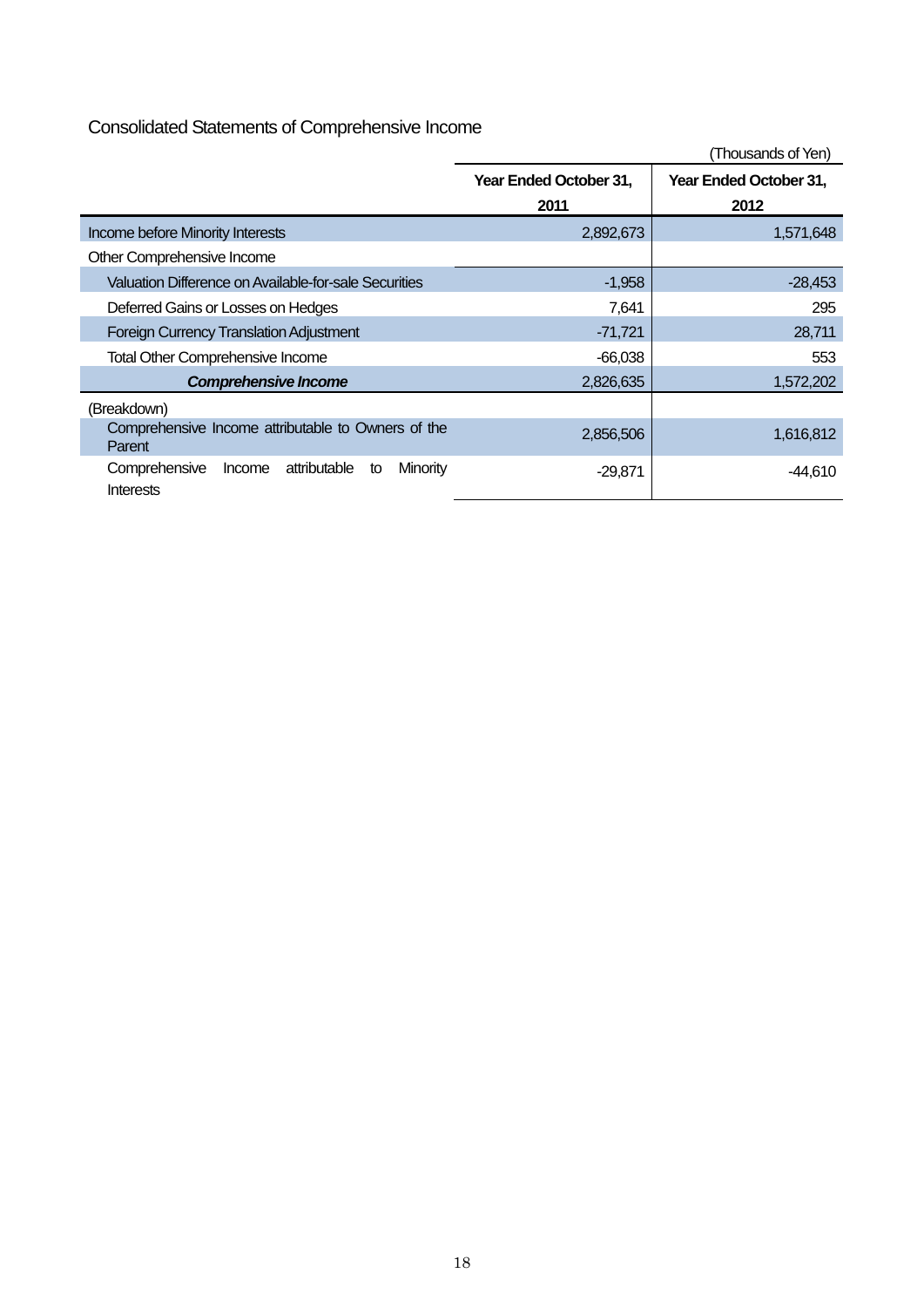|  | (3) Consolidated Statements of Changes in Shareholders' Equity |  |  |
|--|----------------------------------------------------------------|--|--|
|  |                                                                |  |  |

|                                        |                             | (Thousands of Yen)          |
|----------------------------------------|-----------------------------|-----------------------------|
|                                        | Year Ended October 31, 2011 | Year Ended October 31, 2012 |
| Shareholders' Equity                   |                             |                             |
| <b>Common Stock</b>                    |                             |                             |
| Surplus during Previous Fiscal Year    | 1,061,210                   | 1,061,210                   |
| Changes during This Fiscal Year        |                             |                             |
| <b>Total Amount Changed</b>            | $\Omega$                    | 0                           |
| Surplus during This Fiscal Year        | 1,061,210                   | 1,061,210                   |
| <b>Capital Surplus</b>                 |                             |                             |
| Surplus during Previous Fiscal Year    | 1,483,410                   | 1,483,410                   |
| Changes during This Fiscal Year        |                             |                             |
| <b>Total Amount Changed</b>            | 0                           | 0                           |
| Surplus during This Fiscal Year        | 1,483,410                   | 1,483,410                   |
| <b>Retained Earnings</b>               |                             |                             |
| Surplus during Previous Fiscal Year    | 16,613,067                  | 19,179,264                  |
| Changes during This Fiscal Year        |                             |                             |
| <b>Cash Dividend Paid</b>              | $-349,257$                  | $-399,147$                  |
| Net Income                             | 2,915,454                   | 1,616,388                   |
| <b>Total Amount Changed</b>            | 2,566,197                   | 1,217,240                   |
| Surplus during This Fiscal Year        | 19,179,264                  | 20,396,505                  |
| <b>Issued Shares Reacquired</b>        |                             |                             |
| Surplus During Previous Fiscal Year    | $-363,194$                  | $-363,319$                  |
| <b>Changes During This Fiscal Year</b> |                             |                             |
| <b>Issued Shares Reacquired</b>        | $-125$                      | -73                         |
| <b>Total Amount Changed</b>            | $-125$                      | $-73$                       |
| Surplus during This Fiscal Year        | $-363,319$                  | $-363,393$                  |
| <b>Total Shareholders' Equity</b>      |                             |                             |
| Surplus during Previous Fiscal Year    | 18,794,492                  | 21,360,564                  |
| <b>Changes during This Fiscal Year</b> |                             |                             |
| Cash Dividend Paid                     | $-349,257$                  | $-399,147$                  |
| Net Income                             | 2,915,454                   | 1,616,388                   |
| <b>Issued Shares Reacquired</b>        | $-125$                      | $-73$                       |
| <b>Total Amount Changed</b>            | 2,566,071                   | 1,217,166                   |
| Surplus during This Fiscal Year        | 21,360,564                  | 22,577,731                  |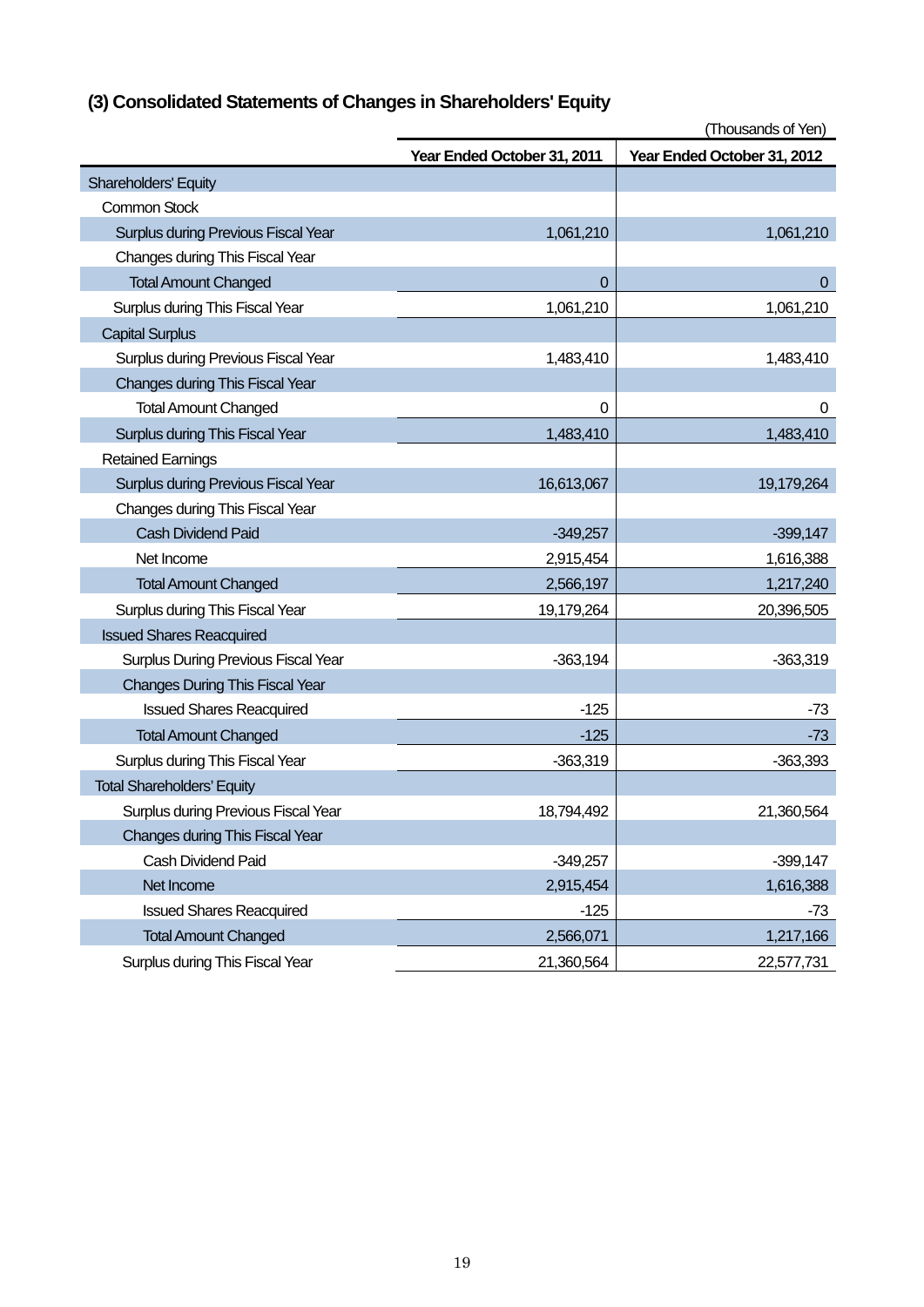| (Thousands of Yen) |  |
|--------------------|--|
|--------------------|--|

|                                                      | Year Ended October 31, 2011 | Year Ended October 31, 2012 |
|------------------------------------------------------|-----------------------------|-----------------------------|
| Revaluation and Translation Adjustments              |                             |                             |
| Valuation Difference on Available-for-sale           |                             |                             |
| Securities                                           |                             |                             |
| <b>Surplus during Previous Fiscal Year</b>           | 53,585                      | 51,626                      |
| Changes during This Fiscal Year                      |                             |                             |
| <b>Total (Net) Amount Changed</b>                    |                             |                             |
| (Except Shareholders' Equity)                        | $-1,958$                    | $-28,453$                   |
| Changes during This Fiscal Year                      | $-1,958$                    | $-28,453$                   |
| Surplus during This Fiscal Year                      | 51,626                      | 23,172                      |
| Deferred Gains or Losses on Hedges                   |                             |                             |
| <b>Surplus during Previous Fiscal Year</b>           | $-7,411$                    | 230                         |
| Changes during This Fiscal Year                      |                             |                             |
| <b>Total (Net) Amount Changed</b>                    |                             |                             |
| (Except Shareholders' Equity)                        | 7,641                       | 295                         |
| Changes during This Fiscal Year                      | 7,641                       | 295                         |
| Surplus during This Fiscal Year                      | 230                         | 525                         |
| Foreign Currency Translation Adjustment              |                             |                             |
| Surplus during Previous Fiscal Year                  | $-257,190$                  | $-321,821$                  |
| Changes during This Fiscal Year                      |                             |                             |
| <b>Total (Net) Amount Changed</b>                    |                             |                             |
| (Except Shareholders' Equity)                        | $-64,631$                   | 28,581                      |
| Changes during This Fiscal Year                      | $-64,631$                   | 28,581                      |
| Surplus during This Fiscal Year                      | $-321,821$                  | $-293,239$                  |
| <b>Total Revaluation and Translation Adjustments</b> |                             |                             |
| <b>Surplus during Previous Fiscal Year</b>           | $-211,016$                  | $-269,965$                  |
| Changes during This Fiscal Year                      |                             |                             |
| <b>Total (Net) Amount Changed</b>                    |                             |                             |
| (Except Shareholders' Equity)                        | $-58,948$                   | 423                         |
| Changes during This Fiscal Year                      | $-58,948$                   | 423                         |
| Surplus during This Fiscal Year                      | $-269,965$                  | $-269,541$                  |
| Minority Interests                                   |                             |                             |
| <b>Surplus during Previous Fiscal Year</b>           | 269,098                     | 239,227                     |
| Changes during This Fiscal Year                      |                             |                             |
| <b>Total (Net) Amount Changed</b>                    |                             |                             |
| (Except Shareholders' Equity)                        | $-29,871$                   | $-12,496$                   |
| Changes during This Fiscal Year                      | $-29,871$                   | $-12,496$                   |
| Surplus during This Fiscal Year                      | 239,227                     | 226,731                     |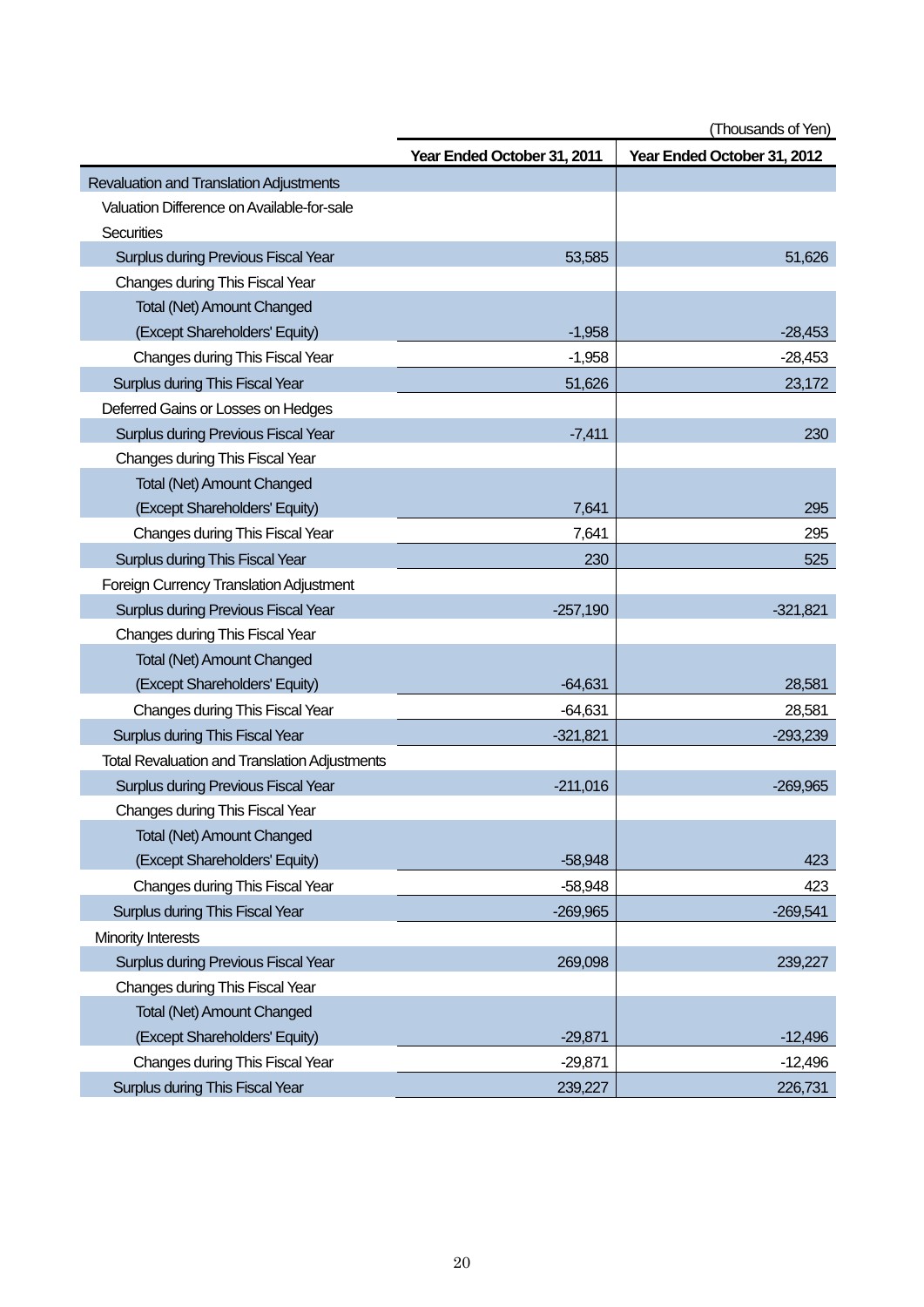(Thousands of Yen)

|                                            | Year Ended October 31, 2011 | Year Ended October 31, 2012 |
|--------------------------------------------|-----------------------------|-----------------------------|
| <b>Total Net Assets</b>                    |                             |                             |
| <b>Surplus during Previous Fiscal Year</b> | 18,852,575                  | 21,329,827                  |
| Changes during This Fiscal Year            |                             |                             |
| Cash Dividend Paid                         | $-349.257$                  | $-399,147$                  |
| Net Income                                 | 2,915,454                   | 1,616,388                   |
| <b>Issued Shares Reacquired</b>            | $-125$                      | $-73$                       |
| Total (Net) Amount Changed                 |                             |                             |
| (Except Shareholders' Equity)              | $-88,819$                   | -12,072                     |
| <b>Total Amount Changed</b>                | 2,477,252                   | 1,205,094                   |
| Surplus during This Fiscal Year            | 21,329,827                  | 22,534,921                  |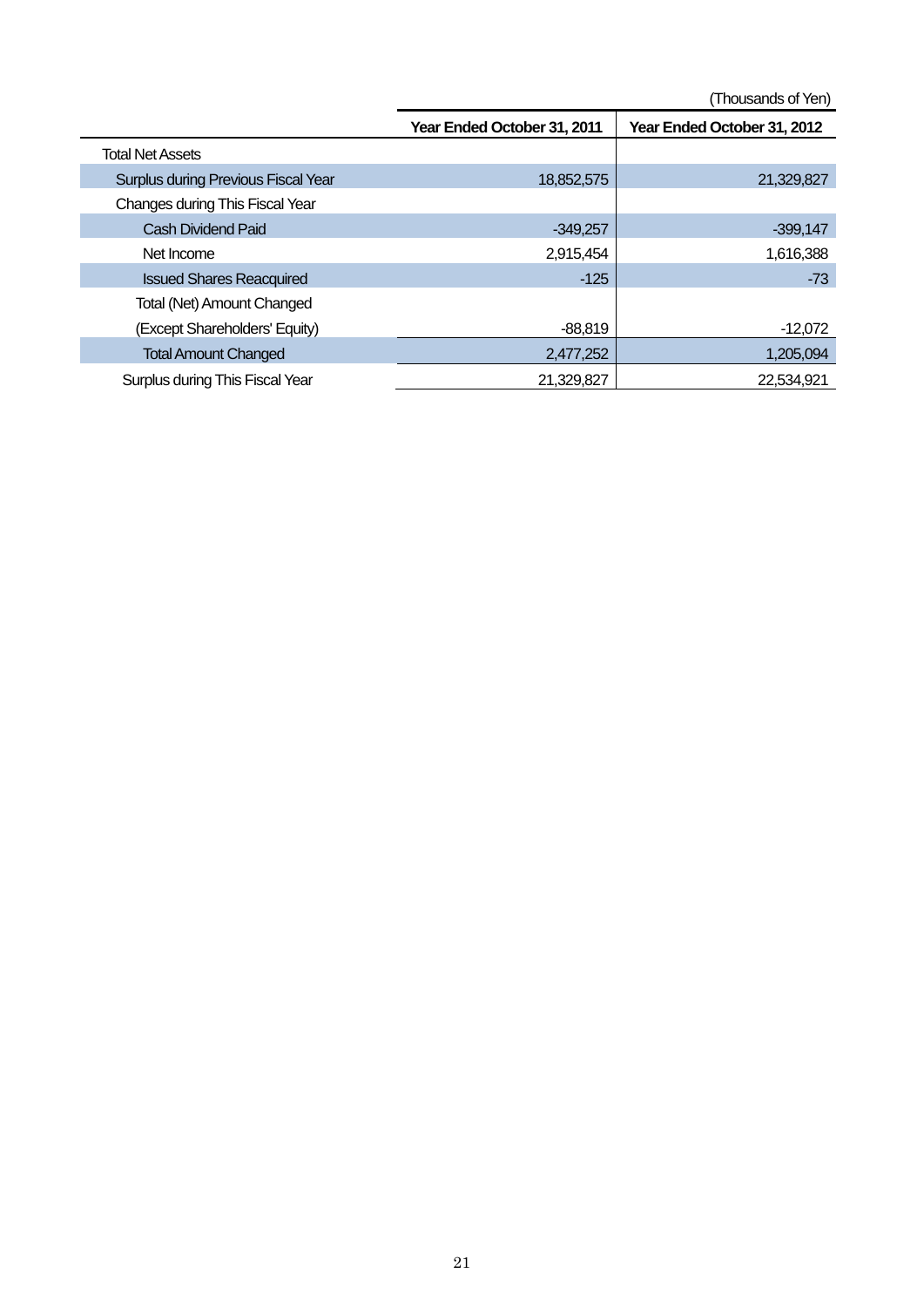# **(4) Consolidated Statements of Cash Flows**

|                                                                     |                   | (Thousands of Yen) |
|---------------------------------------------------------------------|-------------------|--------------------|
|                                                                     | <b>Year Ended</b> | <b>Year Ended</b>  |
|                                                                     | October 31, 2011  | October 31, 2012   |
| Net Cash Provided by (Used in) Operating Activities                 |                   |                    |
| Income before Income Taxes and Minority Interests                   | 5,007,239         | 2,639,851          |
| Depreciation and Amortization                                       | 379,736           | 382,304            |
| Increase (Decrease) in Provision for Bonuses                        | (25,056)          | (10, 283)          |
| Increase (Decrease) in Provision for Directors' Bonuses             | (23, 778)         | 8,654              |
| Increase (Decrease) in Allowance for Product Warranty               | 95,104            | (87, 182)          |
| Increase (Decrease) in Provision for Retirement Benefits            | 4,416             | 2,141              |
| Increase (Decrease) in Provision for Directors' Retirement Benefits | (111,000)         | (2,160)            |
| Increase (Decrease) in Allowance for Doubtful Accounts              | (9,655)           | (41, 712)          |
| Interests and Dividends Income                                      | (33, 144)         | (33, 463)          |
| <b>Interest Expenses</b>                                            | 7,244             | 9,776              |
| Foreign Exchange Losses (Gains)                                     | 11,203            | (2,313)            |
| Loss (Gain) on Valuation of Investment Securities                   | 33,546            | 4,906              |
| Loss (Gain) on Valuation of Derivatives                             | (137, 398)        | 0                  |
| Loss on Valuation of Memberships                                    | 0                 | 1,400              |
| Loss (Gain) on Sales of Investment Securities                       | (14, 190)         | (28, 541)          |
| Loss (Gain) on Change in Equity Interest                            | 0                 | (6,780)            |
| Loss (Gain) on Sales of Noncurrent Assets                           | (8,294)           | (11, 389)          |
| Loss on Retirement of Noncurrent Assets                             | 8,327             | 6,092              |
| Gain on conversion of fixed asset rights                            | (2,444,103)       | 0                  |
| Loss on adjustment for changes of accounting standard for           |                   |                    |
| asset retirement obligations                                        | 28,715            | $\Omega$           |
| Decrease (Increase) in Notes and Accounts                           |                   |                    |
| Receivable-Trade                                                    | 781,796           | (806, 209)         |
| Decrease (Increase) in Inventories                                  | (337,740)         | (22,010)           |
| Increase (Decrease) in Notes and Accounts Payable-Trade             | 58,628            | 449,811            |
| Increase (Decrease) in Accounts Payable-Others                      | 9,773             | (21, 161)          |
| Increase (Decrease) in Advances Received                            | 46,535            | (388, 828)         |
| Increase (Decrease) in Accrued Consumption Taxes                    | 19,820            | (65, 364)          |
| Others, Net                                                         | 15,008            | 98,803             |
| Sub total                                                           | 3,362,734         | 2,076,340          |
| Interests and Dividends Income Received                             | 30,047            | 33,906             |
| <b>Interest Expenses Paid</b>                                       | (7, 244)          | (8,685)            |
| Income Taxes Paid                                                   | (1,511,506)       | (1,096,045)        |
| Net Cash Provided by (Used in) Operating Activities                 | 1,874,031         | 1,005,516          |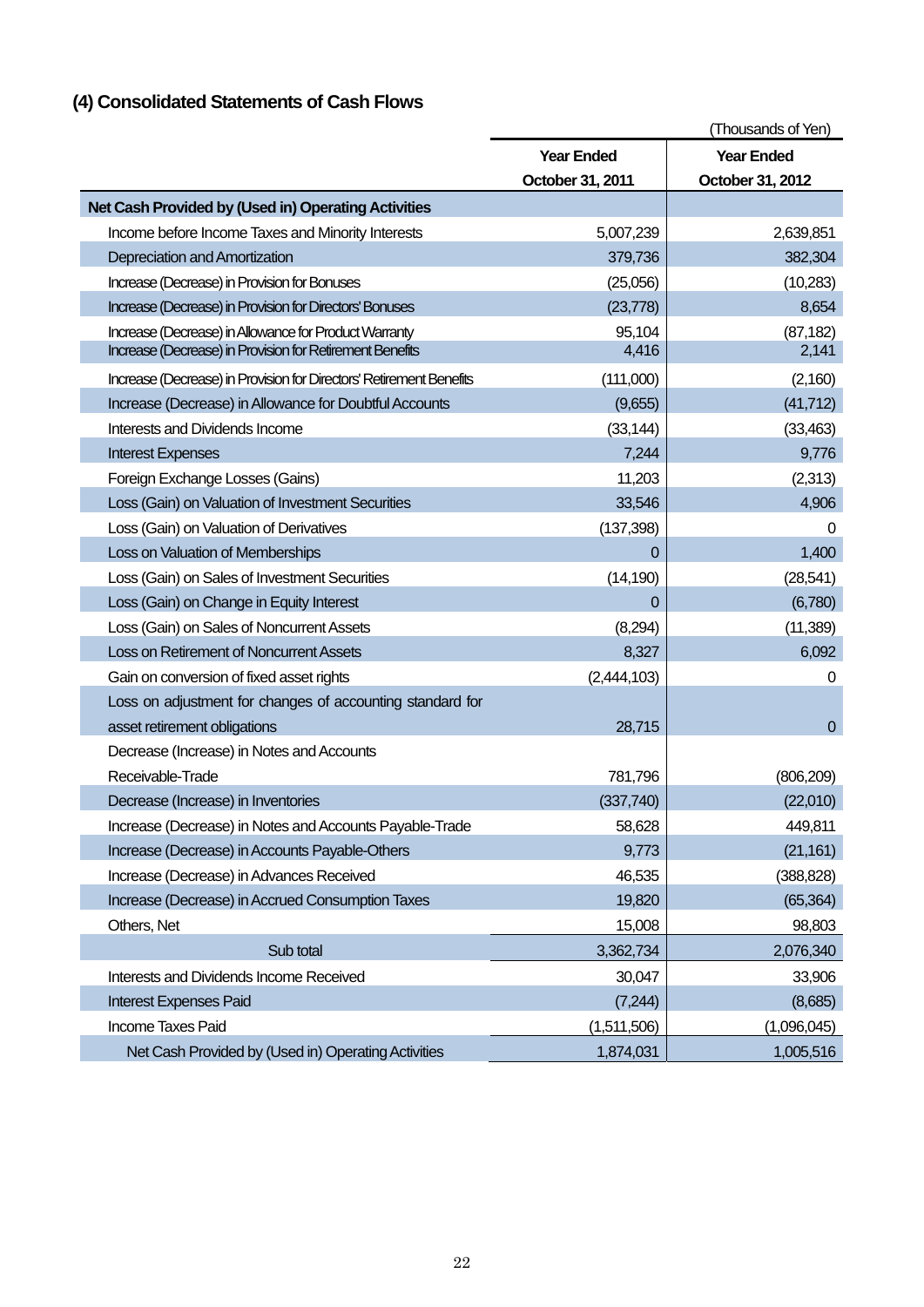|                                                      |                   | (Thousands of Yen) |
|------------------------------------------------------|-------------------|--------------------|
|                                                      | <b>Year Ended</b> | <b>Year Ended</b>  |
|                                                      | October 31, 2011  | October 31, 2012   |
| Net Cash Provided by (Used in) Investment Activities |                   |                    |
| <b>Disbursement to Time Deposits</b>                 | (2,520,110)       | (6,700,000)        |
| Proceeds from Withdrawal of Time Deposits            | 2,520,110         | 6,700,000          |
| Purchase of Property, Plant and Equipment            | (275, 337)        | (445, 937)         |
| Proceeds from Sales of Property, Plant and Equipment | 23,231            | 14,787             |
| Purchase of Intangible Fixed Assets                  | (6, 842)          | (185, 421)         |
| <b>Purchase of Investment Securities</b>             | (17, 869)         | (16,966)           |
| Proceeds from Sales of Investment Securities         | 23,425            | 52,832             |
| Payments of Loans Receivable                         | (1,720)           | (5, 190)           |
| <b>Collection of Loans Receivable</b>                | 4,800             | 2,719              |
| Guarantee Deposits (Increase)                        | 11,002            | (27, 524)          |
| Others, Net                                          | (553)             | (1, 563)           |
| Net Cash Provided by (Used in) Investment Activities | (239, 863)        | (612, 265)         |
| Net Cash Provided by (Used in) Financing Activities  |                   |                    |
| Net Increase (Decrease) in Short-Term Loans Payable  | $\overline{0}$    | 79,061             |
| Proceeds from Long-Term Loans                        | 0                 | 51,518             |
| Repayments of Lease Obligations                      | (24, 137)         | (14, 556)          |
| Purchase of Treasury Stock                           | (125)             | (73)               |
| Funds Provided by Payment from Minority Shareholders | $\Omega$          | 38,893             |
| Cash Dividends Paid                                  | (349, 257)        | (399, 147)         |
| Net Cash Provided by (Used in) Financing Activities  | (373, 520)        | (244, 304)         |
| <b>Cash and Cash Equivalents</b>                     |                   |                    |
| Effect of Exchange Rate Change on Cash and Cash      |                   |                    |
| <b>Equivalents</b>                                   | (73, 192)         | 17,672             |
| Net Increase (Decrease) in Cash and Cash Equivalents | 1,187,454         | 166,619            |
| Cash and Cash Equivalents at Beginning of Period     | 6,109,100         | 7,296,554          |
| Cash and Cash Equivalents at End of This Fiscal Year | 7,296,554         | 7,463,174          |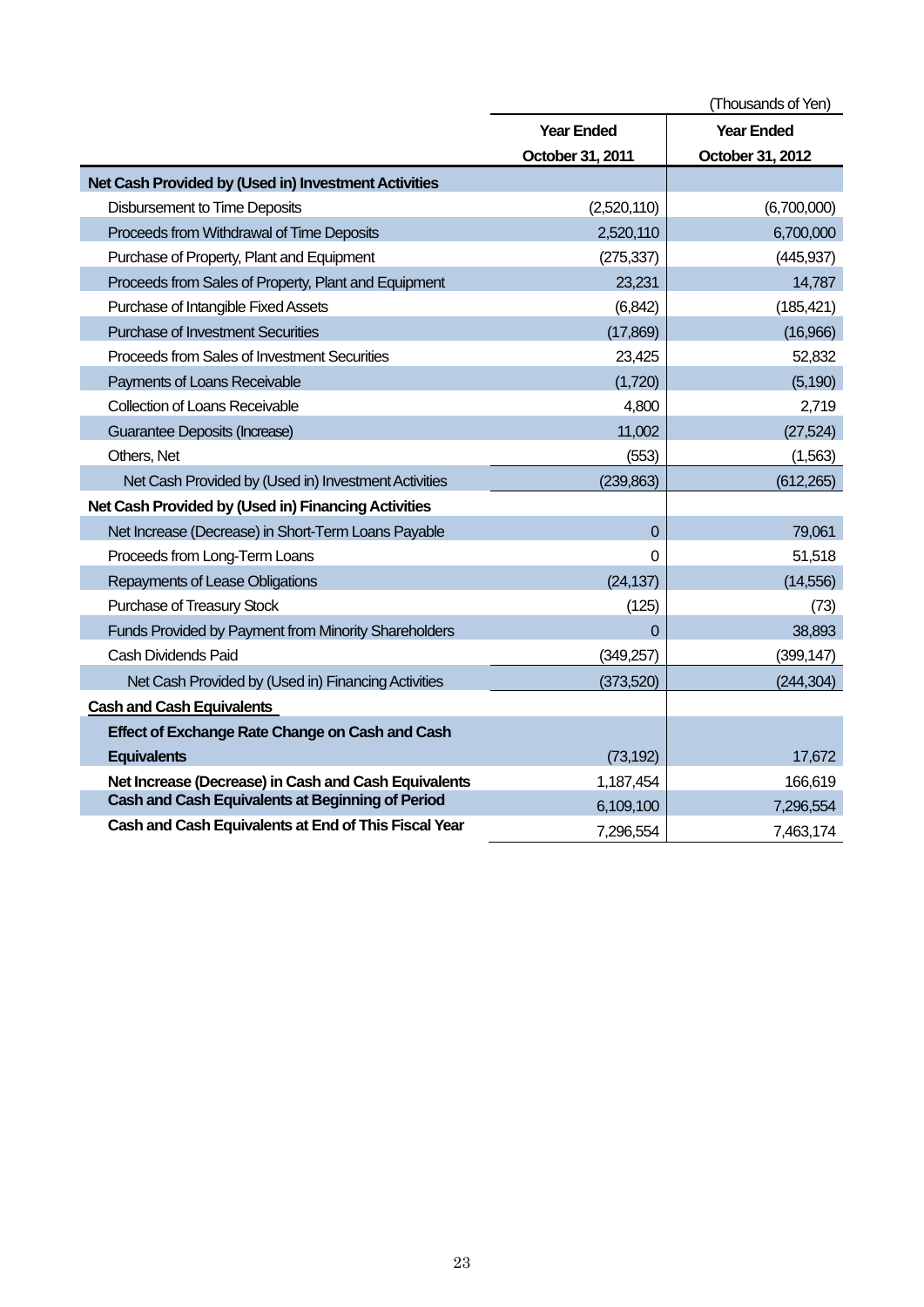# **(5) Notes for Premise of Going Concern**

None

# **(6) Changes of Important Items to be Basis for Making Consolidated Financial Statements**

### [Changes in reporting methods]

# (Change related to the Consolidated Statements of Income)

The "sales discounts" included in the "Others" category of non-operating expenses in the previous consolidated fiscal year has been stated as a separate item from the current consolidated fiscal year because the amount of the item has increased in importance. To reflect this change in reporting method, the amount of 14,338,000 yen reported for "Others" in the Consolidated Statement of Income in the previous consolidated fiscal year has been reclassified as "Sales discounts" of 3,953,000 yen and "Others" of 10,384,000 yen.

# [Additional Information]

## (Application of the *Accounting Standard for Accounting Changes and Error Corrections*)

Beginning from accounting changes and corrections of past errors that were implemented from the beginning of the consolidated fiscal year under review, the Company will apply the *Accounting Standard for Accounting Changes and Error Corrections* (Accounting Standards Board of Japan Statement No. 24) and the *Guidance on the Accounting Standard for Accounting Changes and Error Corrections* (Accounting Standards Board of Japan Guidance No. 24).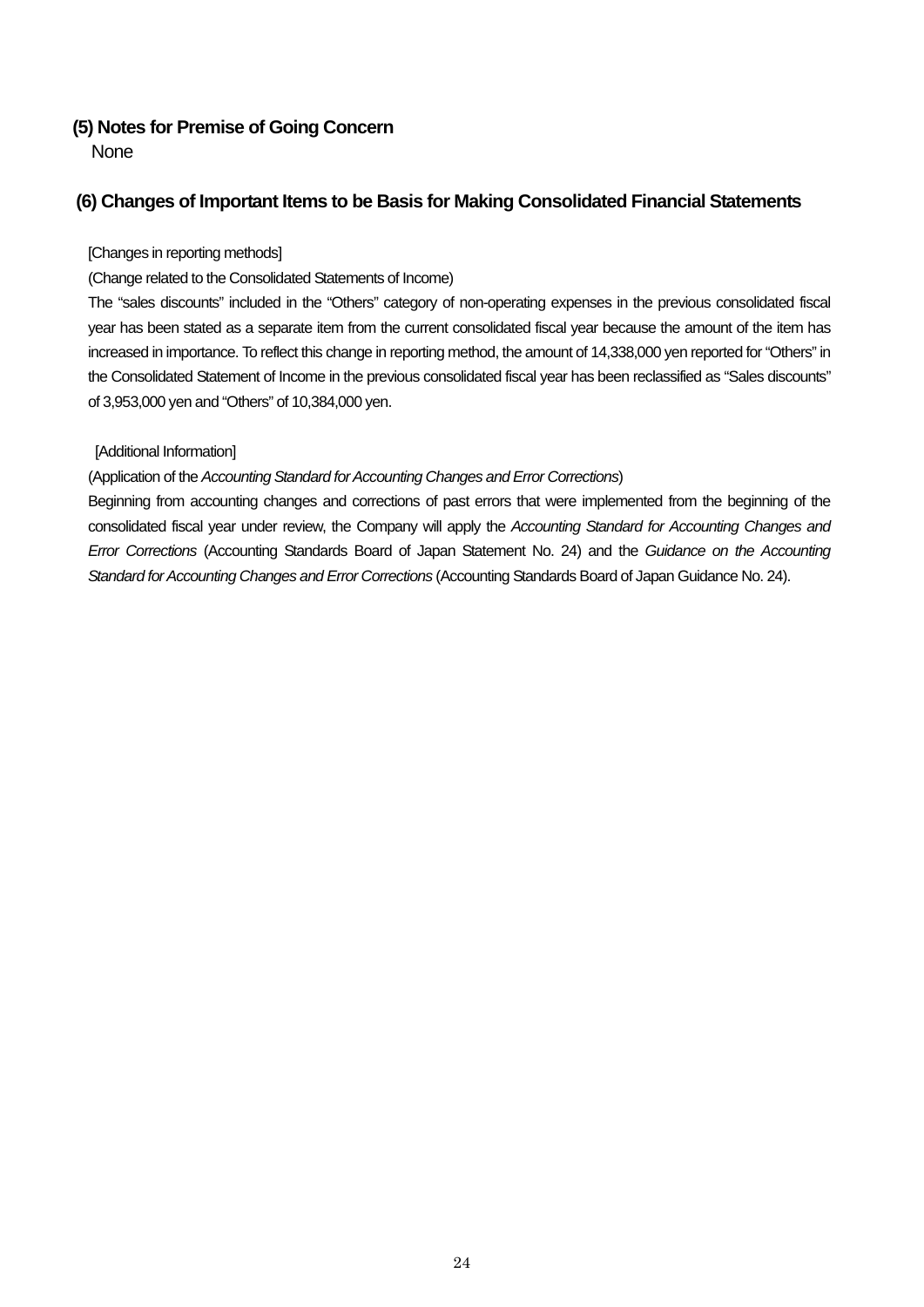# **(7) Notes for Consolidated Financial Statements**

### (**Segment Information**)

# 1. Summary of Reporting Segments

TOMOE Engineering Co., Ltd. has established two operational headquarters. These operational headquarters are developing their business activities by planning comprehensive domestic and overseas strategies for the respective manufactured and commercial products they handle.

We therefore have assumed these two businesses, referred to as the "Machinery & Equipment Business" and the "Chemical Products Business", as our company reporting segments. The Machinery & Equipment Business mainly manufactures and sells centrifuge decanters, and the Chemical Products Business mainly manufactures, stocks and sells chemical industry products.

The Company's reporting segments are those units of the Company's for which discrete financial information is available and for which the Board of Directors regularly conducts a review for the purpose of making decisions about resources to be allocated to the segments and assess the segments' performance.

2. Method for calculating amounts of net sales, income or loss, assets, liabilities and other items for each reporting segment

The accounting methods for reporting segments are identical to the accounting methods adopted for preparation of the consolidated financial statements.

3. Information concerning the amount of net sales, income or loss, assets, liabilities and other items for each reporting segment

| Previous Consolidated Fiscal Year (Year Ended October 31, 2011)                      |                                             |                                                |            |                      | (Thousands of Yen)                                             |
|--------------------------------------------------------------------------------------|---------------------------------------------|------------------------------------------------|------------|----------------------|----------------------------------------------------------------|
|                                                                                      | Reporting segment                           |                                                |            | Amount of            | Consolidated                                                   |
|                                                                                      | Machinery &<br>Equipment<br><b>Business</b> | Chemical<br><b>Products</b><br><b>Business</b> | Total      | Adjustment<br>Note 1 | Financial<br><b>Statements</b><br>Reported<br>Amount<br>Note 2 |
| <b>Sales</b>                                                                         |                                             |                                                |            |                      |                                                                |
| Sales to Unaffiliated Customers<br><b>Internal Sales Among</b><br>Segments or Amount | 12,480,061                                  | 29,894,942                                     | 42,375,003 | 0                    | 42,375,003                                                     |
| Transferred                                                                          | 0                                           | 0                                              | 0          | 0                    |                                                                |
| Total                                                                                | 12,480,061                                  | 29,894,942                                     | 42,375,003 | 0                    | 42,375,003                                                     |
| Segment Income                                                                       | 1,114,855                                   | 1,306,409                                      | 2,421,264  | 0                    | 2,421,264                                                      |
| <b>Segment Assets</b>                                                                | 7,057,453                                   | 15,168,764                                     | 22,226,217 | 10,476,339           | 32,702,557                                                     |
| Other Items<br>Depreciation & Amortization<br>Increase in Property, Plant &          | 269,309                                     | 110,427                                        | 379,736    | 0                    | 379,736                                                        |
| Equipment and Intangible<br>Assets                                                   | 193,337                                     | 94,380                                         | 287,717    | 2,513,938            | 2,801,656                                                      |

(Notes)

1. The adjustment amount is as follows.

(1) The adjustment amount for segment assets is the assets of the entire company that cannot be allocated to each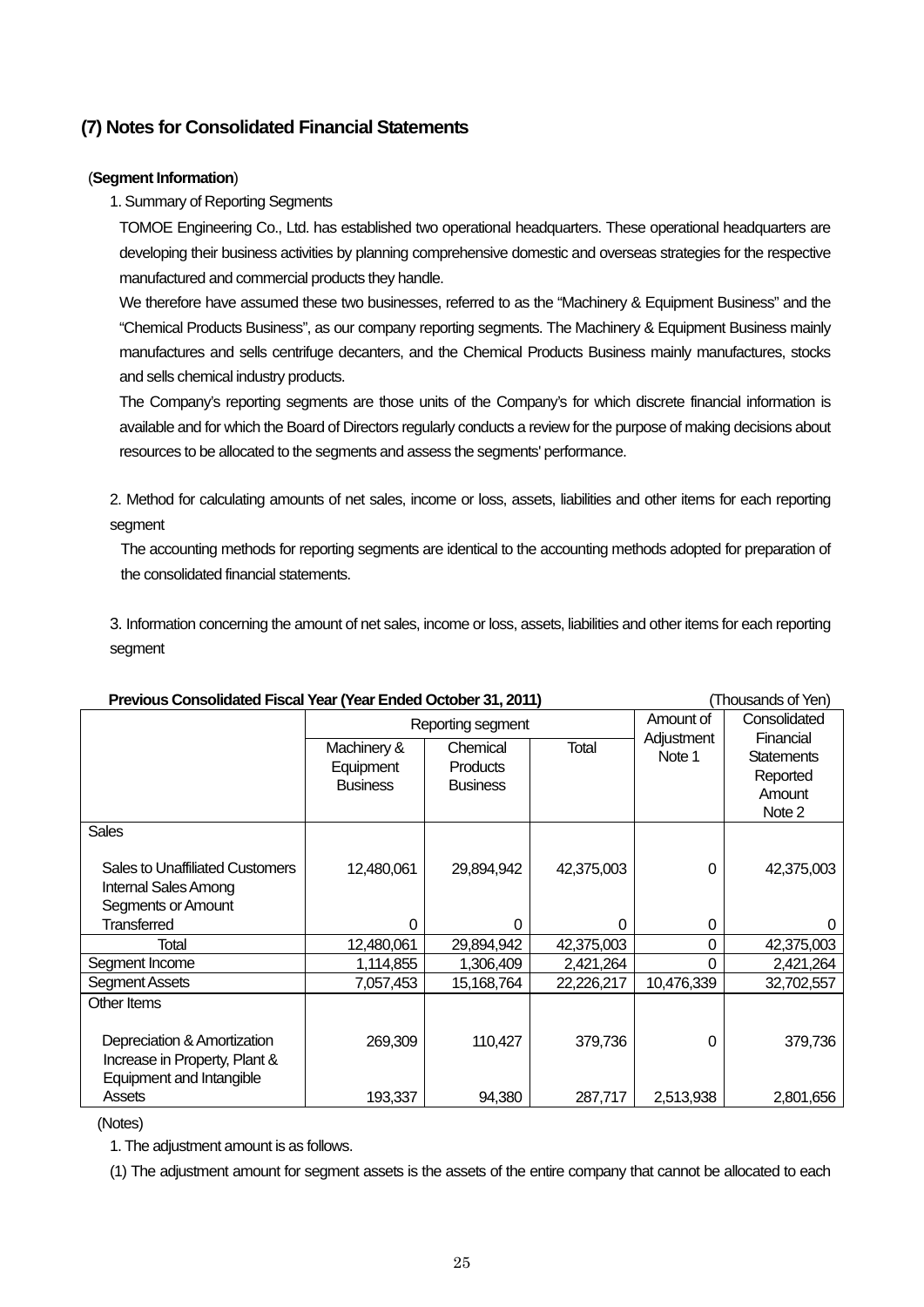reporting segment, and is mainly idle operating funds (cash on hand and in banks), long-term investments (investment securities) and assets acquired in relation to a district redevelopment project.

(2) The adjustment amount for the increase in tangible fixed assets and intangible fixed assets is assets acquired in relation to a district redevelopment project.

2. The total amount for segment income agrees with the operating income reported on the Consolidated Statement of Income.

| Current Consolidated Fiscal Year (Year Ended October 31, 2012)                              |                                             |                                         |              |                      | (Thousands of Yen)                                             |
|---------------------------------------------------------------------------------------------|---------------------------------------------|-----------------------------------------|--------------|----------------------|----------------------------------------------------------------|
|                                                                                             |                                             | Reporting segment                       | Amount of    | Consolidated         |                                                                |
|                                                                                             | Machinery &<br>Equipment<br><b>Business</b> | Chemical<br>Products<br><b>Business</b> | <b>Total</b> | Adjustment<br>Note 1 | Financial<br><b>Statements</b><br>Reported<br>Amount<br>Note 2 |
| <b>Sales</b>                                                                                |                                             |                                         |              |                      |                                                                |
| <b>Sales to Unaffiliated Customers</b><br><b>Internal Sales Among</b><br>Segments or Amount | 12,330,809                                  | 29,244,850                              | 41,575,659   | 0                    | 41,575,659                                                     |
| <b>Transferred</b>                                                                          | 0                                           | $\Omega$                                | 0            | 0                    | O                                                              |
| Total                                                                                       | 12,330,809                                  | 29,244,850                              | 41,575,659   | 0                    | 41,575,659                                                     |
| Segment Income                                                                              | 1,289,600                                   | 1,158,390                               | 2,447,991    | 0                    | 2,447,991                                                      |
| Segment Assets                                                                              | 8,331,961                                   | 14,906,841                              | 23,238,802   | 10,583,303           | 33,822,106                                                     |
| Other Items<br>Depreciation & Amortization                                                  | 251,760                                     | 130,543                                 | 382,304      | $\Omega$             | 382,304                                                        |
| Increase in Property, Plant &<br>Equipment and Intangible<br>Assets                         | 449,684                                     | 151,012                                 | 600,697      | 0                    | 600,697                                                        |

(Notes)

1. The adjustment amount for segment assets is the assets of the entire company that cannot be allocated to each reporting segment, and is mainly idle operating funds (cash on hand and in banks), long-term investments (investment securities) and assets acquired in relation to a district redevelopment project.

2. The total amount for segment income agrees with the operating income reported on the Consolidated Statement of Income.

(Related information)

# **Previous Consolidated Fiscal Year (Year Ended October 31, 2011)**

1. Information by product and service

The Company has omitted a description of information by product and service because this same information is disclosed in segment information.

#### 2. Regional Information

| 1. Net Sales |           |           | (Thousands of Yen) |
|--------------|-----------|-----------|--------------------|
| Japan        | Asia      | Others    | Total              |
| 32,592,409   | 7,376,545 | 2.406.048 | 42,375,003         |

(Note) Net sales are classified by country or region based on the customer's location.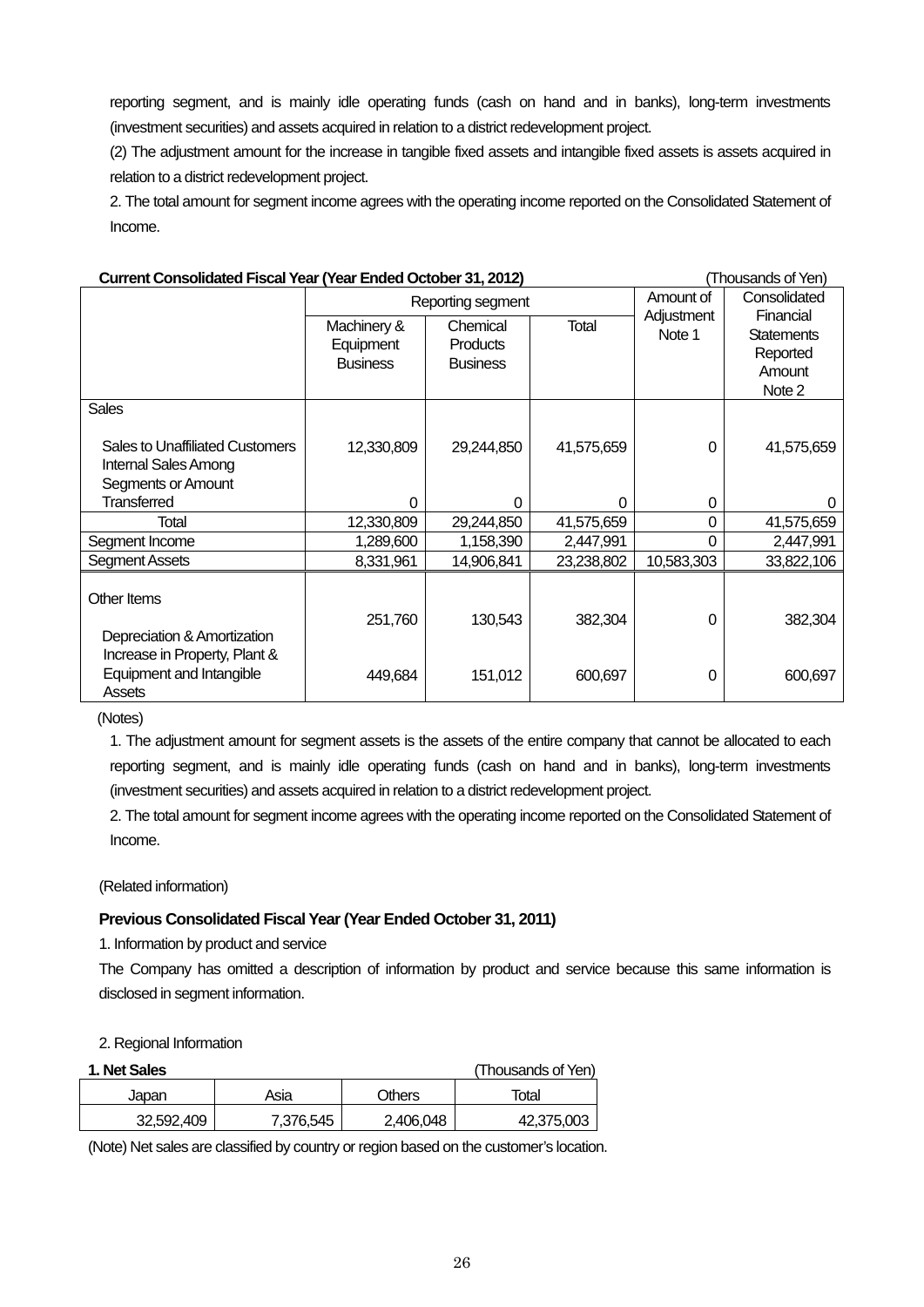#### **2. Property, Plant and Equipment** (Thousands of Yen)

| Japan     | Asia    | Total     |
|-----------|---------|-----------|
| 4,969,342 | 299,689 | 5,269,032 |

#### 3. Main Customer Information

The Company has omitted a description of sales to outside customers because there are no customers to which sales account for more than 10% of the net sales reported in the Consolidated Statements of Income.

#### **Current Consolidated Fiscal Year (Year Ended October 31, 2012)**

1. Information by product and service

The Company has omitted a description of information by product and service because this same information is disclosed in segment information.

2. Regional Information

### **1. Net Sales** (Thousands of Yen)

| טשוויי ו   |           |               | ווטוריט שטוושט |
|------------|-----------|---------------|----------------|
| Japan      | Asia      | <b>Others</b> | Total          |
| 31.860.194 | 6.544.120 | 3.171.343     | 41,575,659     |
|            |           |               |                |

(Note) Net sales are classified by country or region based on the customer's location.

#### **2. Property, Plant and Equipment** (Thousands of Yen)

Japan | Asia | Total 4.987.397 344.397 344.397

3. Main Customer Information

The Company has omitted a description of sales to outside customers because there are no customers to which sales account for more than 10% of the net sales reported in the Consolidated Statements of Income.

(Information concerning impairment losses on fixed assets by reporting segment) There are no pertinent matters to report.

(Information concerning amortization of goodwill and unamortized balances by reporting segment) There are no pertinent matters to report.

(Information concerning gain on negative goodwill by reporting segment) There are no pertinent matters to report.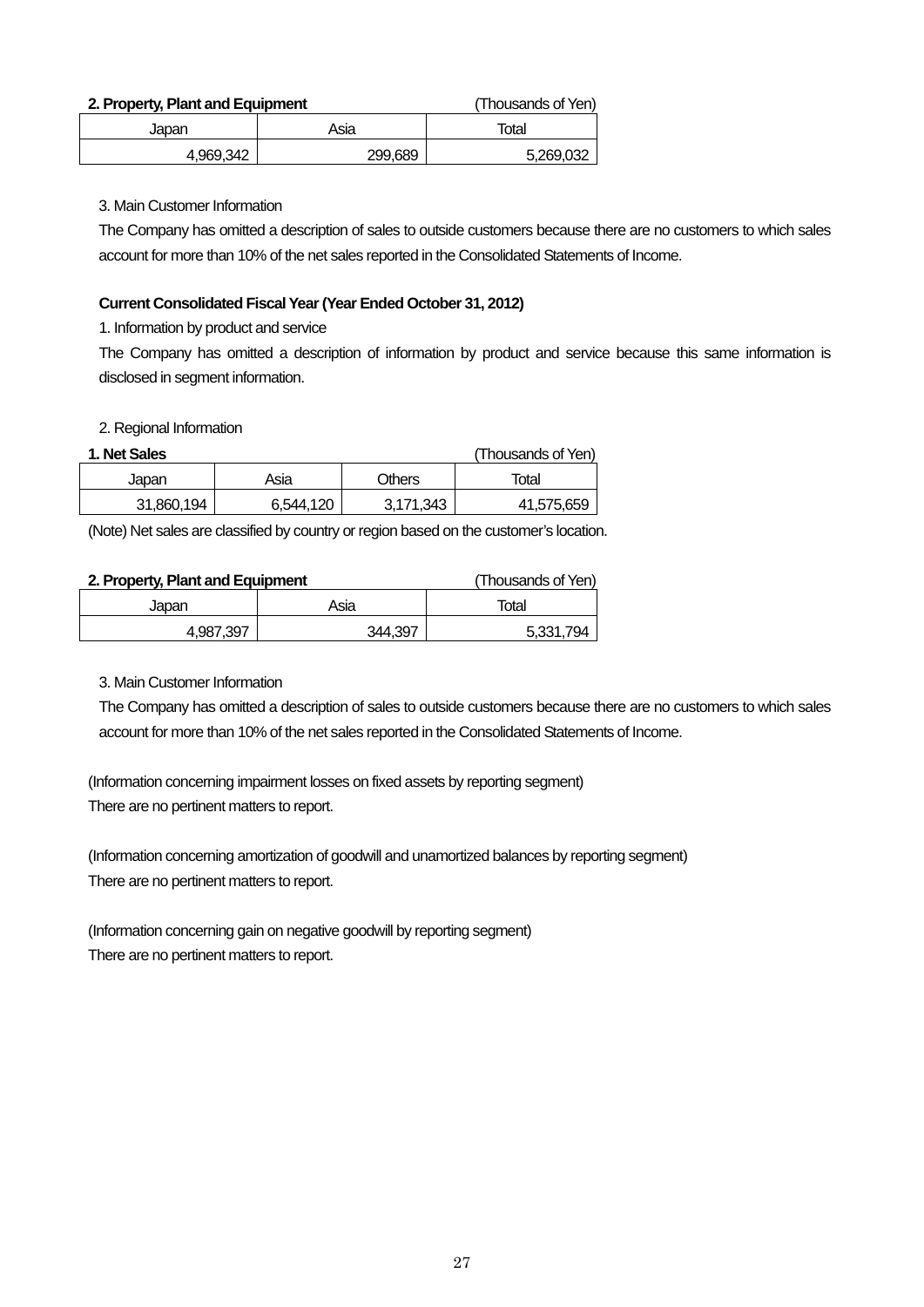| (Per Share Information) |                   |                   |
|-------------------------|-------------------|-------------------|
|                         | <b>Year Ended</b> | <b>Year Ended</b> |
|                         | October 31, 2011  | October 31, 2012  |
| Net Asset per Share     | ¥2,113. $56$      | ¥2,235.59         |
| Net Income per Share    | ¥292.17           | ¥161. $98$        |

(Note 1) Income per share for this fiscal year after adjustment of the residual securities is not presented as there are no residual securities.

(Note 2) Calculation basis for net income per share are as follows:

|                                                       | <b>Year Ended</b> | <b>Year Ended</b> |
|-------------------------------------------------------|-------------------|-------------------|
|                                                       | October 31, 2011  | October 31, 2012  |
| Net Income for this Fiscal Year (thousands of yen)    | 2,915,454         | 1,616,388         |
| Net Income for Common Stock (thousands of yen)        | 2,915,454         | 1,616,388         |
| Average number of Common Stock during the Fiscal Year | 9,978,725         | 9,978,668         |

(Note 3) Calculation basis for net asset per share are as follows:

|                                                             | Year Ended October 31, | Year Ended October 31, |
|-------------------------------------------------------------|------------------------|------------------------|
|                                                             | 2011                   | 2012                   |
| Total for Net Asset in Consolidated Balance Sheet           | 21,329,827             | 22,534,921             |
| (thousands of yen)                                          |                        |                        |
| Amount deducted from the total for Net Assets (thousands of |                        |                        |
| yen)                                                        | 239,227                | 226.731                |
| (Minority Interests) (thousands of yen)                     | (239,227)              | (226,731)              |
| Net Asset for Common Stock (thousands of yen)               | 21.090.599             | 22,308,190             |
| Number of Common Stock used for calculation of Net Assets   |                        |                        |
| per Share (share)                                           | 9.978.699              | 9.978.653              |

(Significant subsequent events)

None

.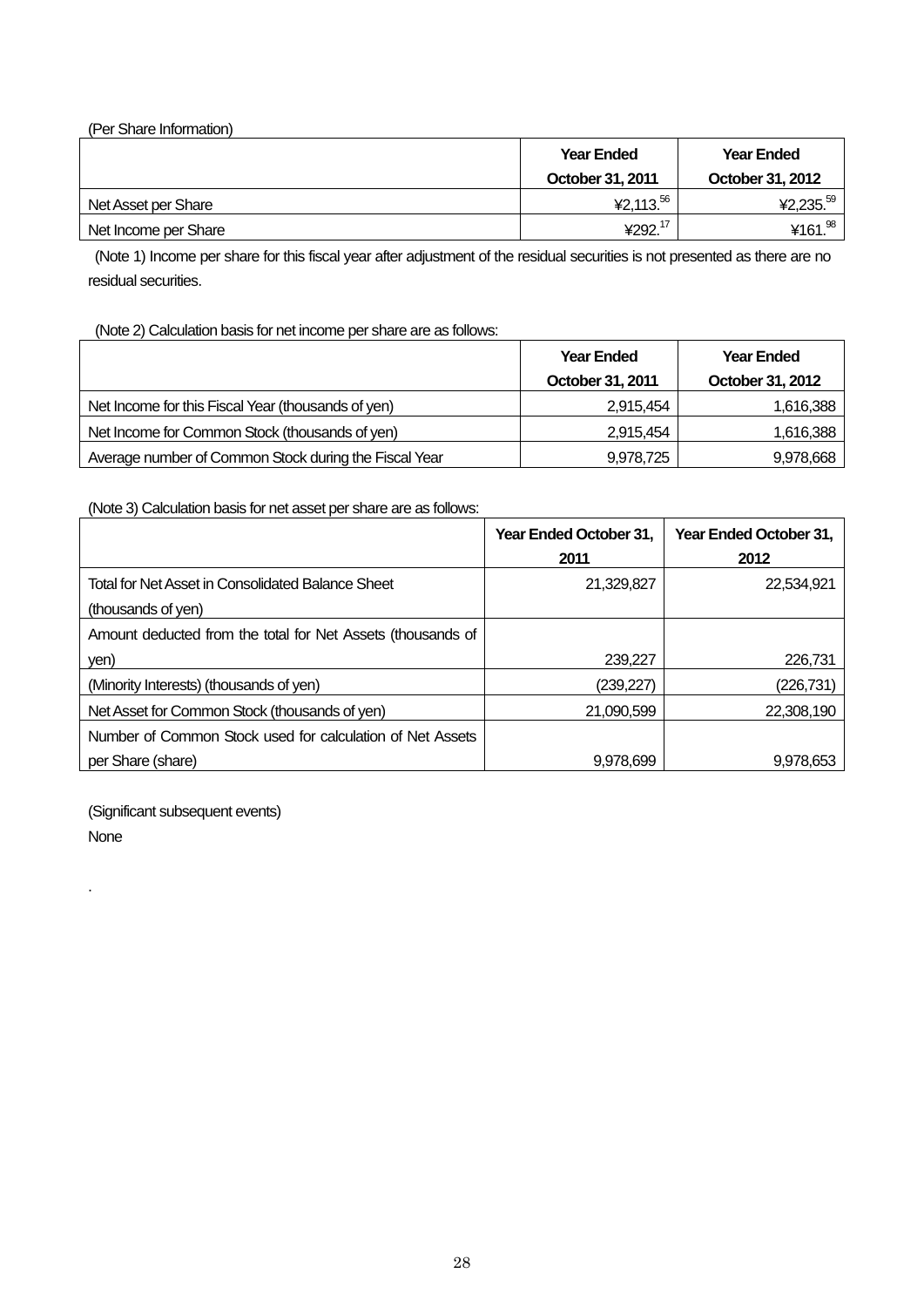# **5. Non-Consolidated Financial Statements**

**(1) Balance Sheets** 

|                                            |                         | (Thousands of Yen)      |
|--------------------------------------------|-------------------------|-------------------------|
|                                            | 82 <sup>nd</sup> Period | 83 <sup>rd</sup> Period |
| Assets                                     | (October 31, 2011)      | (October 31, 2012)      |
| <b>Current Assets</b>                      |                         |                         |
| Cash and Deposits                          | 5,977,638               | 5,835,545               |
| Notes Receivable-Trade                     | 3,012,122               | 2,926,364               |
| <b>Accounts Receivable-Trade</b>           | 8,517,995               | 9,549,871               |
| Merchandise and Finished Goods             | 2,455,679               | 2,315,299               |
| <b>Work in Process</b>                     | 898,642                 | 740,522                 |
| <b>Raw Materials and Supplies</b>          | 573,146                 | 869,108                 |
| Advance Payment                            | 34,260                  | 5,730                   |
| <b>Prepaid Expense</b>                     | 80,838                  | 97,255                  |
| <b>Accrued Revenue</b>                     | 20,873                  | 65,078                  |
| Short-Term Loans Receivable                | 51,709                  | 53,361                  |
| Deferred Tax Assets                        | 592,910                 | 521,654                 |
| <b>Others</b>                              | 27,969                  | 6,445                   |
| <b>Allowance for Doubtful Accounts</b>     | $-21,428$               | $-11,306$               |
| <b>Total Current Assets</b>                | 22,222,359              | 22,974,931              |
| <b>Noncurrent Assets</b>                   |                         |                         |
| Property, Plant and Equipment              |                         |                         |
| <b>Buildings</b>                           | 1,872,337               | 1,893,593               |
| <b>Accumulated Depreciation</b>            | $-1,008,035$            | $-1,068,497$            |
| Buildings, Net                             | 864,302                 | 825,096                 |
| <b>Structures</b>                          | 142,515                 | 142,515                 |
| <b>Accumulated Depreciation</b>            | $-121,969$              | $-125,983$              |
| Structures, Net                            | 20,546                  | 16,531                  |
| Machinery and Equipment                    | 2,245,184               | 2,265,612               |
| <b>Accumulated Depreciation</b>            | $-1,905,177$            | $-1,935,577$            |
| Machinery and Equipment, Net               | 340,006                 | 330,034                 |
| <b>Vehicles</b>                            | 39,437                  | 39,437                  |
| <b>Accumulated Depreciation</b>            | $-39,042$               | $-39,437$               |
| Vehicles, Net                              | 394                     | $\overline{0}$          |
| Tools, Instrument and Equipment            | 875,548                 | 908,497                 |
| <b>Accumulated Depreciation</b>            | $-827,229$              | $-848,042$              |
| Tools, Instrument and Equipment, Net       | 48,319                  | 60,454                  |
| Land                                       | 877,653                 | 877,653                 |
| Lease Assets                               | 68,714                  | 40,902                  |
| <b>Accumulated Depreciation</b>            | $-50,162$               | $-34,864$               |
| Lease Assets, Net                          | 18,551                  | 6,038                   |
| <b>Construction in Progress</b>            | 2,543,938               | 2,618,535               |
| <b>Total Property, Plant and Equipment</b> | 4,713,712               | 4,734,344               |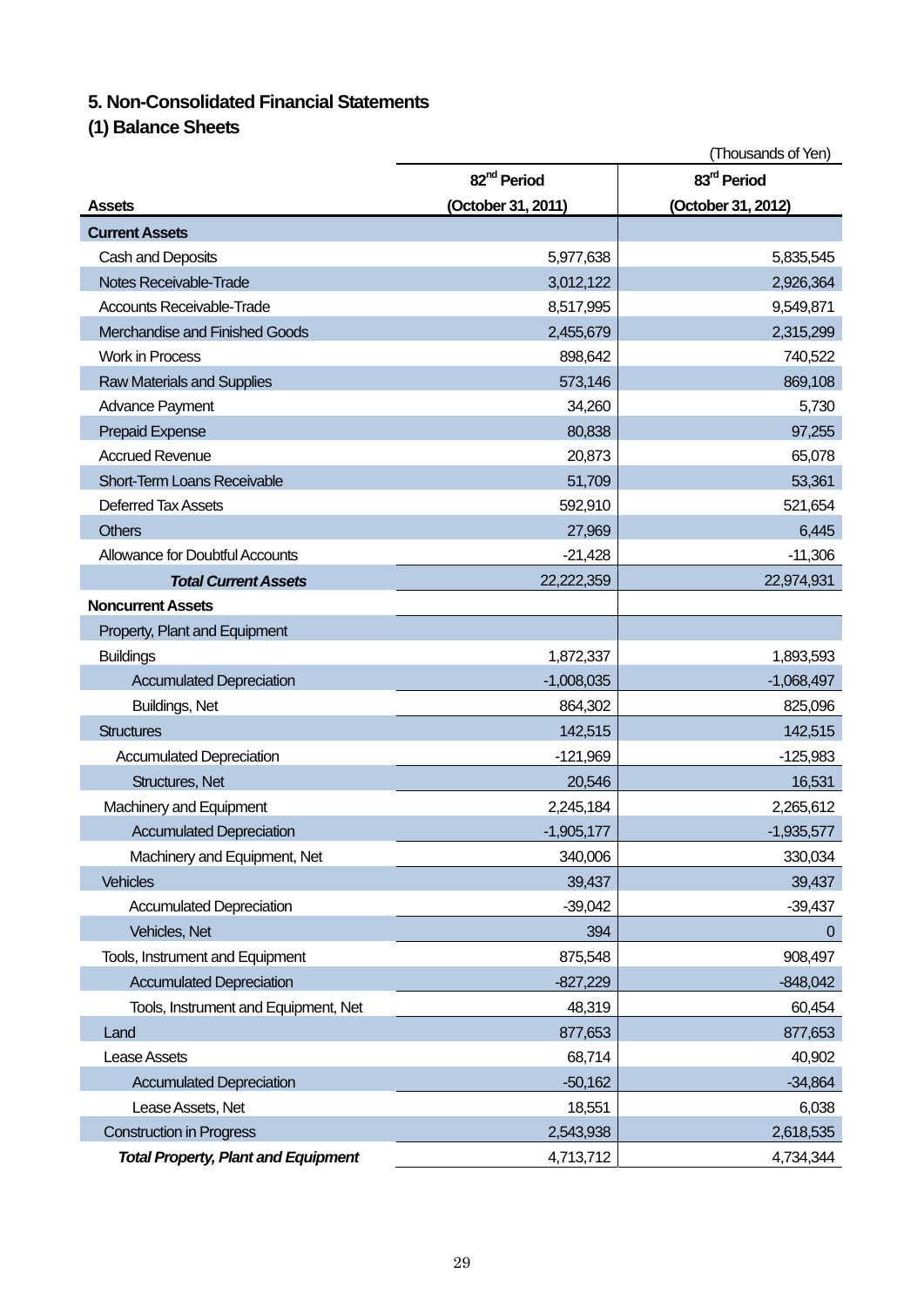|                                           |                         | (Thousands of Yen)      |
|-------------------------------------------|-------------------------|-------------------------|
|                                           | 82 <sup>nd</sup> Period | 83 <sup>rd</sup> Period |
|                                           | (October 31, 2011)      | (October 31, 2012)      |
| <b>Intangible Assets</b>                  |                         |                         |
| Software                                  | 53,925                  | 123,625                 |
| <b>Lease Asset</b>                        | 2,788                   | 1,513                   |
| Software Suspense Account                 | 0                       | 91,042                  |
| <b>Telephone Rights</b>                   | 8,165                   | 8,165                   |
| <b>Total Intangible Assets</b>            | 64,880                  | 224,346                 |
| <b>Investments and Other Assets</b>       |                         |                         |
| <b>Investment Securities</b>              | 614,346                 | 572,190                 |
| <b>Stocks of Affiliated Companies</b>     | 483,765                 | 466,265                 |
| <b>Investments-Affiliated Companies</b>   | 371,395                 | 371,395                 |
| Long-Term Loans Receivable to             |                         |                         |
| <b>Employees</b>                          | 2,862                   | 4,897                   |
| Claims in Bankruptcy                      | 32,023                  | 1,395                   |
| <b>Prepaid Pension Expense</b>            | 520,777                 | 483,147                 |
| <b>Guarantee Deposits</b>                 | 347,100                 | 368,971                 |
| <b>Others</b>                             | 73,789                  | 71,644                  |
| <b>Allowance for Doubtful Accounts</b>    | $-78,405$               | $-46,779$               |
| <b>Total Investments and Other Assets</b> | 2,367,655               | 2,293,127               |
| <b>Total Noncurrent Assets</b>            | 7,146,247               | 7,251,818               |
| <b>Total Assets</b>                       | 29,368,607              | 30,226,750              |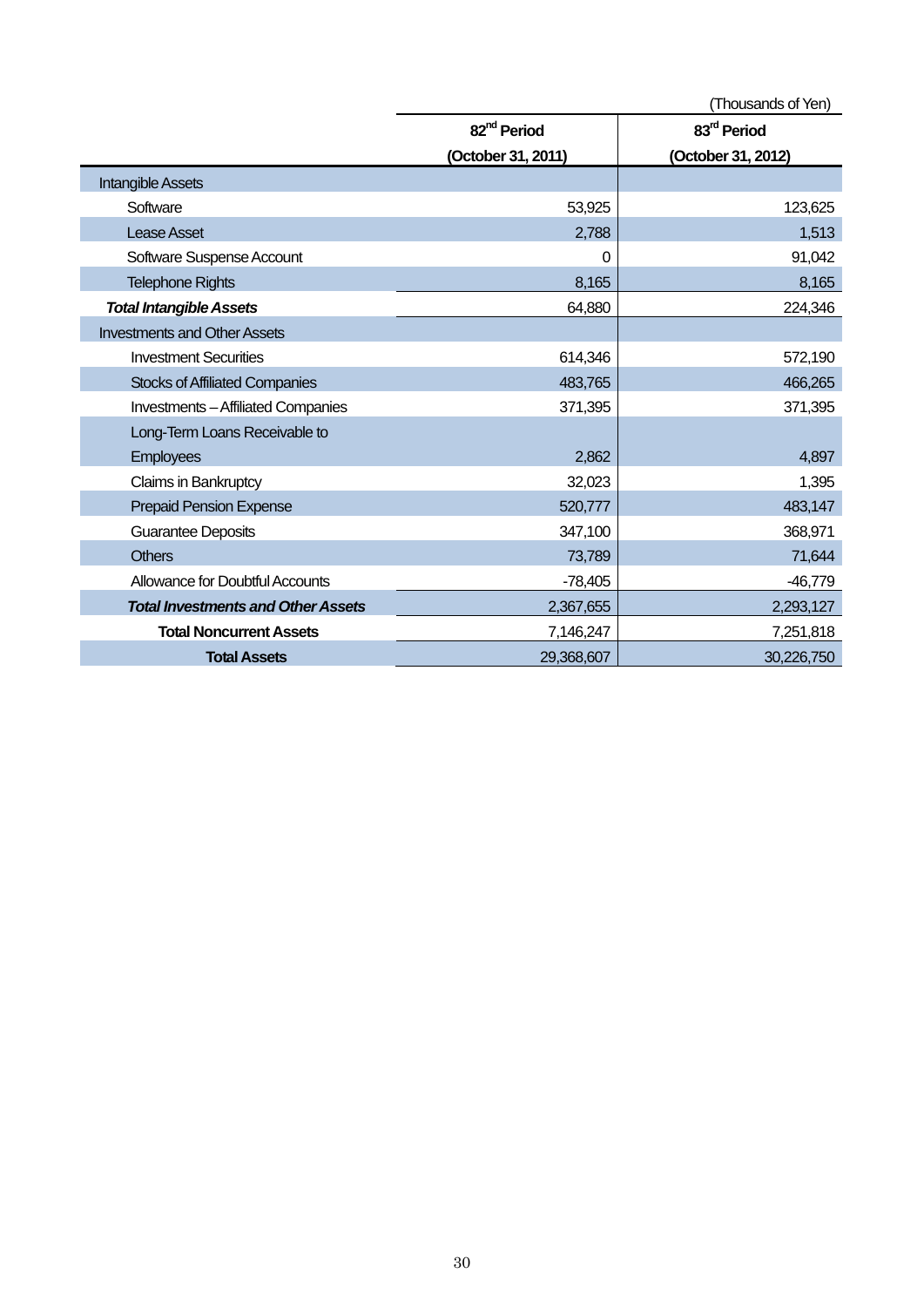|                                              |                         | (Thousands of Yen)      |
|----------------------------------------------|-------------------------|-------------------------|
|                                              | 82 <sup>nd</sup> Period | 83 <sup>rd</sup> Period |
| <b>Liabilities and Net Assets</b>            | (October 31, 2011)      | (October 31, 2012)      |
| <b>Liabilities</b>                           |                         |                         |
| <b>Current Liabilities</b>                   |                         |                         |
| Notes Payable-Trade                          | 719,619                 | 822,060                 |
| Accounts Payable-Trade                       | 4,768,583               | 5,025,308               |
| Lease Obligations                            | 14,257                  | 7,216                   |
| Accounts Payable-Others                      | 512,207                 | 482,777                 |
| Income Taxes Payable                         | 491,053                 | 522,219                 |
| <b>Accrued Business Tax</b>                  | 8,471                   | 7,001                   |
| <b>Accrued Consumption Tax</b>               | 29,002                  | $\overline{0}$          |
| <b>Provision for Bonuses</b>                 | 990,165                 | 971,425                 |
| <b>Provision for Directors' Bonuses</b>      | 56,303                  | 63,609                  |
| Allowance for Product Warranty               | 281,546                 | 194,363                 |
| <b>Accrued Expenses</b>                      | 15                      | 15                      |
| <b>Advances Received</b>                     | 395,109                 | 62,856                  |
| Deposit Payable                              | 138,205                 | 121,138                 |
| <b>Guarantee Deposit</b>                     | 80,565                  | 81,275                  |
| <b>Total Current Liabilities</b>             | 8,485,106               | 8,361,267               |
| <b>Noncurrent Liabilities</b>                |                         |                         |
| Lease Obligations                            | 7,992                   | 775                     |
| <b>Provision for Retirement Benefits</b>     | 5,835                   | 7,134                   |
| Provision for Directors' Retirement Benefits | 31,760                  | 29,600                  |
| <b>Deferred Tax Liabilities</b>              | 969,595                 | 815,962                 |
| <b>Total Noncurrent Liabilities</b>          | 1,015,184               | 853,472                 |
| <b>Total Liabilities</b>                     | 9,500,290               | 9,214,740               |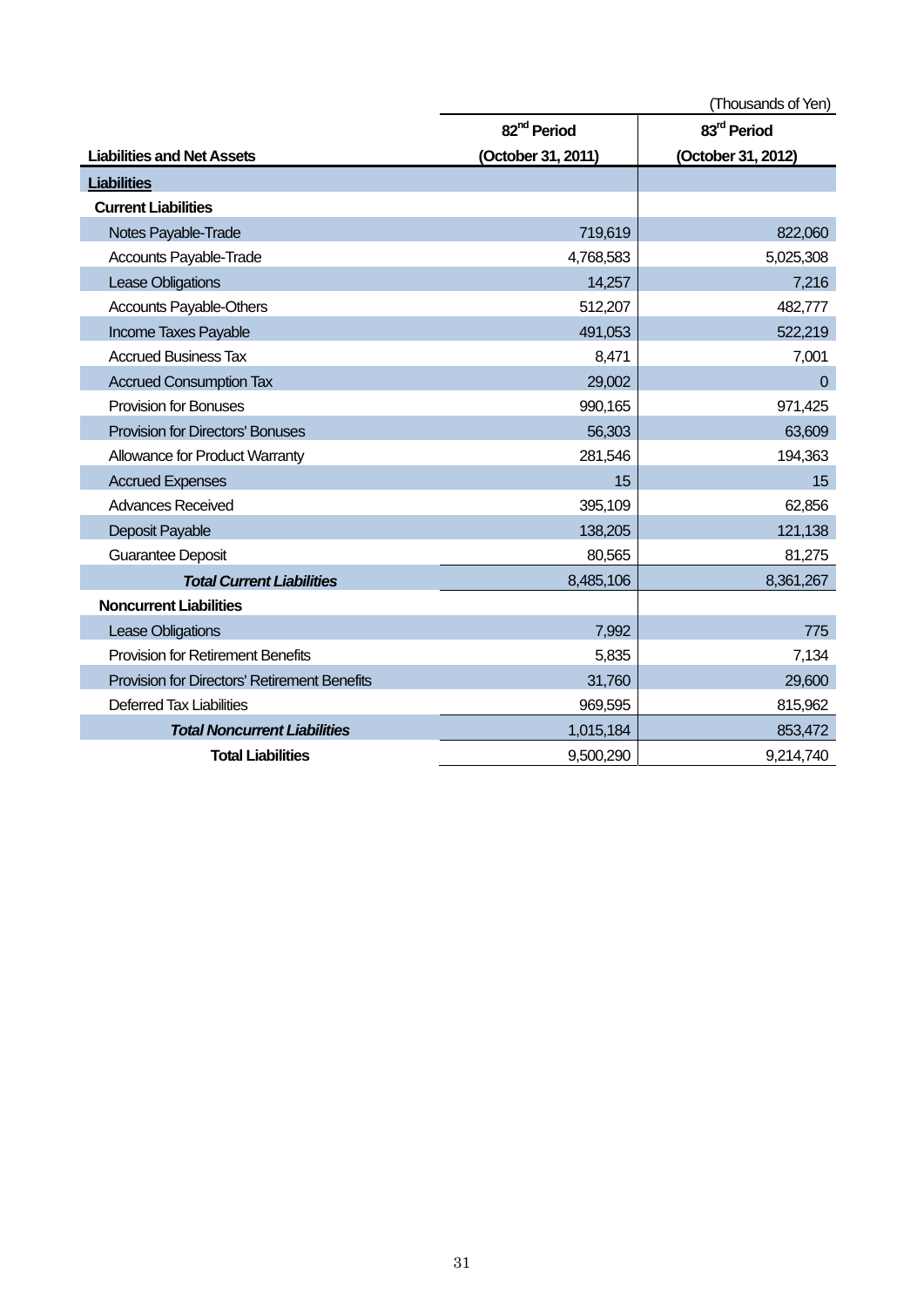|                                                    | (Thousands of Yen)      |                         |
|----------------------------------------------------|-------------------------|-------------------------|
|                                                    | 82 <sup>nd</sup> Period | 83 <sup>rd</sup> Period |
|                                                    | (October 31, 2011)      | (October 31, 2012)      |
| <b>Net Assets</b>                                  |                         |                         |
| <b>Shareholders' Equity</b>                        |                         |                         |
| <b>Capital Stock</b>                               | 1,061,210               | 1,061,210               |
| <b>Capital Surplus</b>                             |                         |                         |
| <b>Capital Reserve</b>                             | 1,483,410               | 1,483,410               |
| <b>Total Capital Surplus</b>                       | 1,483,410               | 1,483,410               |
| <b>Retained Earnings</b>                           |                         |                         |
| Legal Reserve of Retained Earnings                 | 230,000                 | 230,000                 |
| <b>Other Retained Surplus</b>                      |                         |                         |
| <b>Provision for Dividend Reserve</b>              | 250,000                 | 250,000                 |
| Reserve for Deferred Gains on Fixed Assets         | 24,071                  | 24,572                  |
| <b>Other Reserve</b>                               | 13,900,000              | 16,330,000              |
| <b>Earned Surplus Carried Forward</b>              | 3,231,089               | 1,972,512               |
| <b>Total Retained Earnings</b>                     | 17,635,160              | 18,807,085              |
| <b>Treasury Stock</b>                              | $-363,319$              | $-363,393$              |
| <b>Total Shareholders' Equity</b>                  | 19,816,460              | 20,988,311              |
| <b>Valuation and Translation Adjustments</b>       |                         |                         |
| Valuation Difference on Available-for-Sale         |                         |                         |
| <b>Securities</b>                                  | 51,626                  | 23,172                  |
| Deferred Gains or Losses on Hedges                 | 230                     | 525                     |
| <b>Total Valuation and Translation Adjustments</b> | 51,856                  | 23,698                  |
| <b>Total Net Assets</b>                            | 19,868,317              | 21,012,009              |
| <b>Total Liabilities and Net Assets</b>            | 29,368,607              | 30,226,750              |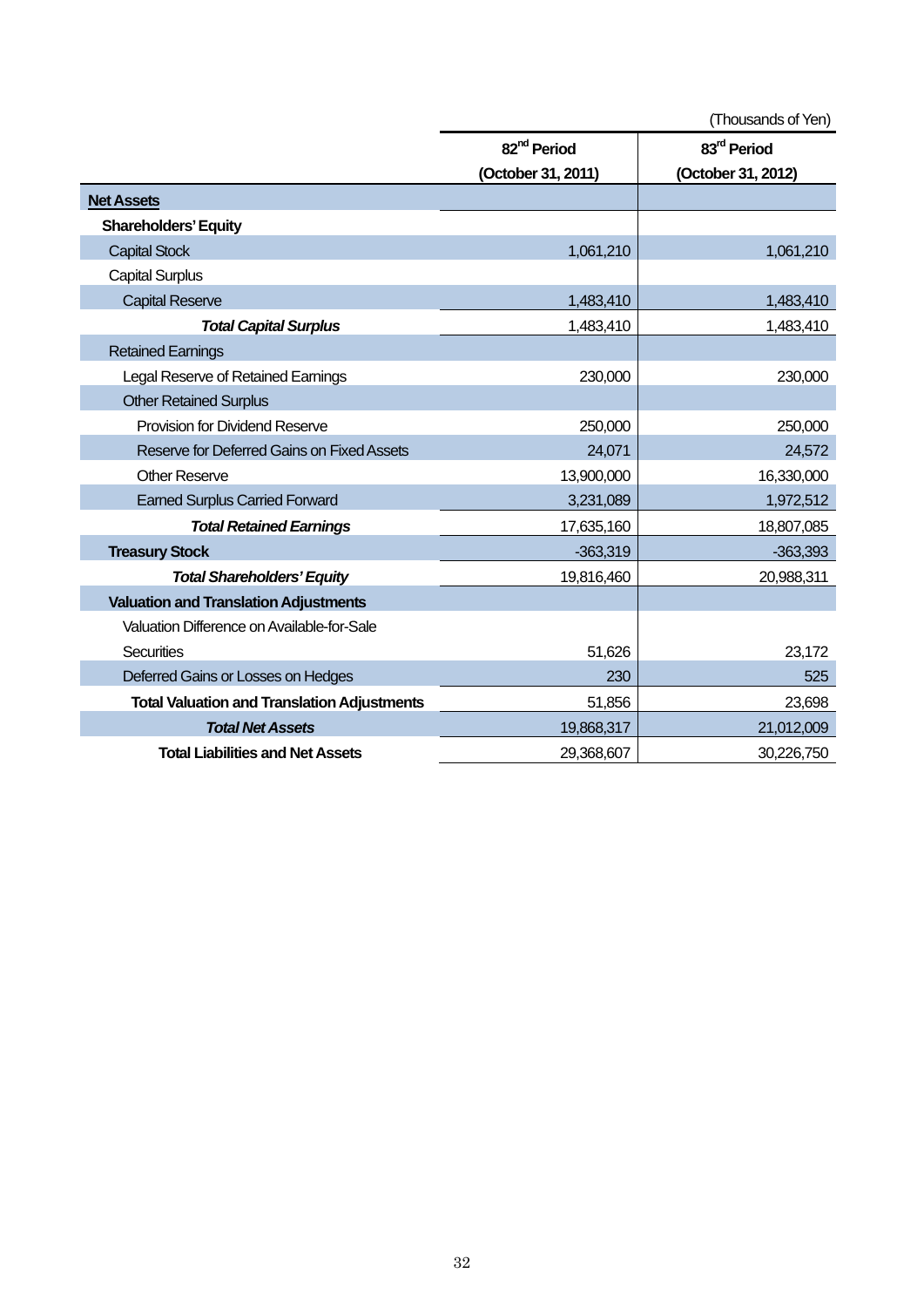# **(2) Statements of Income**

|                                              |                         | (Thousands of Yen)      |
|----------------------------------------------|-------------------------|-------------------------|
|                                              | 82 <sup>nd</sup> Period | 83 <sup>rd</sup> Period |
|                                              | (October 31, 2011)      | (October 31, 2012)      |
| <b>Net Sales</b>                             |                         |                         |
| <b>Sales of Finished Goods</b>               | 11,842,600              | 11,735,989              |
| Merchandise Sale                             | 27,979,757              | 27,018,606              |
| <b>Total Cost of Sales</b>                   | 39,822,357              | 38,754,595              |
| <b>Cost of Sales</b>                         |                         |                         |
| <b>Cost of Finished Goods Sold</b>           |                         |                         |
| <b>Beginning Inventory</b>                   | 253,755                 | 61,193                  |
| <b>Cost of Manufacture</b>                   | 8,215,695               | 8,346,009               |
| <b>Total</b>                                 | 8,469,450               | 8,407,203               |
| <b>Ending Inventory</b>                      | 61,193                  | 69,845                  |
| <b>Cost of Sales</b>                         | 8,408,257               | 8,337,357               |
| <b>Cost of Merchandise Sold</b>              |                         |                         |
| <b>Beginning Inventory</b>                   | 1,884,881               | 2,394,485               |
| Purchase Amount                              | 23,898,582              | 22,287,814              |
| <b>Total</b>                                 | 25,783,464              | 24,682,300              |
| <b>Ending Inventory</b>                      | 2,394,485               | 2,245,453               |
| <b>Cost of Sales</b>                         | 23,388,978              | 22,436,846              |
| <b>Total Cost of Sales</b>                   | 31,797,235              | 30,774,204              |
| <b>Gross Profit</b>                          | 8,025,121               | 7,980,391               |
| Selling, General and Administrative Expenses | 5,859,011               | 5,756,441               |
| <b>Operating Income</b>                      | 2,166,109               | 2,223,949               |
| <b>Non-Operating Income</b>                  |                         |                         |
| Interest income                              | 3,780                   | 5,099                   |
| Dividends Income                             | 91,590                  | 96,577                  |
| <b>Rent Income</b>                           | 65,005                  | 64,676                  |
| Foreign Exchange Gains                       | $\mathbf 0$             | 97,014                  |
| <b>Gain on Valuation of Derivatives</b>      | 137,398                 | $\overline{0}$          |
| <b>Others</b>                                | 27,812                  | 49,051                  |
| <b>Total Non-Operating Income</b>            | 325,586                 | 312,418                 |
| <b>Non-Operating Expenses</b>                |                         |                         |
| <b>Interest Expenses</b>                     | 1,172                   | 875                     |
| Loss on Sales of Notes Payable               | 71                      | 69                      |
| <b>Rental Cost</b>                           | 23,898                  | 22,357                  |
| <b>Commission Paid</b>                       | 9,975                   | 9,508                   |
| Foreign Exchange Loss                        | 36,392                  | $\overline{0}$          |
| <b>Others</b>                                | 12,887                  | 15,545                  |
| <b>Total Non-Operating Expenses</b>          | 84,398                  | 48,356                  |
| <b>Ordinary Income</b>                       | 2,407,298               | 2,488,011               |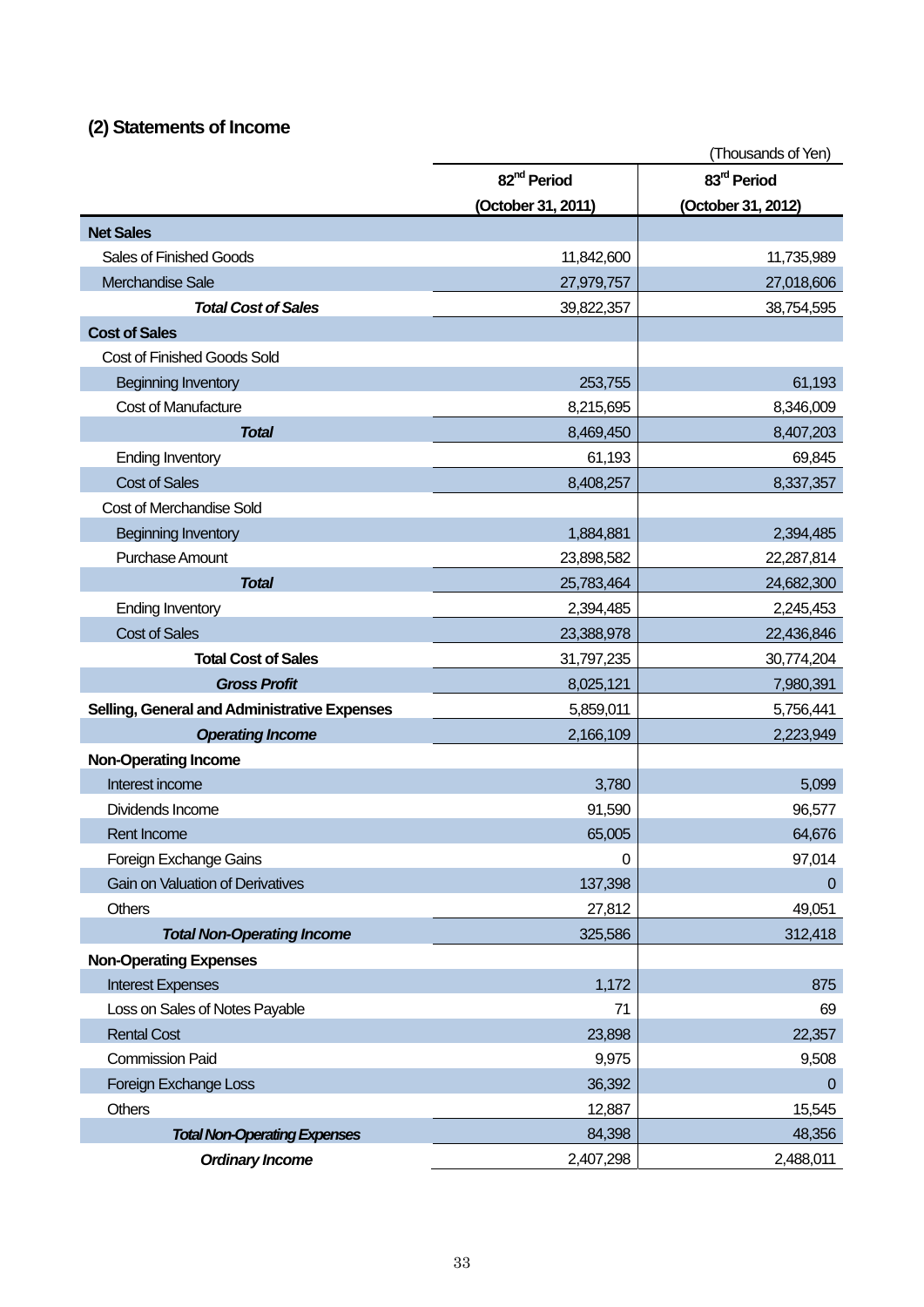|                                                    |                         | (Thousands of Yen)      |
|----------------------------------------------------|-------------------------|-------------------------|
|                                                    | 82 <sup>nd</sup> Period | 83 <sup>rd</sup> Period |
|                                                    | (October 31, 2011)      | (October 31, 2012)      |
| <b>Extraordinary Income</b>                        |                         |                         |
| Gain on Sales of Property, Plant and Equipment     | 10,410                  | 10,960                  |
| Gain on Conversion of Fixed Asset Rights           | 2,444,103               | 0                       |
| Gain on Sales of Investment Securities             | 14,190                  | 6,141                   |
| Gain on Sale of Affiliated Company Stock           | 0                       | 22,400                  |
| Reversal of Allowance for Doubtful Accounts        | 17,185                  | 0                       |
| <b>Total Extraordinary Income</b>                  | 2,485,889               | 39,501                  |
| <b>Extraordinary Losses</b>                        |                         |                         |
| Loss on Retirement of Noncurrent Assets            | 6,421                   | $\Omega$                |
| Loss on Valuation of Investment Securities         | 33,546                  | 4,906                   |
| Loss on Valuation of Memberships                   | 0                       | 1,400                   |
| <b>Transfer to Allowance for Doubtful Accounts</b> | 1,650                   | 0                       |
| Loss on adjustment for changes of accounting       |                         |                         |
| standard for asset retirement obligations          | 28,715                  | $\overline{0}$          |
| <b>Total Extraordinary Losses</b>                  | 70,333                  | 6,306                   |
| Income before Income Taxes and Minority Interests  | 4,822,853               | 2,521,206               |
| Income Taxes-Current                               | 1,005,906               | 1,013,704               |
| Income Taxes-Deferred                              | 986,794                 | $-63,571$               |
| <b>Total Income Taxes</b>                          | 1,992,700               | 950,133                 |
| <b>Net Income</b>                                  | 2,830,153               | 1,571,072               |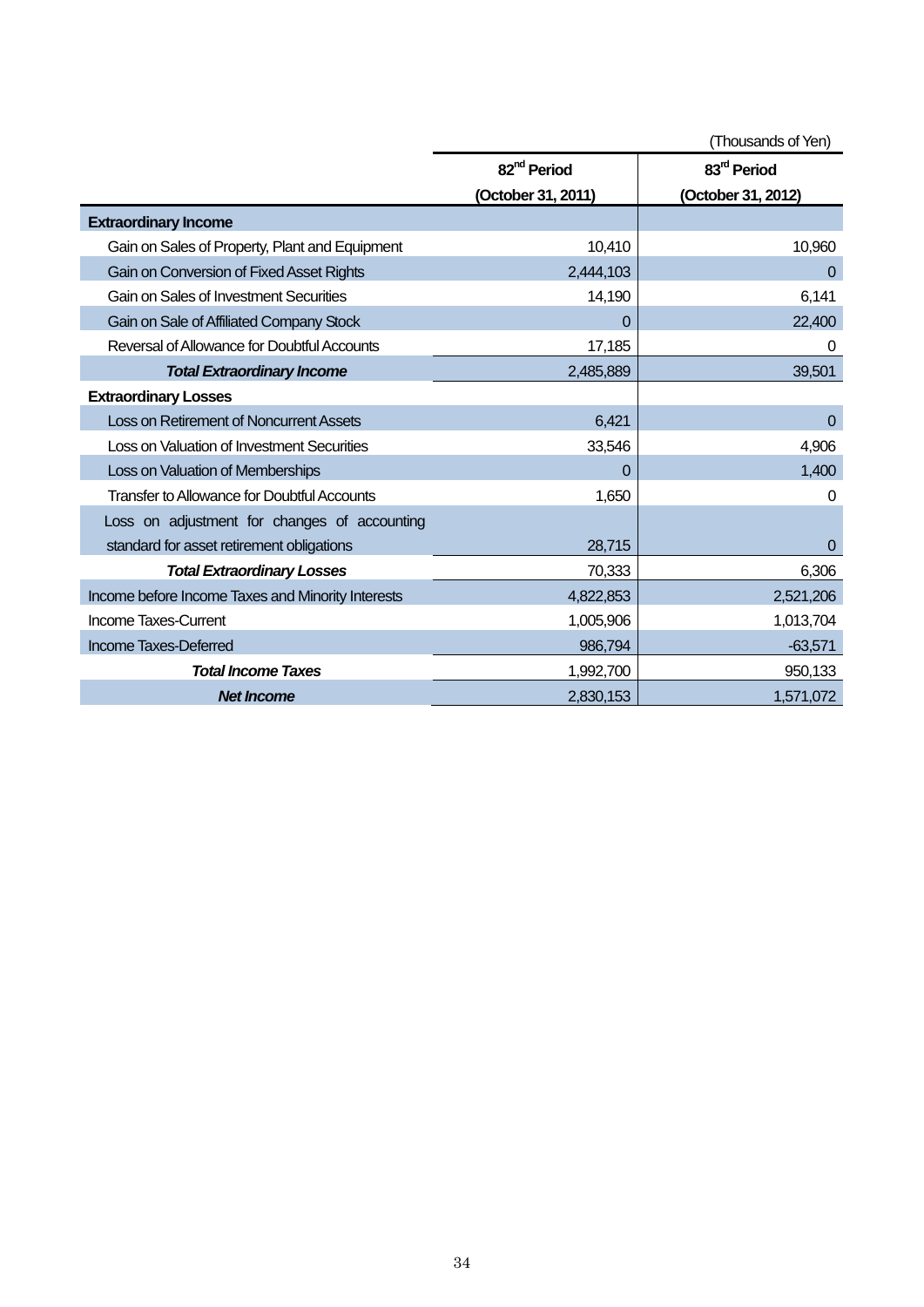|                                            | Year Ended October 31, 2011 | Year Ended October 31, 2012 |
|--------------------------------------------|-----------------------------|-----------------------------|
| <b>Shareholders' Equity</b>                |                             |                             |
| <b>Capital Stock</b>                       |                             |                             |
| Surplus during Previous Fiscal Year        | 1,061,210                   | 1,061,210                   |
| Changes during This Fiscal Year            |                             |                             |
| <b>Total Amount Changed</b>                | 0                           | 0                           |
| Surplus during This Fiscal Year            | 1,061,210                   | 1,061,210                   |
| <b>Capital Surplus</b>                     |                             |                             |
| <b>Capital Reserve</b>                     |                             |                             |
| <b>Surplus during Previous Fiscal Year</b> | 1,483,410                   | 1,483,410                   |
| Changes during This Fiscal Year            |                             |                             |
| <b>Total Amount Changed</b>                | 0                           | 0                           |
| Surplus during This Fiscal Year            | 1,483,410                   | 1,483,410                   |
| <b>Retained Earnings</b>                   |                             |                             |
| <b>Earned Reserve</b>                      |                             |                             |
| <b>Surplus during Previous Fiscal Year</b> | 230,000                     | 230,000                     |
| Changes during This Fiscal Year            |                             |                             |
| <b>Total Amount Changed</b>                | $\overline{0}$              | $\mathbf 0$                 |
| Surplus during This Fiscal Year            | 230,000                     | 230,000                     |
| <b>Other Retained Earnings</b>             |                             |                             |
| Reserve for dividend allowance             |                             |                             |
| <b>Surplus during Previous Fiscal Year</b> | 250,000                     | 250,000                     |
| Changes during This Fiscal Year            |                             |                             |
| <b>Total Amount Changed</b>                | 0                           | $\pmb{0}$                   |
| Surplus during This Fiscal Year            | 250,000                     | 250,000                     |
| Reserve for Deferred Gains on Fixed Assets |                             |                             |
| Surplus during Previous Fiscal Year        | 25,426                      | 24,071                      |
| Changes during This Fiscal Year            |                             |                             |
| Reversal of Reserve for Deferred Gains     | $-1,355$                    | $-1,298$                    |
| on Fixed Assets                            |                             |                             |
| Increase in Reserve for Advanced           | 0                           | 1,799                       |
| Depreciation of Fixed Assets due to        |                             |                             |
| change of effective tax rate               |                             |                             |
| <b>Total Amount Changed</b>                | $-1,355$                    | 501                         |
| Surplus during This Fiscal Year            | 24,071                      | 24,572                      |
| <b>Other Reserve</b>                       |                             |                             |
| <b>Surplus during Previous Fiscal Year</b> | 13,150,000                  | 13,900,000                  |
| Changes during This Fiscal Year            |                             |                             |
| <b>Accumulation of Other Reserve</b>       | 750,000                     | 2,430,000                   |
| <b>Total Amount Changed</b>                | 750,000                     | 2,430,000                   |
| Surplus during This Fiscal Year            | 13,900,000                  | 16,330,000                  |

# **(3) Statements of Changes in Shareholders' Equity**

(Thousands of Yen)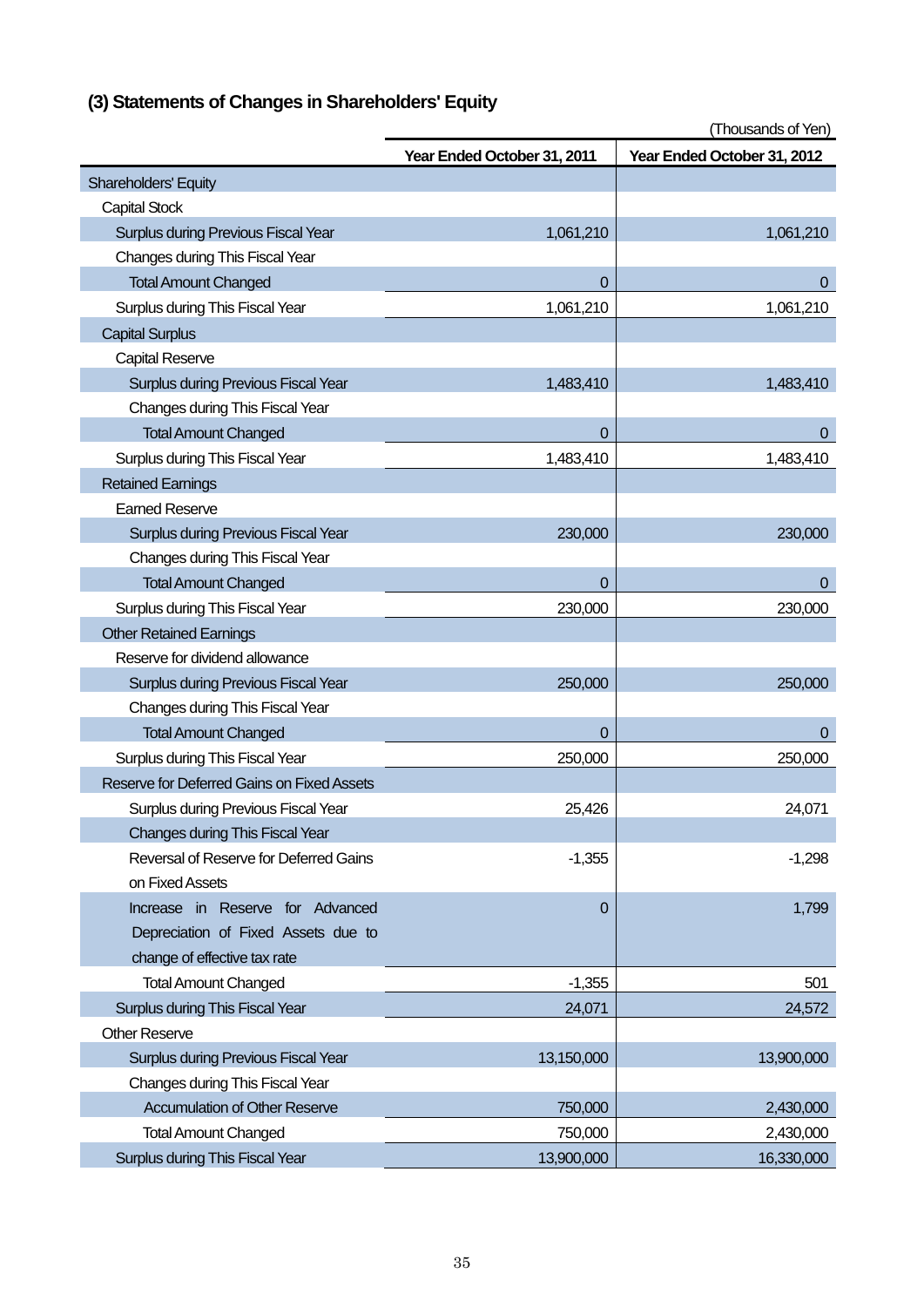|                                                                  | (Thousands of Yen)          |                             |
|------------------------------------------------------------------|-----------------------------|-----------------------------|
|                                                                  | Year Ended October 31, 2011 | Year Ended October 31, 2012 |
| <b>Earned Surplus Carried Forward</b>                            |                             |                             |
| Surplus during Previous Fiscal Year                              | 1,498,838                   | 3,231,089                   |
| Changes during This Fiscal Year                                  |                             |                             |
| Reversal of Reserve for Deferred                                 |                             |                             |
| <b>Gains on Fixed Assets</b><br>Increase in Reserve for Advanced | 1,355                       | 1,298                       |
| Depreciation of Fixed Assets due to                              |                             |                             |
| change of effective tax rate                                     | 0                           | $-1,799$                    |
| <b>Accumulation of Other Reserve</b>                             | $-750,000$                  | $-2,430,000$                |
| <b>Cash Dividend Paid</b>                                        | $-349,257$                  | $-399,147$                  |
| Net Income                                                       | 2,830,153                   | 1,571,072                   |
| <b>Total Amount Changed</b>                                      | 1,732,251                   | $-1,258,576$                |
| Surplus during This Fiscal Year                                  | 3,231,089                   | 1,972,512                   |
| <b>Total Retained Earnings</b>                                   |                             |                             |
| Surplus during Previous Fiscal Year                              | 15,154,264                  | 17,635,160                  |
| <b>Changes during This Fiscal Year</b>                           |                             |                             |
| Reversal of Reserve for Deferred                                 |                             |                             |
| <b>Gains on Fixed Asset</b><br>Increase in Reserve for Advanced  | 0                           | 0                           |
| Depreciation of Fixed Assets due to                              |                             |                             |
| change of effective tax rate                                     | $\Omega$                    | $\mathbf 0$                 |
| <b>Accumulation of Other Reserve</b>                             | $\Omega$                    | $\Omega$                    |
| <b>Cash Dividend Paid</b>                                        | $-349,257$                  | $-399,147$                  |
| Net Income                                                       | 2,830,153                   | 1,571,072                   |
| <b>Total Amount Changed</b>                                      | 2,480,896                   | 1,171,924                   |
| Surplus during This Fiscal Year                                  | 17,635,160                  | 18,807,085                  |
| <b>Treasury Stock</b>                                            |                             |                             |
| Surplus during Previous Fiscal Year                              | $-363,194$                  | $-363,319$                  |
| Changes during This Fiscal Year                                  |                             |                             |
| <b>Issued Shares Reacquired</b>                                  | $-125$                      | $-73$                       |
| <b>Total Amount Changed</b>                                      | $-125$                      | $-73$                       |
| Surplus during This Fiscal Year                                  | $-363,319$                  | $-363,393$                  |
| <b>Total Shareholders' Equity</b>                                |                             |                             |
| Surplus during Previous Fiscal Year                              | 17,335,690                  | 19,816,460                  |
| Changes during This Fiscal Year                                  |                             |                             |
| Cash Dividend Paid                                               | $-349,257$                  | $-399,147$                  |
| Net Income                                                       | 2,830,153                   | 1,571,072                   |
| <b>Issued Shares Reacquired</b>                                  | $-125$                      | $-73$                       |
| <b>Total Amount Changed</b>                                      | 2,480,770                   | 1,171,851                   |
| Surplus during This Fiscal Year                                  | 19,816,460                  | 20,988,311                  |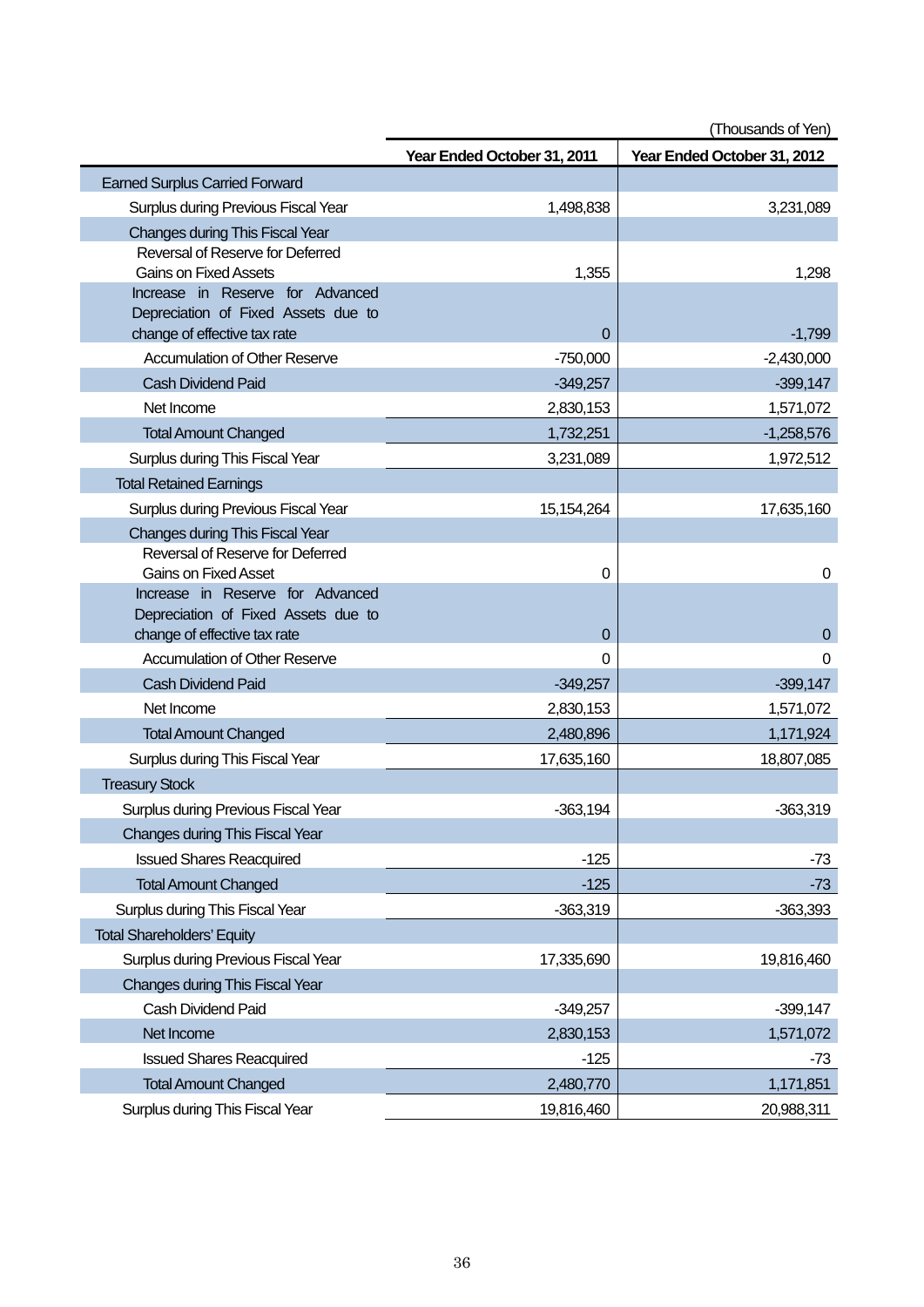|                                                          | Year Ended October 31, 2011 | Year Ended October 31, 2012 |
|----------------------------------------------------------|-----------------------------|-----------------------------|
| <b>Valuation and Translation Adjustments</b>             |                             |                             |
| Valuation Difference on Available-for-sale<br>Securities |                             |                             |
| <b>Surplus During Previous Fiscal Year</b>               | 53,585                      | 51,626                      |
| <b>Changes During This Fiscal Year</b>                   |                             |                             |
| <b>Total (Net) Amount Changed</b>                        |                             |                             |
| (Except Shareholders' Equity)                            | $-1,958$                    | $-28,453$                   |
| Changes during This Fiscal Year                          | $-1,958$                    | $-28,453$                   |
| Surplus during This Fiscal Year                          | 51,626                      | 23,172                      |
| Deferred Gains or Losses on Hedges                       |                             |                             |
| <b>Surplus during Previous Fiscal Year</b>               | $-4,731$                    | 230                         |
| Changes during This Fiscal Year                          |                             |                             |
| <b>Total (Net) Amount Changed</b>                        |                             |                             |
| (Except Shareholders' Equity)                            | 4,962                       | 295                         |
| Changes during This Fiscal Year                          | 4,962                       | 295                         |
| Surplus during This Fiscal Year                          | 230                         | 525                         |
| <b>Total Valuation and Translation Adjustments</b>       |                             |                             |
| Surplus during Previous Fiscal Year                      | 48,853                      | 51,856                      |
| Changes during This Fiscal Year                          |                             |                             |
| <b>Total (Net) Amount Changed</b>                        |                             |                             |
| (Except Shareholders' Equity)                            | 3,003                       | $-28,158$                   |
| Changes during This Fiscal Year                          | 3,003                       | $-28,158$                   |
| Surplus during This Fiscal Year                          | 51,856                      | 23,698                      |
| <b>Total Net Assets</b>                                  |                             |                             |
| <b>Surplus during Previous Fiscal Year</b>               | 17,384,543                  | 19,868,317                  |
| Changes during This Fiscal Year                          |                             |                             |
| <b>Cash Dividend Paid</b>                                | $-349,257$                  | $-399,147$                  |
| Net Income                                               | 2,830,153                   | 1,571,072                   |
| <b>Issued Shares Reacquired</b>                          | $-125$                      | $-73$                       |
| <b>Total (Net) Amount Changed</b>                        |                             |                             |
| (Except Shareholders' Equity)                            | 3,003                       | $-28,158$                   |
| <b>Total Amount Changed</b>                              | 2,483,773                   | 1,143,692                   |
| Surplus during This Fiscal Year                          | 19,868,317                  | 21,012,009                  |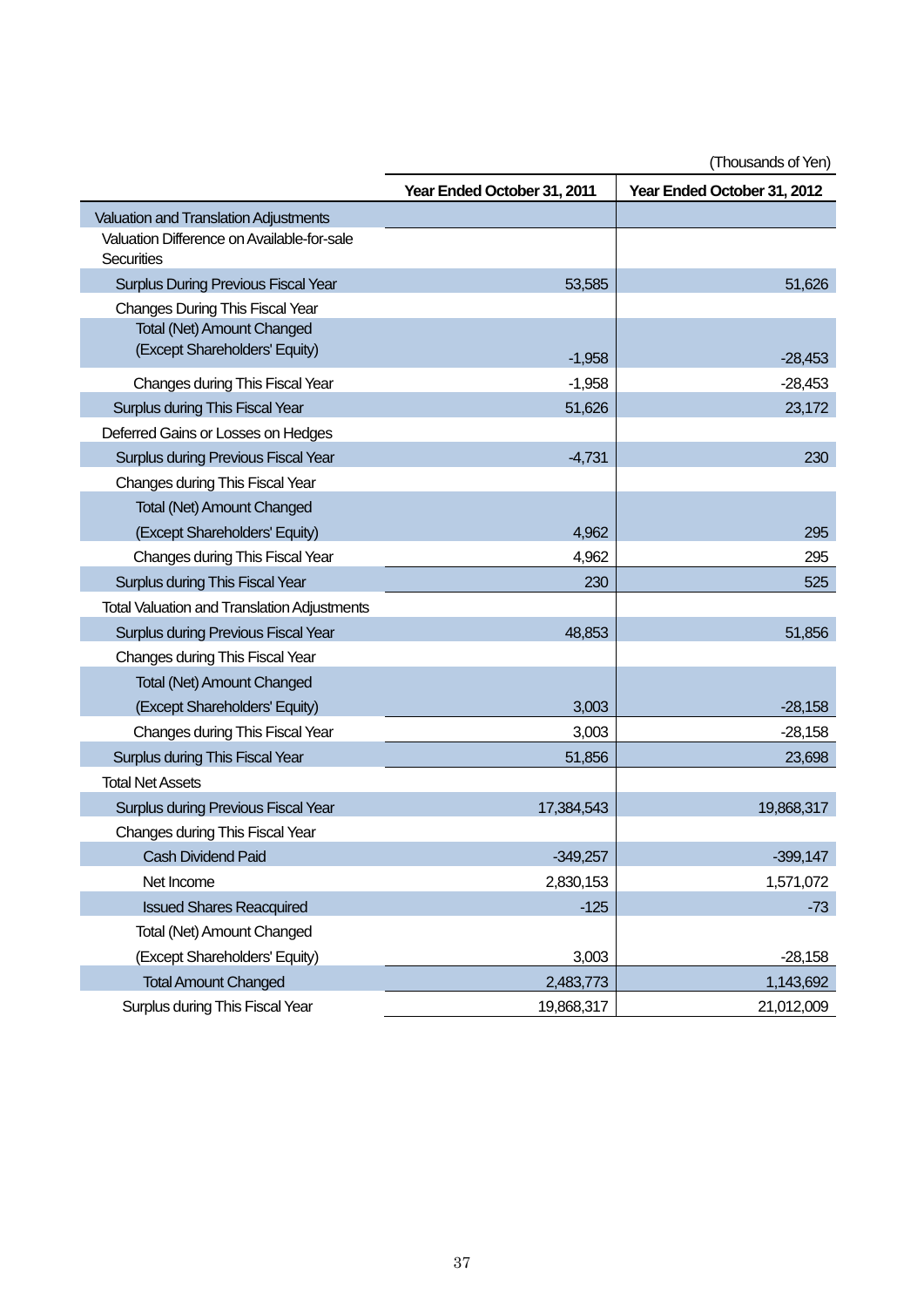# **(4) Notes for Premise of Going Concern**

None.

# **(5) Notes for Non-Consolidated Financial Statements**

(Per Share Information)

|                      | 82 <sup>nd</sup> Period       | 83 <sup>rd</sup> Period       |  |
|----------------------|-------------------------------|-------------------------------|--|
|                      | (Year Ended October 31, 2011) | (Year Ended October 31, 2012) |  |
| Net Asset per Share  | ¥1,991. $\frac{07}{1}$        | ¥2,105. <sup>70</sup>         |  |
| Net Income per Share | ¥283. <sup>62</sup>           | ¥157. <sup>44</sup>           |  |

(Note 1) Income per share for this fiscal year after adjustment of the residual securities is not presented as there are no residual securities.

(Note 2) Calculation basis for net income per share are as follows:

|                                       | 82 <sup>nd</sup> Period       | 83 <sup>rd</sup> Period       |  |
|---------------------------------------|-------------------------------|-------------------------------|--|
|                                       | (Year Ended October 31, 2011) | (Year Ended October 31, 2012) |  |
| Net Income for this Fiscal Year       | 2,830,153                     | 1,571,072                     |  |
| (thousands of yen)                    |                               |                               |  |
| Net Income for Common Stock           | 2,830,153                     | 1,571,072                     |  |
| (thousands of yen)                    |                               |                               |  |
| Average number of Common Stock during | 9,978,725                     | 9,978,668                     |  |
| the Fiscal Year (shares)              |                               |                               |  |

#### (Note 3) Calculation basis for net asset per share are as follows:

|                                                                   | 82 <sup>nd</sup> Period | 83 <sup>rd</sup> Period |
|-------------------------------------------------------------------|-------------------------|-------------------------|
|                                                                   | (Year Ended             | (Year Ended             |
|                                                                   | October 31, 2011)       | October 31, 2012)       |
| Total for Net Assets (thousands of yen)                           | 19,868,317              | 21,012,009              |
| Net Assets for Common Stock (thousands of yen)                    | 19,868,317              | 21,012,009              |
| Number of Common Stock as of the end of the Current Consolidated  | 9,978,699               | 9,978,653               |
| Fiscal Year used for calculation of Net Assets per Share (shares) |                         |                         |